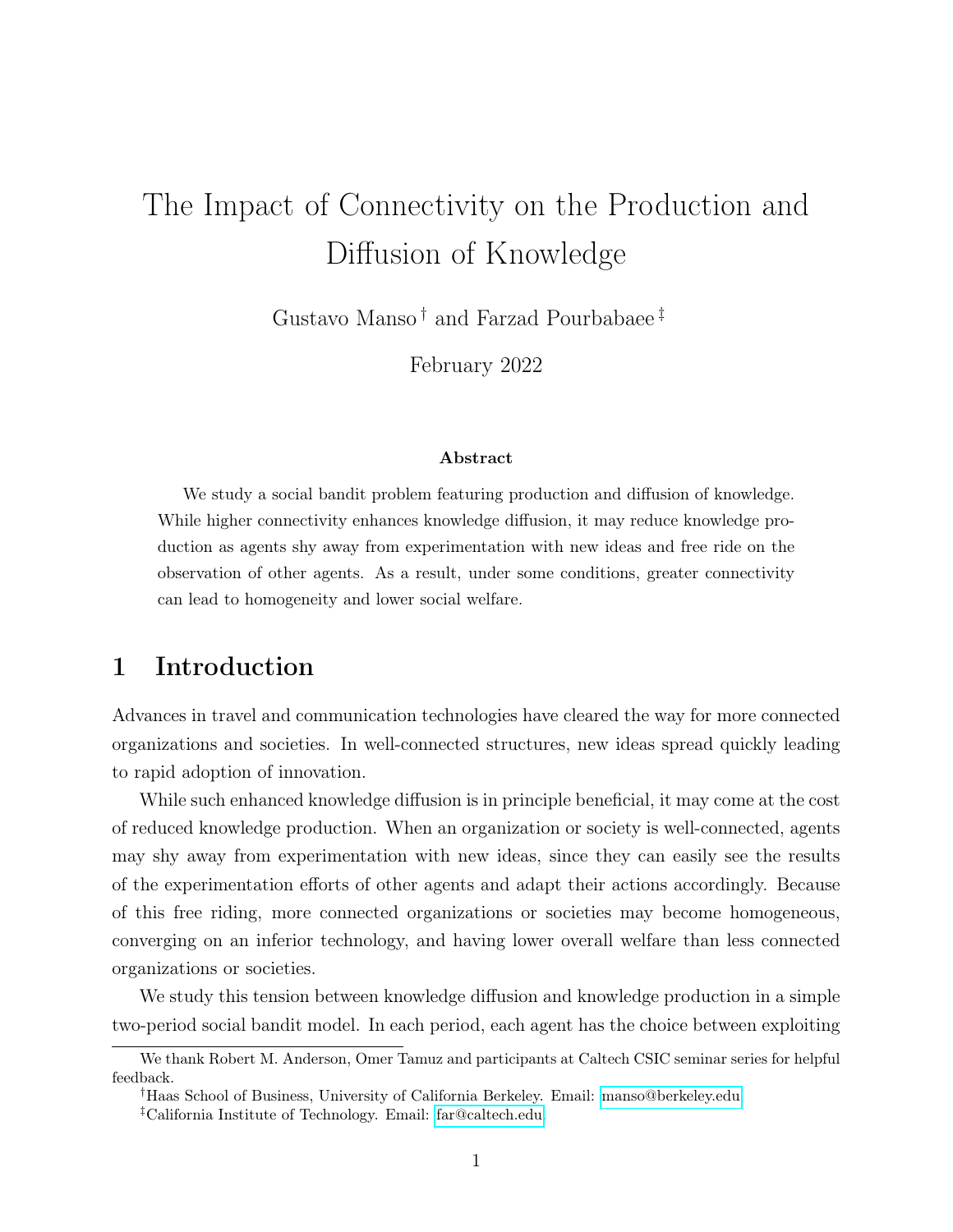a safe well-known action or exploring a risky novel action. At the end of the first period, each agent observes the outcome of a randomly selected group of agents. We show that in equilibrium social welfare is not necessarily increasing in connectivity between agents. That is, in a better connected society or organization, in which each agent is likely to meet with a greater number of agents, the costs of free riding on knowledge production may dominate the benefits of connectivity on knowledge diffusion, leading to lower social surplus.

We begin our analysis in Section [2](#page-3-0) with a two-player economy. In this economy, equilibrium features three different regions based on initial beliefs: i) both agents exploit; ii) one agent exploits, while the other explores; iii) both agents explore. Due to free riding, there is over-exploitation and under-exploration relative to the social optimum. Moreover, equilibrium social surplus is non-monotonic in the connection probability between the two agents. For some intermediate levels of connectivity, an increase in connectivity leads to lower equilibrium social surplus.

In Section [3,](#page-8-0) we study the equilibrium in the multi-agent economy, and we show it resembles the equilibrium in a two-agent economy. In the sense that, for high (low) initial beliefs about the risky action, all players explore (exploit) in equilibrium. For intermediate initial beliefs, equilibrium is asymmetric, with a given number of players exploring while the remaining players exploiting.

The equilibrium results in Section [3](#page-8-0) applies to any ensemble of random networks of connections. In particular, we apply them to economies with *local* and *global* connections, where every pair of agents are connected to each other independently with the same probability across all pairs. In the local case, each agent only observes the experimentation outcomes of her immediate neighbors, whereas in the global case her observable circle includes the entire set of agents who are connected to her. Thanks to the tractable results on Binomial processes, we provide asymptotic equilibrium analysis for local economies as the number of agents grows to infinity. We find closed-form representation for the asymptotic fraction of exploring agents in the equilibrium, which turns out to be increasing in the initial belief and agents' patience. Importantly, it is inversely related to the average degree of connections, thus confirming the free riding channel.

In the global case, we establish a rapid tightening of the exploration region when the number of agents an individual is expected to observe rises just above 1. This effect is more significant for radical innovation, when the probability of success of the risky action is small. The intuition is that self-exploration is more beneficial to an agent when its expected future informational gain dominates the present cost of first period exploration. The informational gain is tied to the probability of making a breakthrough (individual success) and receiving failure signals from all other contacts (group failure). As the average degree of neighbors rises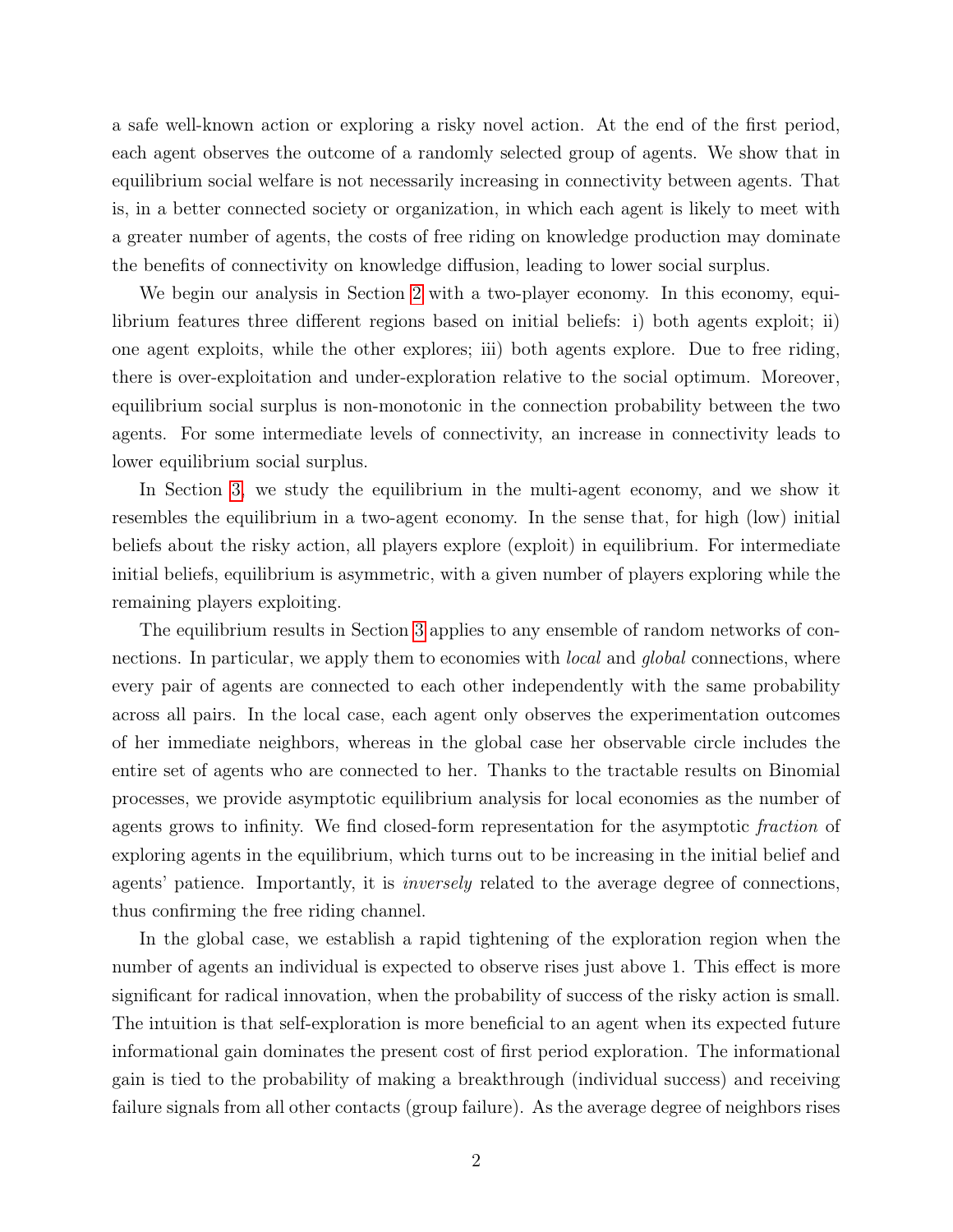above one, the size of the giant connected component in the graph of connections becomes proportional to the number of agents, and hence the probability of group failures (with many members) rapidly falls, lowering the informational benefit to private exploration and thus significantly tightening the exploration region.

In Section [4,](#page-17-0) we investigate the equilibrium social surplus and compare it to the social optimum. As in the two-player economy, equilibrium social surplus is not increasing in the connectivity of the economy. Higher connectivity exacerbates free riding. Since an agent observes the experimentation efforts of other agents, she may shy away from exploration herself, reducing the social surplus. Specifically, increasing the average degree of connections, weakly decreases the number of exploring agents. This number remains constant with respect to the connectivity index, and undergoes discrete drops (of size 1) at separated thresholds as a result of equilibrium regime change in the asymmetric region. On the intervals where the equilibrium number of exploring agents is constant, increasing connectivity enhances knowledge diffusion without affecting the free riding incentives, and hence increases the social surplus. However, at the thresholds where the economy goes through equilibrium regime change (by losing one previously exploring agent) the social surplus falls. Therefore, in the finite economy, the overall look of the social surplus with respect to the connectivity features increasing intervals with discontinuous falls on the thresholds.

In the economy with local connections, where the average degree of peers is constant, the size of these discontinuous drops remains *bounded* as the number of players  $(n)$  goes to infinity. Therefore, in the per-capita analysis they decay like  $O(1/n)$  and the limit of per-capita equilibrium social surplus no longer features the discontinuous falls appearing in the finite economies. This means the limiting average equilibrium social surplus is weakly increasing and continuous in connectivity index. In addition, for intermediate levels of initial beliefs we identify a connectivity threshold, above which the limit of equilibrium per-capita social surplus remains *constant*. Equivalently, in the limit the social informational gain to having one more agent exploring exactly cancels out the present exploration cost, thus leading to the constancy with respect to the connectivity index.

Related literature. In his seminal work [Rothschild](#page-41-0) [\(1974\)](#page-41-0) studies the *single-agent* experimentation problem in the two-armed bandit environment, and shows that with positive probability the agent settles on the sub-optimal arm. The literature on multi-agent strategic experimentation starts with the work of [Bolton and Harris](#page-40-0) [\(1999\)](#page-40-0) and [Keller et al.](#page-41-1)  $(2005).$  $(2005).$ <sup>[1](#page-2-0)</sup> In both studies, players are completely connected to each other, that is each player can observe the experimentation outcome of all other players. Our paper interpolates the two

<span id="page-2-0"></span><sup>&</sup>lt;sup>1</sup>A non-exhaustive list of related papers in strategic bandits includes [Heidhues et al.](#page-41-2) [\(2015\)](#page-41-2), [Keller and](#page-41-3) [Rady](#page-41-3) [\(2015\)](#page-41-3), [Bonatti and Hörner](#page-40-1) [\(2017\)](#page-40-1), and [Pourbabaee](#page-41-4) [\(2020\)](#page-41-4).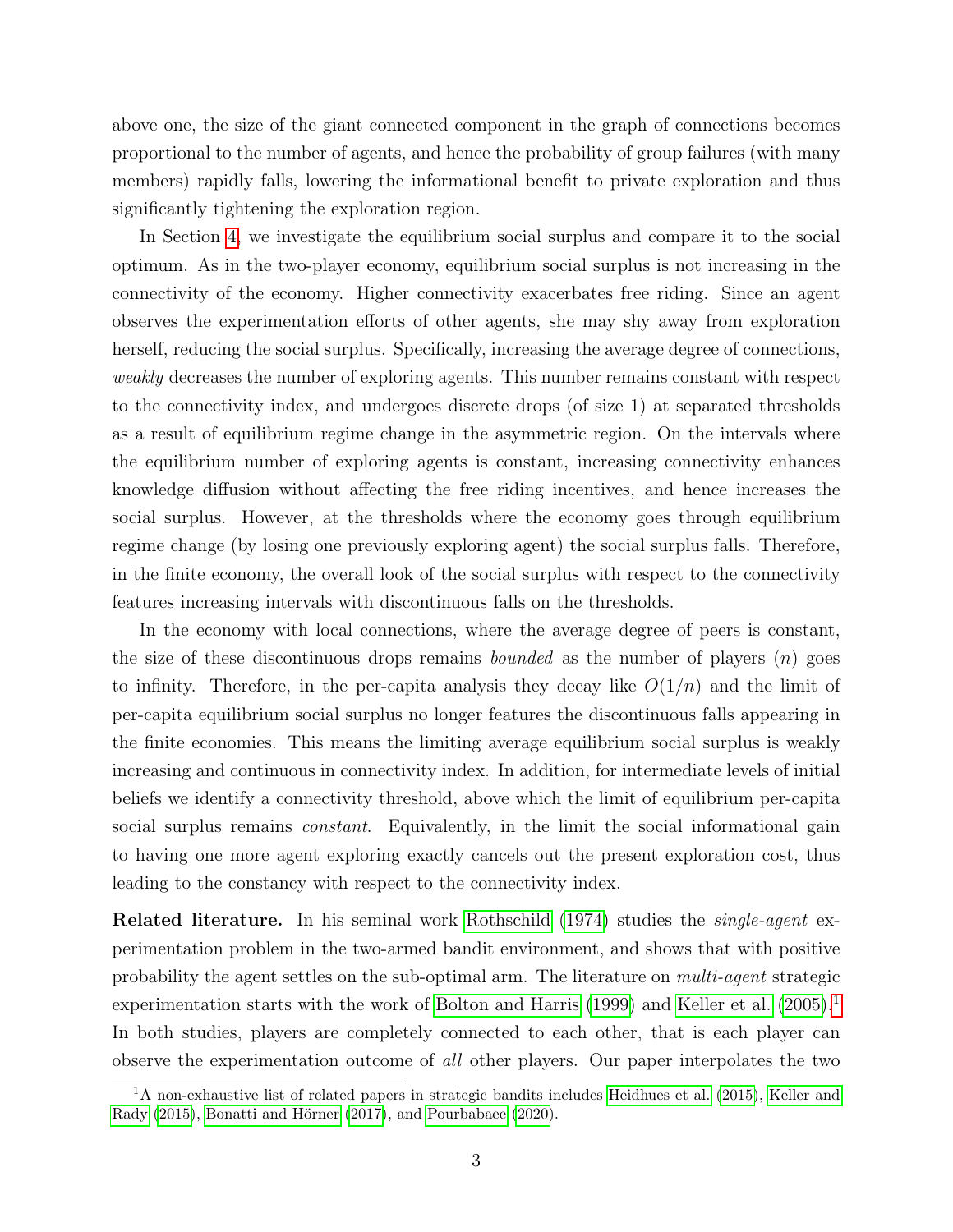ends of the experimentation spectrum, since we consider agents who are neither completely connected nor completely isolated from each other. By doing so, we are able to uncover the non-monotonicity of equilibrium social surplus with respect to the connectivity.

[Bala and Goyal](#page-40-2) [\(1998\)](#page-40-2), [Gale and Kariv](#page-41-5) [\(2003\)](#page-41-5) and [Sadler](#page-41-6) [\(2020\)](#page-41-6) study the social learning dynamics of myopic agents who are connected in networks and collect information from their neighbors to maximize their short-run payoff. Our two-period experimentation framework is a first stab to depart from these works by letting agents to have long-run incentives in their strategic interactions.

Issues such as long-run social conformity and information aggregation in the context of multi-agent strategic experimentation, when agents observe the actions and not the payoffs of others, are studied in [Chamley and Gale](#page-40-3) [\(1994\)](#page-40-3), [Aoyagi](#page-40-4) [\(1998\)](#page-40-4), [Rosenberg et al.](#page-41-7) [\(2007\)](#page-41-7), [Rosenberg et al.](#page-41-8) [\(2009\)](#page-41-8) and [Camargo](#page-40-5) [\(2014\)](#page-40-5). Aside from the observability of payoffs (rendering tractable equilibrium analysis) our paper differs from these studies in that it mainly focuses on the impact of connectivity on equilibrium strategies and social welfare rather than focusing on the long-run conformity of actions and/or social learning.

Our paper is also related to the broader literature of games with information sharing and externality. For example, [Duffie et al.](#page-40-6) [\(2009\)](#page-40-6) studies a continuum economy where individuals are initially endowed with informative signals and incur costly search to meet and share their information. [Wolitzky](#page-41-9) [\(2018\)](#page-41-9) investigates a social learning framework and innovation adoption where agents learn from a random sample of past outcomes, in that they arrive continuously over time and make once-and-for-all action. Also, in a Poisson news settings [Frick and Ishii](#page-41-10) [\(2020\)](#page-41-10) studies how the arrival rate of public signal (that depends on the mass of current adopters) could impact the adoption of innovation in the economy.

Lastly, the analysis of our paper on how connectivity impacts exploration incentives has implications for designing optimal policies to motivate innovation and exploration in networked economies (e.g. [Manso](#page-41-11) [\(2011\)](#page-41-11) and [Kerr et al.](#page-41-12) [\(2014\)](#page-41-12)).

# <span id="page-3-0"></span>2 Two-Player Economy

In this section, we propose a very simple model that aims to capture the essence of equilibrium forces and provide some intuition for the general case of  $n > 2$  agents.

There are two agents i and j, and the game consists of two periods, i.e.  $t \in \{0, 1\}$ . Every agent faces a binary action choice in each period. Specifically, she can choose a safe action  $(a = 0$  that is exploiting the status quo) with a normalized payoff of 0, or take a risky action  $(a = 1$  exploring the other alternative). In the latter case, the return is a binary random variable, i.e.  $y \in \{-\alpha, 1\}$  (with  $\alpha \in (0, 1)$ ) conditioned on the hidden state of the world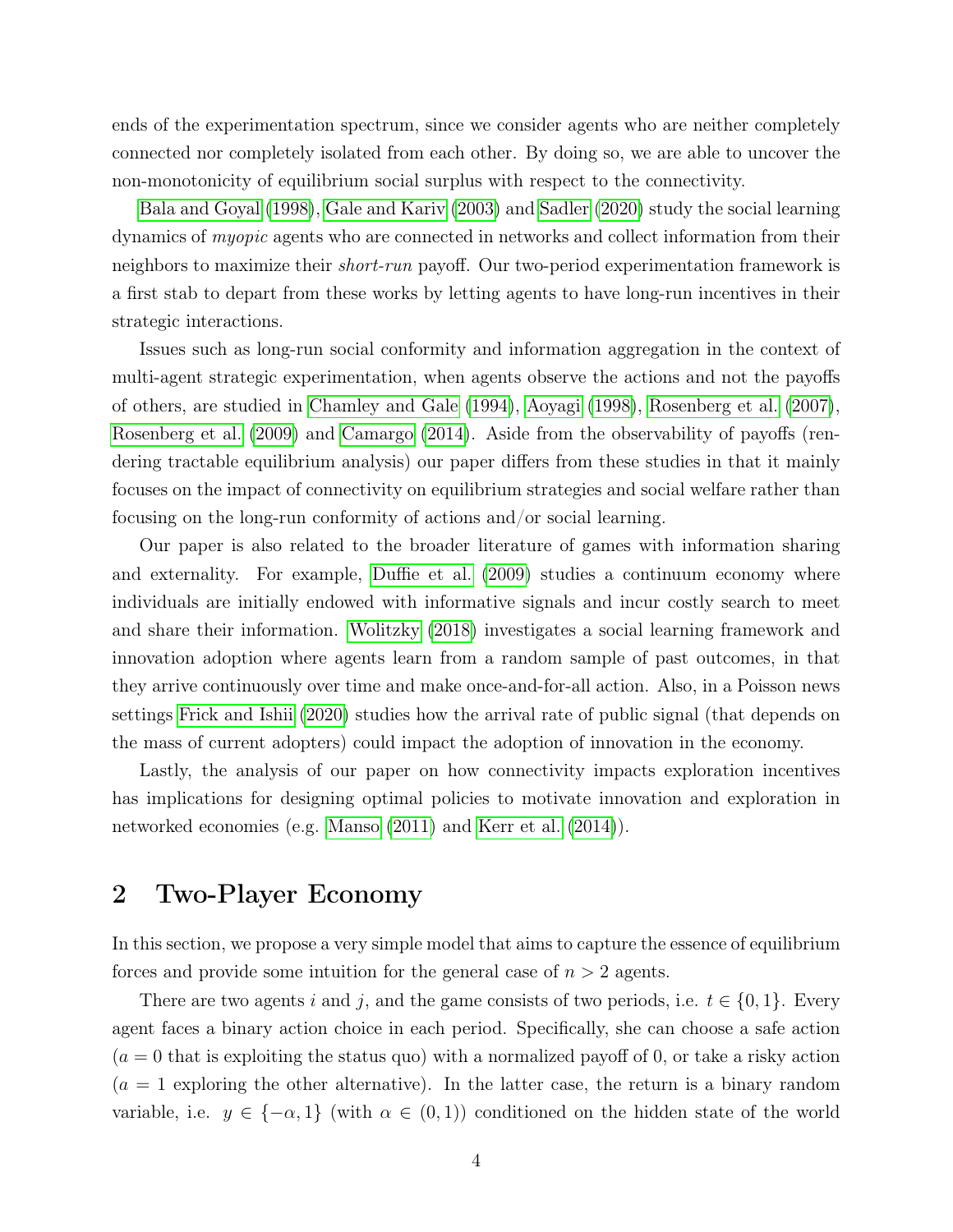$\theta \in \{0, 1\}$ , with the following conditional structure:

$$
P(y = 1 | \theta = 1) = \beta \in (0, 1), \text{ and } P(y = 1 | \theta = 0) = 0.
$$

Therefore, receiving a high payoff of  $y = 1$  is perfectly conclusive about the underlying state of the world  $\theta$ . Let  $\pi = P(\theta = 1)$  be the initial prior of both players. The following timeline elucidates the order of events in this two-period economy:



Figure 1: Timeline of the two-period bandit

At the beginning of the second period, agent i gets to observe the outcome of agent j's experimentation, if j chose to pick the risky arm in the first period. This communication step among players is the main point of analysis throughout the paper. After that, she updates her prior about  $\theta$  given  $y_0(i)$  and  $y_0(j)$ , leading to the posterior  $\tilde{\pi}$ . Let  $\pi_{\ell,m}$  denote the posterior when agent i observes  $m \in \{0, 1, 2\}$  signals, out of which  $\ell \in \{0, 1, 2\}$  had high realizations (i.e.  $y = 1$ ):

$$
\pi_{\ell,m}=1_{\{\ell\geq 1\}}+\frac{\pi(1-\beta)^m}{1-\pi+\pi(1-\beta)^m}1_{\{\ell=0\}}.
$$

The game ends with each agent making a second action choice between the safe or the risky arm. Since each agent always has the safe option at hand, the expected payoff after Bayesian updating is

$$
(\tilde{\pi} - \alpha(1 - \tilde{\pi}))^{+} := \max{\{\tilde{\pi} - \alpha(1 - \tilde{\pi}), 0\}}.
$$

There will be two types of *symmetric* equilibrium: *exploration* equilibrium in which both agents choose the risky arm in the first period, and *exploitation* equilibrium where both agents select the safe arm in the first period. The equilibrium is called *asymmetric* when one agent explores and the other one exploits. Let  $\delta \in [0,1]$  be the time discount factor, that is each agent values the payoffs in the first and second periods with the respective weights of δ and  $1 - δ$ . This means that our agents are not myopic and they incorporate future gains from current exploration in their decision problem.[2](#page-4-0)

<span id="page-4-0"></span><sup>2</sup>This is in contrast to the social learning models of [Bala and Goyal](#page-40-2) [\(1998\)](#page-40-2) and [Sadler](#page-41-6) [\(2020\)](#page-41-6) in which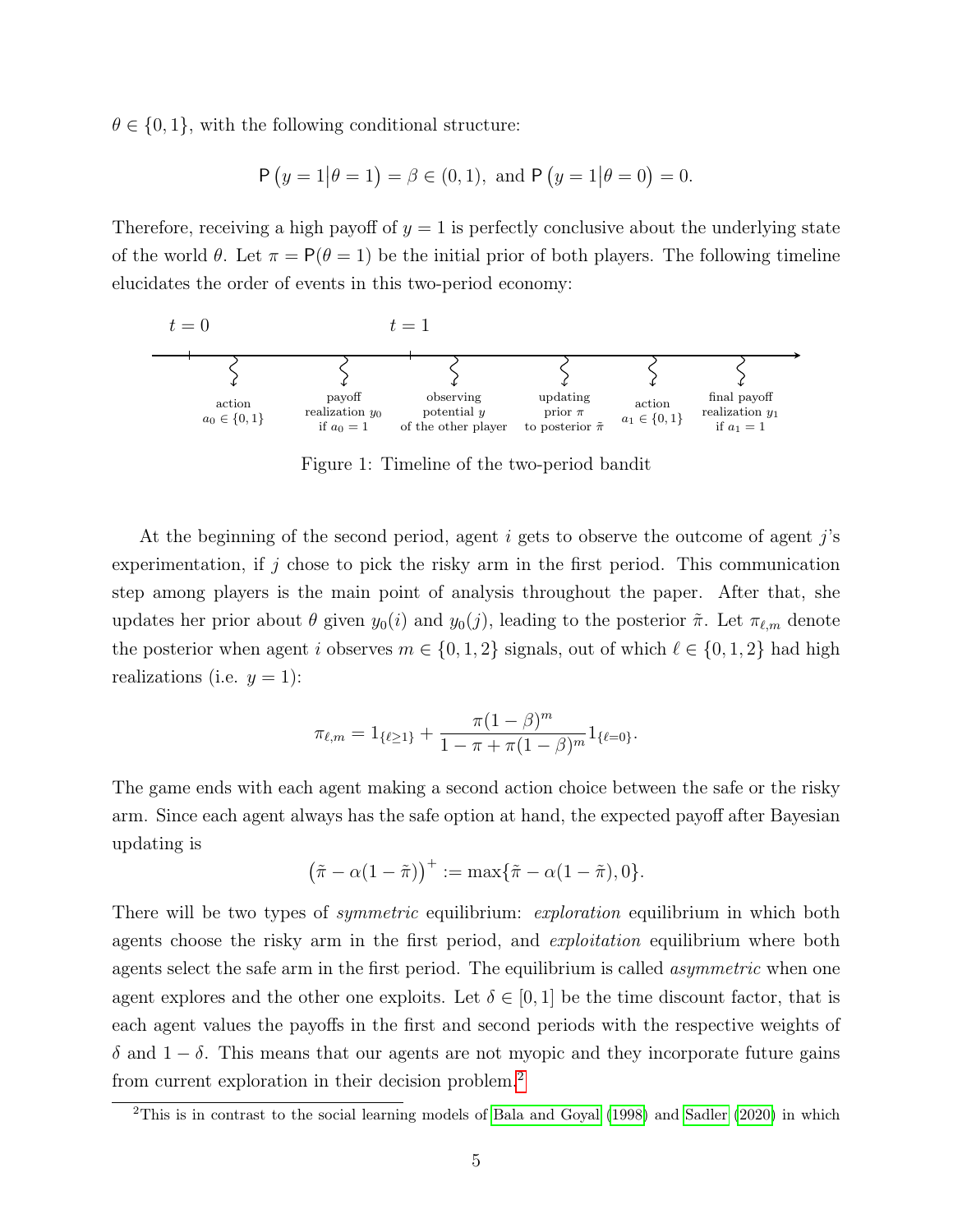<span id="page-5-3"></span>**Proposition 2.1.** There exist two thresholds  $\pi < \bar{\pi}$  such that the exploitation equilibrium appears only on  $[0, \pi]$ , and the exploration equilibrium appears only on  $(\bar{\pi}, 1]$ . In the intermediate region  $(\pi, \bar{\pi})$  the asymmetric equilibrium with only one agent exploring prevails. Closed form expressions for the cutoffs are

<span id="page-5-2"></span>
$$
\underline{\pi} = \frac{\alpha(1-\delta)}{(1+\alpha)(1-\delta)+\delta\beta}, \quad \bar{\pi} = \frac{\alpha(1-\delta)}{(1+\alpha)(1-\delta)+\delta\beta(1-\beta)}.
$$
\n(2.1)

The proof is expressed in the appendix.<sup>[3](#page-5-0)</sup> This result shows the equilibrium number of explorers is weakly increasing in the initial belief. Two important comparative statics about the exploration incentives are the effect of patience  $(\delta)$  and signal precision  $(\beta)$  on the above thresholds.

<span id="page-5-1"></span>

Figure 2: Comparative statics of thresholds

As it appears from figure [2a](#page-5-1) higher patience (namely higher  $\delta$ ) is associated with smaller exploration thresholds, thereby increasing the incentives to sacrifice current payoff to learn about the risky arm and recoup the benefits in the next period. Specifically, higher patience enlarges the exploration equilibrium region and shrinks the exploitation region.

Higher uncertainty about the risky arm (namely  $\beta$  closer to  $1/2$ ) is associated with higher gains from exploration, and hence lower upper threshold. Figure [2b](#page-5-1) confirms this intuition. In addition, higher  $\beta$  increases the exploration gain upon receiving conclusive signals about  $\theta$ more so than it raises the opportunity cost of exploration absent of such signals. Therefore,

players are myopic. In particular, they collect information from their neighbors just to maximize their current period payoff.

<span id="page-5-0"></span><sup>3</sup>Henceforth, the proofs of all claims that are not stated in the main body are relegated to the appendix.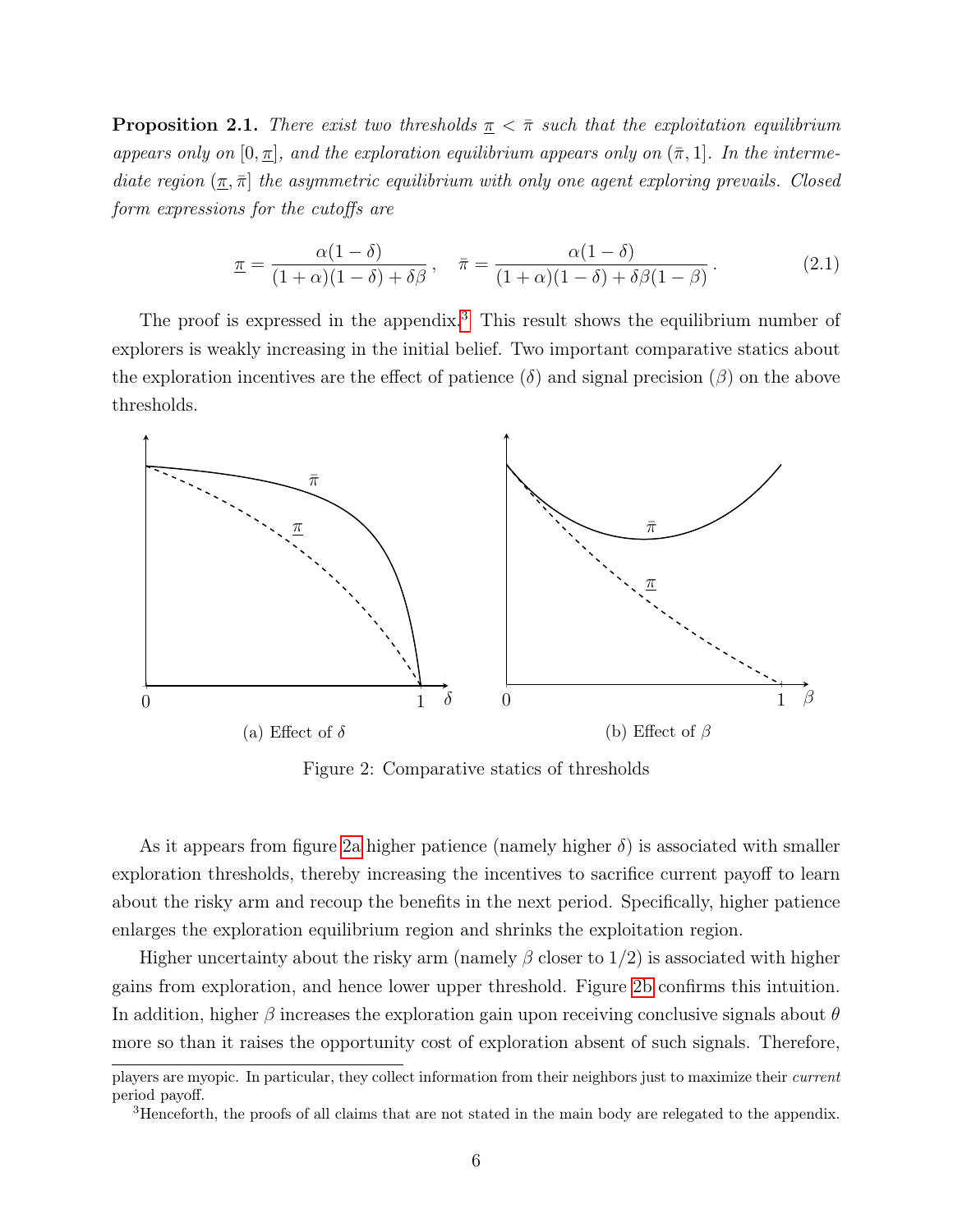it lowers the individual's incentive to exploit the safe arm, hence shrinking the exploitation region (see  $\pi$  in figure [2b\)](#page-5-1).

Now suppose the connection between players is *imperfect*. That is each agent gets to observe the outcome of the other agent's first period experimentation with probability p. In the next proposition, we show such imperfect communication will not impact the exploitation region and enlarges the exploration region.

<span id="page-6-0"></span>**Proposition 2.2.** In presence of imperfect connections  $(p < 1)$ , there exist two thresholds  $\pi < \bar{\pi}$  such that the exploitation equilibrium appears only on  $[0, \pi]$ , and the exploration equilibrium appears only on  $(\bar{\pi}, 1]$ . In the intermediate region  $(\underline{\pi}, \bar{\pi})$  the asymmetric equilibrium with only one agent exploring prevails. Closed form expressions for the cutoffs are

$$
\underline{\pi} = \frac{\alpha(1-\delta)}{(1+\alpha)(1-\delta)+\delta\beta}, \quad \overline{\pi} = \frac{\alpha(1-\delta)}{(1+\alpha)(1-\delta)+\delta\beta(1-p\beta)}.
$$

The important takeaway of this result is that  $d\bar{\pi}/dp > 0$ , therefore in this two-player economy weaker ties between agents correspond to higher levels of exploration. Because, stronger connections between players increase the free-riding motives, and hence lowers the incentive for the first period exploration, that in turn translates to a higher belief threshold required for exploring the risky arm in the first period.

At this point, it is illuminating to draw the analogy between the connection probability  $p$ in the above analysis and the number of strategic players in [Bolton and Harris](#page-40-0) [\(1999\)](#page-40-0). In the multiplayer bandits with *perfect* connections between agents, the other players' experimentation is both a substitute and a complement for current player's exploration incentives. The substitution effect simply arises because of free-riding, that is also present in our model. The complementarity however is created due to the encouragement effect of each player's current exploration into the future incentives of other players' exploration, and thereby providing value to the pioneer. The latter effect is absent in our model (much like the exponential bandits in [Keller et al.](#page-41-1) [\(2005\)](#page-41-1)), because the only way to send encouraging signals to other players is to achieve a conclusive breakthrough, that in turn means the induced experimentation on others will provide no further benefit to the pioneering player.

So far we have analyzed the equilibrium response in the two-player bandit game with imperfect connections. One may wonder how the equilibrium response compares to the socially optimum behavior. For that, we subsequently investigate when the "benevolent" planner prescribes the exploitation or exploration by both agents.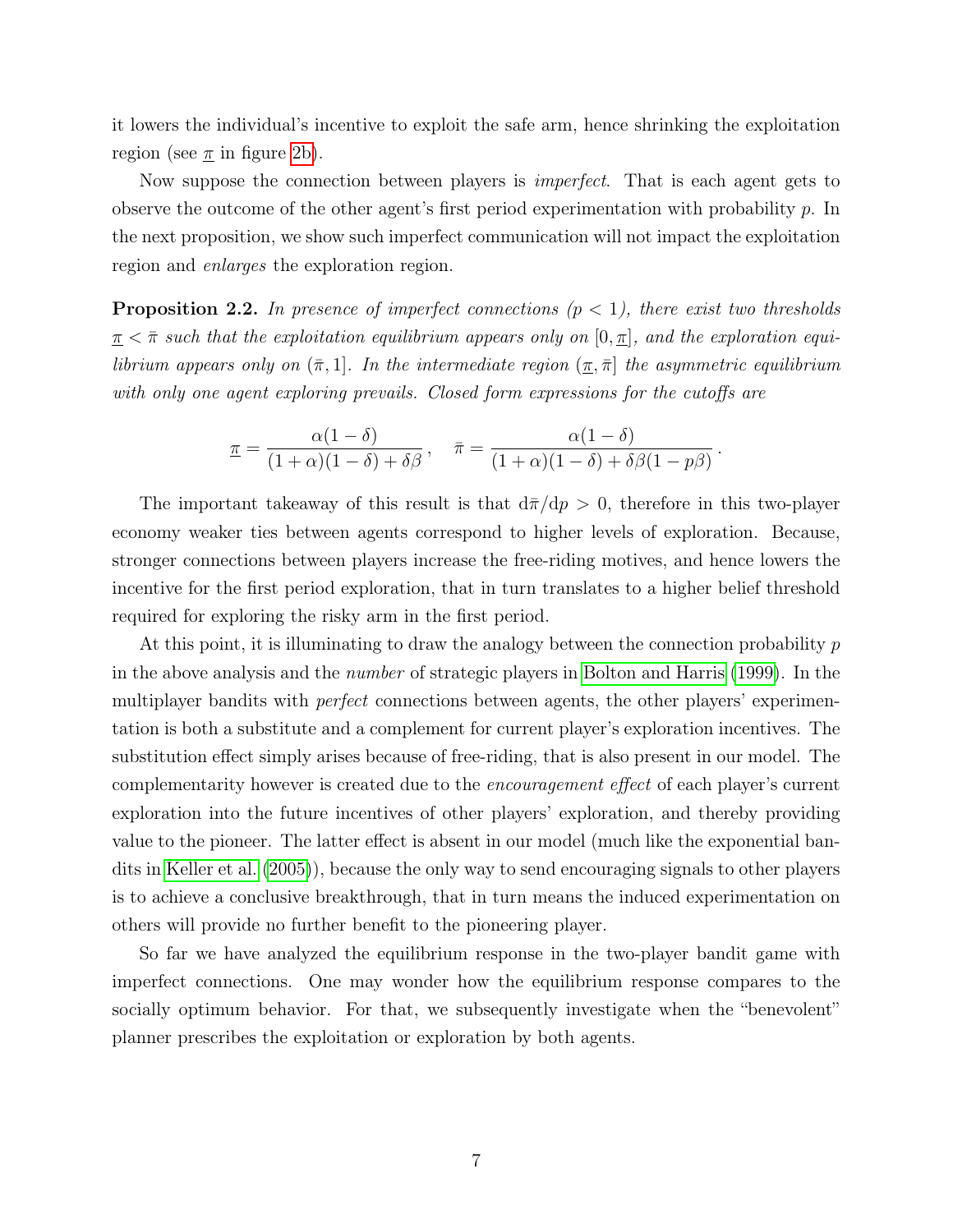<span id="page-7-1"></span>**Proposition 2.3.** The socially optimal outcome is for both players to exploit the safe arm whenever  $\pi \leq \pi^*$ , and to jointly explore the risky arm on  $\pi \geq \bar{\pi}^*$ , where

$$
\underline{\pi}^* = \frac{\alpha(1-\delta)}{(1+\alpha)(1-\delta)+\delta\beta(1+p)}, \quad \bar{\pi}^* = \frac{\alpha(1-\delta)}{(1+\alpha)(1-\delta)+\delta\beta(1+p(1-2\beta))}.
$$

The substantial takeaway from the above proposition is that the equilibrium outcome features over-exploitation  $(\pi > \pi^*)$  and under-exploration  $(\bar{\pi} > \bar{\pi}^*)$  relative to the social optimum (e.g. see the  $x$ -axis in figure [3a\)](#page-7-0).

<span id="page-7-0"></span>

Figure 3: Social Surplus

Figure [3a](#page-7-0) shows the equilibrium and optimal social surplus in the two-player economy as a function of the initial belief  $\pi$ . Importantly, because of the inherent externality in this economy, the equilibrium social surplus is discontinuous at  $\pi$  and  $\bar{\pi}$ , where it undergoes equilibrium regime changes. As we will see in Section [4.2,](#page-22-0) the discontinuities in the average equilibrium social surplus remain bounded in large economies with local connections, therefore, they disappear as the number of individuals gets large.

We wrap up this section by investigating the effect of the connection probability  $p$  on the equilibrium social surplus. Using the expressions for the social surplus in the proof of proposition [2.3,](#page-7-1) one can readily show that it is *increasing* in  $p$  in each equilibrium region, and undergoes a single drop when there is a regime change from full exploration to the asymmetric equilibrium. This pattern is exhibited in figure [3b,](#page-7-0) where the dependency of the equilibrium social surplus on p is plotted for two fixed levels of initial beliefs  $\pi_2 > \pi_1$ . Specifically, the exploration threshold  $\bar{\pi}(p)$  found in proposition [2.2](#page-6-0) is increasing in p. Let  $p(\pi)$  be the level at which  $\bar{\pi}(p) = \pi$ . For every  $p < p(\pi)$ , the full exploration equilibrium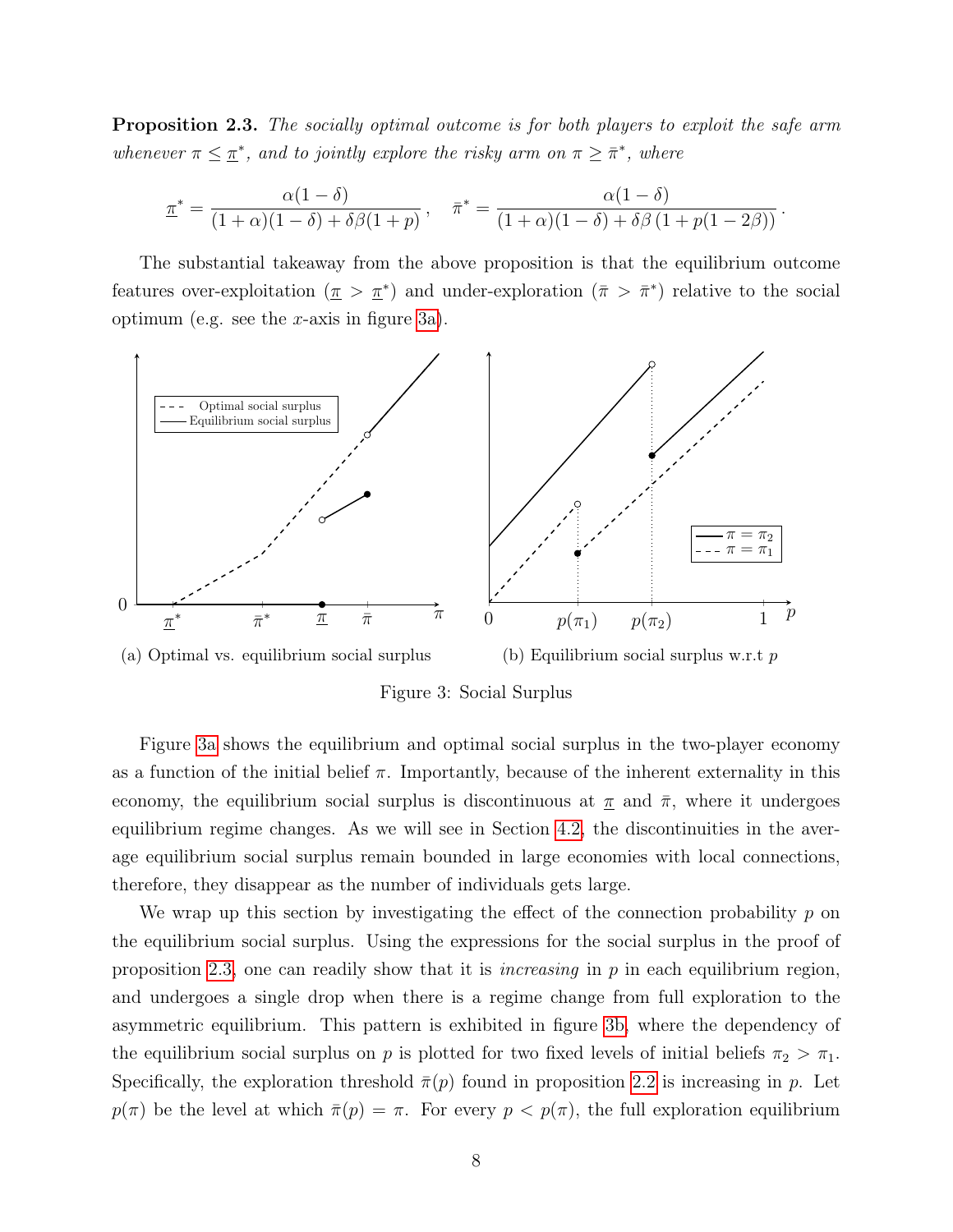prevails and the social surplus increases by strengthening the connections until  $p$  surpasses  $p(\pi)$ , at which the equilibrium number of explorers drops from two to one. This creates the discontinuous fall in the equilibrium social surplus. Thereafter, raising the connection probability increases the social surplus because it only raises the benefits of information sharing between agents and not alter the free-riding incentives (as one of them is already exploiting the safe arm).

In Section [4.1,](#page-19-0) we study the average equilibrium social surplus for the economy with many players. There we demonstrate that this pattern of being increasing in connection probability as long as the equilibrium regime does not change, while discontinuously falling at thresholds of regime change is a robust feature of this economy with many players.

# <span id="page-8-0"></span>3 Equilibria in Large Economy

In this section, we extend the previous two-player model to an economy consisting of  $n$ individuals, where each player in the second period observes the exploration outcome of a randomly selected group of individuals whose cardinality is denoted by the random variable M. This group could be the set of her immediate neighbors in the graph of connections (referred to as local case), or on the other extreme the set of all agents who belong to her connected component (referred to as global case).<sup>[4](#page-8-1)</sup> In the latter case, each agent not only observes the signals of her immediate neighbors in the second period, but also the signals of members in her connected component (that is denoted by C with the size of  $M + 1 := |\mathcal{C}|$ ) in the graph of social connections.[5](#page-8-2) In this case, effectively we think of the second period as a collection of several message passing sub-periods through which each agent gets to observe the exploration outcome of every other agent who is connected to her via a path on the graph of connections. Importantly, we further assume the random realization of the connections resolve in the beginning of period two. That is all agents are ex ante similar as of the beginning of the period one. At this stage we rather not make a specific probabilistic structure on the graph of connections (or equivalently the distribution of  $M$ ), as the following equilibrium results do not depend on the specifics of the underlying random graph nor on the depth of signal observability.

<span id="page-8-2"></span><span id="page-8-1"></span> $\overline{40}$ ur equilibrium analysis encompasses these two cases as well as all intermediate ones.

<sup>&</sup>lt;sup>5</sup>The connected component of each player includes herself as well. Hence, in the later case,  $M$  denotes the number of other players connected to the current agent.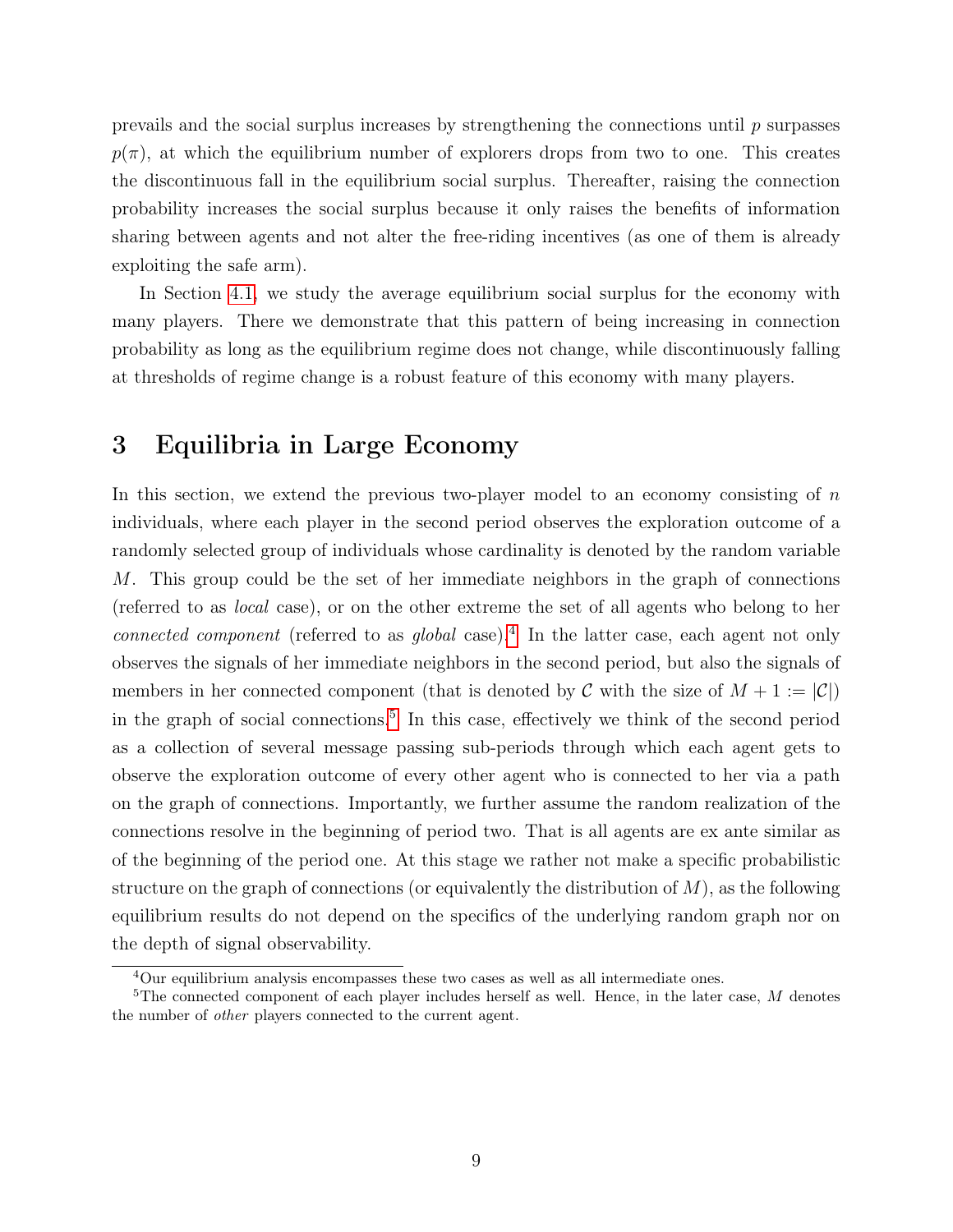#### 3.1 Symmetric Equilibria

Here, we study two symmetric equilibria, exploitation and exploration equilibrium. The exploitation equilibrium is the one in which all players choose the safe arm in the first period. It prevails whenever the initial belief falls below the stated  $\pi$  in equation [\(2.1\)](#page-5-2). One can readily confirm this by comparing an individual's payoff from exploitation when everyone else is also exploiting (denoted by  $w_0(\pi)$ ), with her exploration payoff when she is the only explorer (denoted by  $v_1(\pi)$ ). This analysis implies that  $w_0(\pi) \ge v_1(\pi)$  whenever  $\pi \le \pi$  stated in proposition [2.1.](#page-5-3) That is the condition for exploitation equilibrium remains the same as before (in spite of having more than two players and presence of imperfect connections).

The more interesting case is the examination of the existence of the exploration equilibrium in which all agents choose the risky arm in the first period. For this we form two payoff functions,  $w_{n-1}(\pi)$  and  $v_n(\pi)$ . The former refers to the agent's payoff when she decides to exploit in the first period (and optimally act in the second period) while all  $n-1$  remaining agents are exploring in the first period. The latter is her payoff from exploration in the first period (that is when all  $n$  players choose the risky arm) and play optimally in the second period. The exploration equilibrium prevails whenever  $v_n(\pi) > w_{n-1}(\pi)$ .

Suppose all except one individual are exploring in the first period. Let L be the random variable indicating the number of successful high outcomes (i.e.  $y = 1$ ) that the pertaining agent (whose incentive problem is being studied) observes, which is surely less than or equal to M (size of her second period contacts). Let  $\pi_{\ell,m} := \mathsf{P}(\theta = 1 | L = \ell, M = m)$ , then  $\pi_{\ell,m} = 1$ whenever  $\ell \geq 1$  and if  $\ell = 0$ :

$$
\frac{\pi_{0,m}}{1 - \pi_{0,m}} = \frac{\pi}{1 - \pi} (1 - \beta)^m.
$$

In the second period she chooses the risky arm if  $\pi_{\ell,m} > \alpha/(1 + \alpha)$ , leading to the payoff

$$
\mathsf{E} [ \theta - \alpha (1 - \theta) | L = \ell, M = m ]^{+} = [\pi_{\ell,m} - \alpha (1 - \pi_{\ell,m})]^{+}.
$$

When everyone else is exploring in the first period, her payoff from exploitation is

<span id="page-9-0"></span>
$$
w_{n-1}(\pi) = \delta \sum_{m=0}^{n-1} \sum_{\ell=0}^{m} \mathsf{P}\left(L=\ell, M=m\right) \mathsf{E}\left[\theta-\alpha(1-\theta)|L=\ell, M=m\right]^+
$$
  
= 
$$
\delta \sum_{m=0}^{n-1} \sum_{\ell=0}^{m} \mathsf{E}\left[\theta-\alpha(1-\theta); L=\ell, M=m\right]^+.
$$
 (3.1)

Let  $q(m) := P(M = m)$ , which is the probability of the randomly picked agent observing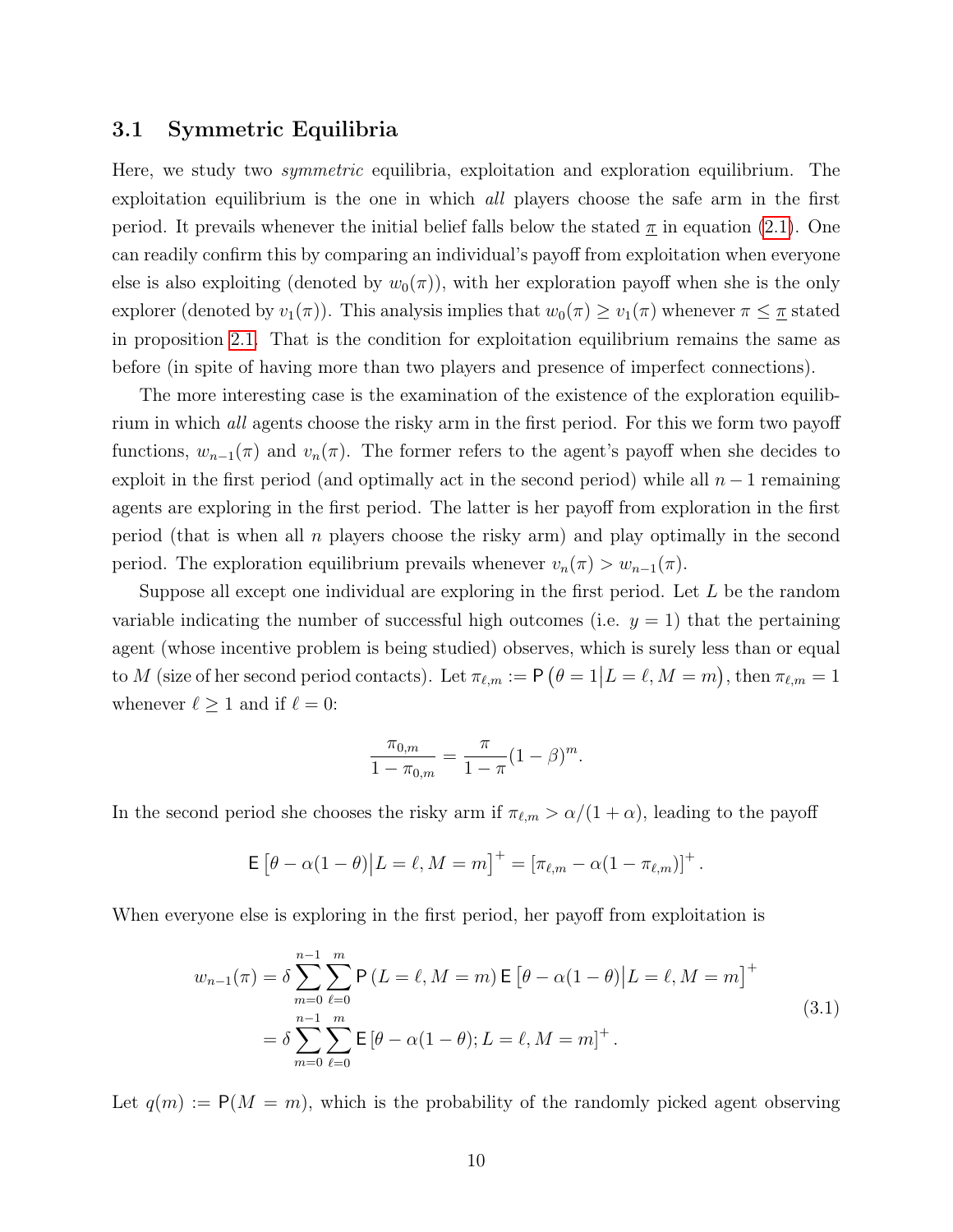the exploration signals of  $m$  other players. Then, the above payoff can be written as

$$
w_{n-1}(\pi) = \delta \sum_{m=0}^{n-1} \sum_{\ell=0}^{m} q(m) \left[ \pi {m \choose \ell} \beta^{\ell} (1-\beta)^{m-\ell} - \alpha (1-\pi) 1_{\{\ell=0\}} \right]^{+}
$$
  
= 
$$
\delta \sum_{m=0}^{n-1} \underbrace{q(m) \left[ \pi (1-\beta)^m - \alpha (1-\pi) \right]^+}_{\mathsf{E}[\theta-\alpha(1-\theta);M=m,L=0]^+} + \underbrace{\delta \pi \sum_{m=0}^{n-1} q(m) \left( 1 - (1-\beta)^m \right)}_{\delta \mathsf{E}[\theta-\alpha(1-\theta);L>0]}.
$$

Now suppose the agent decides to explore in the first period and  $y_0 \in \{-\alpha, 1\}$  denotes her random realization of the risky arm. Then, her expected payoff from exploration is

<span id="page-10-0"></span>
$$
v_n(\pi) = (1 - \delta) (\pi - \alpha(1 - \pi))
$$
  
+  $\delta \sum_{m=0}^{n-1} \sum_{\ell=0}^m \sum_{y \in \{-\alpha, 1\}} P(M = m, L = \ell, y_0 = y) \mathbb{E} [\theta - \alpha(1 - \theta) | M = m, L = \ell, y_0 = y]^+$ . (3.2)

The second term, representing the discounted expected payoff, decomposes into two sums:

$$
\text{discounted expected payoff} = \delta \sum_{m,\ell} \mathsf{E} \left[ \theta - \alpha (1 - \theta); M = m, L = \ell, y_0 = 1 \right]^+
$$
\n
$$
+ \delta \sum_{m,\ell} \mathsf{E} \left[ \theta - \alpha (1 - \theta); M = m, L = \ell, y_0 = -\alpha \right]^+
$$
\n
$$
= \delta \pi \beta + \sum_{m,\ell} q(m) \left[ \pi \binom{m}{\ell} \beta^{\ell} (1 - \beta)^{m+1-\ell} - \alpha (1 - \pi) 1_{\{\ell=0\}} \right]^+
$$
\n
$$
= \underbrace{\delta \pi \beta}_{\delta \mathsf{E}[\theta - \alpha (1 - \theta); y_0 = 1]} + \delta \sum_{m=0}^{n-1} \underbrace{q(m) \left[ \pi (1 - \beta)^{m+1} - \alpha (1 - \pi) \right]^+}_{\mathsf{E}[\theta - \alpha (1 - \theta); M = m, L = 0, y_0 = 0]^+} + \underbrace{\delta \pi (1 - \beta) \sum_{m=0}^{n-1} q(m) \left( 1 - (1 - \beta)^m \right)}_{\delta \mathsf{E}[\theta - \alpha (1 - \theta); L > 0, y_0 = -\alpha]}
$$

The exploration equilibrium thus appears when the combination of the current payoff from exploration and the discounted exploration gain in presence of conclusive signals ( $L > 0$  or  $y_0 = 1$ ) in the second period exceeds the discounted opportunity cost of exploration in the absence of such signals  $(L = 0 \text{ and } y_0 = -\alpha)$ , that is when

<span id="page-10-1"></span>
$$
\frac{\text{current risky payoff}}{(1-\delta)(\pi-\alpha(1-\pi))} + \delta \Big\{ \mathsf{E} \left[ \theta - \alpha(1-\theta); y_0 = 1 \right] + \mathsf{E} \left[ \theta - \alpha(1-\theta); L > 0, y_0 = -\alpha \right] - \mathsf{E} \left[ \theta - \alpha(1-\theta); L > 0 \right] \Big\}
$$
\n
$$
> \delta \sum_{m=0}^{n-1} \left( \mathsf{E} \left[ \theta - \alpha(1-\theta); M = m, L = 0 \right]^{+} - \mathsf{E} \left[ \theta - \alpha(1-\theta); M = m, L = 0, y_0 = -\alpha \right]^{+} \right) \tag{3.3}
$$

= discounted opportunity cost of exploration absent of conclusive signals.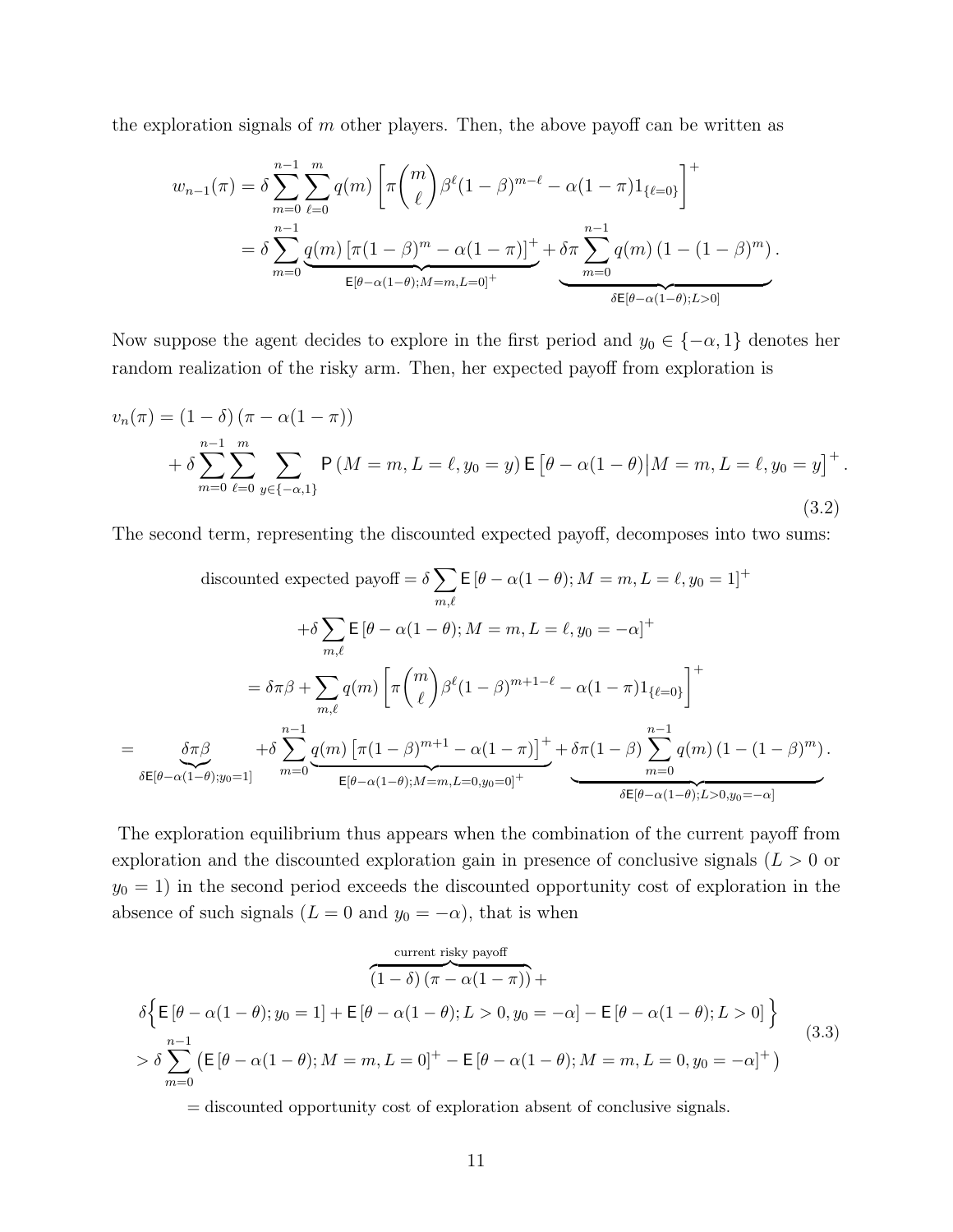<span id="page-11-1"></span>**Theorem 3.1** (Exploration equilibrium). Let M be the size of the random group of contacts in the second period. Then, the exploration equilibrium appears on  $\pi > \bar{\pi}$ , where

<span id="page-11-2"></span>
$$
\bar{\pi} = \frac{\alpha(1-\delta)}{(1+\alpha)(1-\delta) + \delta\beta \mathsf{E}\left[(1-\beta)^M\right]}.
$$
\n(3.4)

The interesting comparative static is the effect of the sparsity of connections on the exploration threshold. Since  $x \mapsto (1 - \beta)^x$  is a decreasing function, if the distribution of M positively shifts in the sense of first-order stochastic dominance, then the exploration threshold rises, equivalently the exploration region tightens. That is denser connections are associated with higher bars for exploration in the equilibrium.

**Remark 3.2.** Note that in the case of local connections  $M = D$ , which is the degree of a randomly picked agent. And in the global connections scenario  $M = |\mathcal{C}| - 1$ , where C is the connected component of a randomly chosen individual in the graph of social connections. The result of the previous theorem applies to these two important cases as well as any other choice for the distribution of  $M$ . In Section [3.3,](#page-13-0) we let the connections to follow random Erdos-Renyi graphs, thereby presenting sharper comparative static results for the exploration threshold  $\bar{\pi}$ .

#### 3.2 Intermediate Equilibria

In the previous section, we studied the equilibria in which *all* agents were either exploring or exploiting, and thus choosing symmetric equilibrium strategies. In this part, we focus on the equilibria in the intermediate region, where  $\pi \in (\pi, \bar{\pi}]$ . Specifically, we study both pure- and mixed-strategy equilibria in which both types of agents (explorers and exploiters) are present. Let  $0 < k < n$ , and  $v_k$  (resp.  $w_k$ ) denote the expected payoff of an exploring (resp. exploiting) agent when there are a total of k individuals exploring in the economy. This will be an equilibrium outcome if the exploring agents have no incentive to revert to exploitation, equivalently  $v_k(\pi) > w_{k-1}(\pi)$ , and when the exploiting agents find it costly to explore, namely  $w_k(\pi) \ge v_{k+1}(\pi)$ .

Let  $q_k(m) := \mathsf{P}_k(M = m)$  denote the probability of observing the first period signals of m out of k exploring individuals. Following the recipe of equations  $(3.1)$  and  $(3.2)$ , the payoff functions take the following forms:

<span id="page-11-0"></span>
$$
w_k(\pi) = \delta \mathsf{E}_k \left[ \left( \pi (1 - \beta)^M - \alpha (1 - \pi) \right)^+ \right] + \delta \pi \mathsf{E}_k \left[ 1 - (1 - \beta)^M \right],
$$
  

$$
v_k(\pi) = (1 - \delta) \left( \pi - \alpha (1 - \pi) \right) + \delta \pi \beta + \delta \mathsf{E}_{k-1} \left[ \left( \pi (1 - \beta)^{M+1} - \alpha (1 - \pi) \right)^+ \right] \qquad (3.5)
$$
  

$$
+ \delta \pi (1 - \beta) \mathsf{E}_{k-1} \left[ 1 - (1 - \beta)^M \right].
$$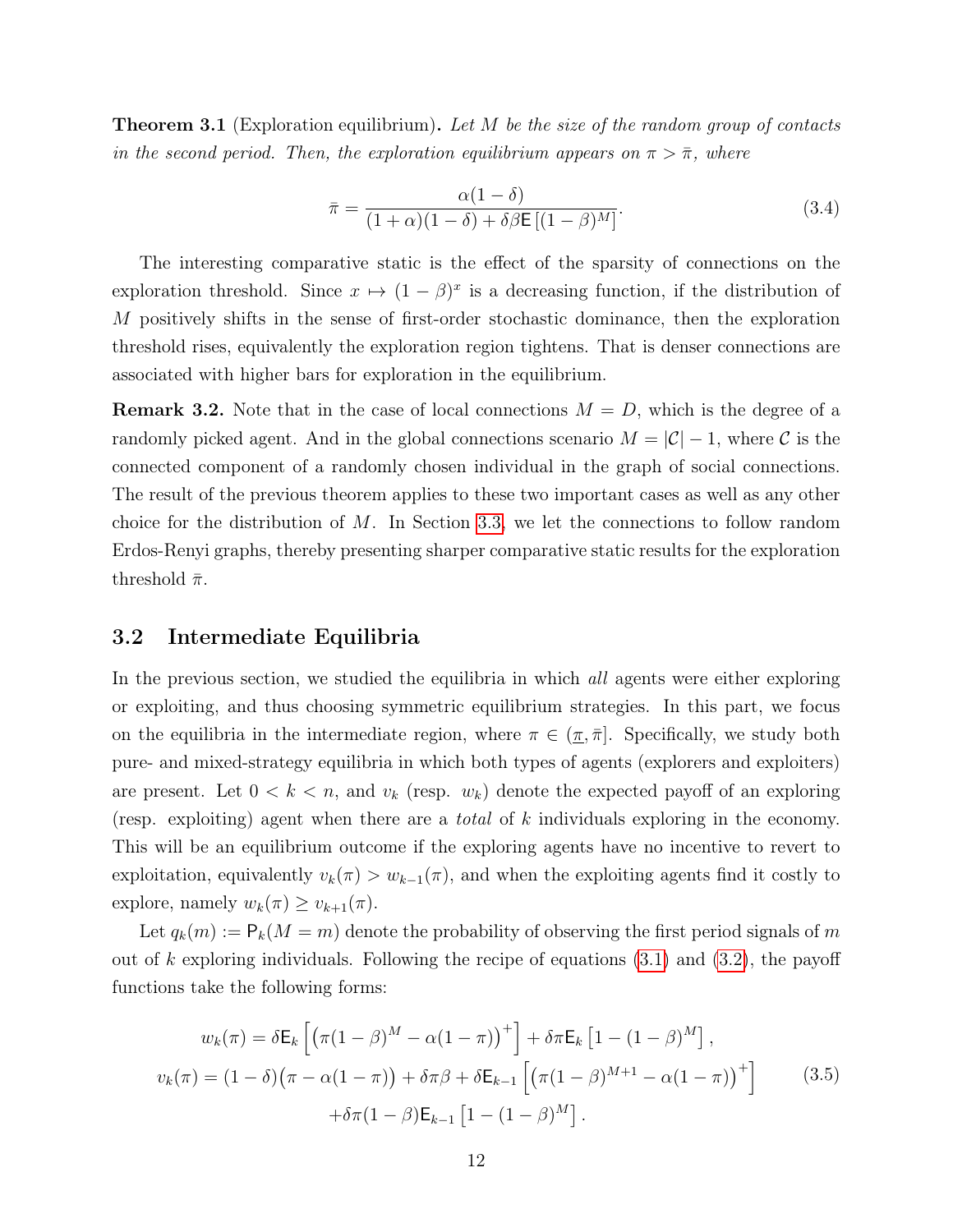Note that above, we used the random variable M repeatedly in all expectation operators. One should take this notation with a grain of salt because all that matters is the distribution of  $M$ , which is determined by the subscript of outer expectation symbol  $E$ . For instance, when  $\mathsf{E}_k$  is used, it means that  $\mathsf{P}(M = m) = \mathsf{P}_k(M = m) = q_k(m)$ .

As a first step toward analyzing such equilibria, we show that for large  $\pi$  the second incentive constraint above fails to hold.

#### <span id="page-12-3"></span>**Lemma 3.3.** Suppose  $\pi > \alpha/(1+\alpha)$ , then  $w_k(\pi) < v_{k+1}(\pi)$  for every k.

This lemma ascertains that a pure-strategy equilibrium with non-zero number of exploiters cannot exist when  $\pi > \alpha/(1 + \alpha)$ . In this region it is only the full exploration equilibrium that sustains. Therefore, to find intermediate equilibria (pure or mixed), we shall need to only examine the region  $\pi \le \alpha/(1+\alpha)$ . On this region all terms that include  $(\cdot)^+$  inside the expectation operators in [\(3.5\)](#page-11-0) are zero, and the following theorem results.

**Theorem 3.4** (Asymmetric pure-strategy equilibrium). The asymmetric equilibrium in which k players explore, where  $0 < k < n$ , exists if and only if

<span id="page-12-0"></span>
$$
\frac{\alpha(1-\delta)}{(1+\alpha)(1-\delta)+\delta\beta\mathsf{E}_{k-1}\left[(1-\beta)^M\right]} < \pi \le \frac{\alpha(1-\delta)}{(1+\alpha)(1-\delta)+\delta\beta\mathsf{E}_k\left[(1-\beta)^M\right]}.\tag{3.6}
$$

Using equations in [\(3.5\)](#page-11-0), the lower bound in [\(3.6\)](#page-12-0) drops out of the incentive constraint  $v_k > w_{k-1}$ , and the upper bound from  $w_k \geq v_{k+1}$ , therefore we omit the formal proof. Henceforth, in an economy of n agents we define the threshold  $\pi_{k,n}$  as

$$
\pi_{k,n} := \frac{\alpha(1-\delta)}{(1+\alpha)(1-\delta) + \delta\beta \mathsf{E}_k \left[ (1-\beta)^M \right]}.
$$

As a result of previous theorem, the asymmetric equilibrium with k agents exploring prevails whenever  $\pi_{k-1,n} < \pi \leq \pi_{k,n}$ . The full exploitation appears on  $\pi \leq \pi_{0,n} \equiv \pi$  and the full exploration appears on  $\pi > \pi_{n-1,n} \equiv \bar{\pi}_n$ . Furthermore, let  $M_k^{(n)}$  $\binom{n}{k}$  be the random variable standing for the number of second period contacts of an individual in an economy that has n agents, among them k are exploring the risky arm in the first period.<sup>[6](#page-12-1)</sup> Then a simple stochastic dominance analysis implies that the distribution of  $M_k^{(n)}$  $k^{(n)}$  first-order stochastically dominates that of  $M_{k-1}^{(n)}$  $\tau_{k-1}^{(n)}$ , and hence  $\pi_{k-1,n} \leq \pi_{k,n}$ . This means that the number of exploring agents in the equilibrium weakly *increases* in  $\pi$ .<sup>[7](#page-12-2)</sup>

<span id="page-12-1"></span><sup>&</sup>lt;sup>6</sup>Depending on the context, we either use  $M_k^{(n)}$  $k_k^{(n)}$  or explicitly specify the indices on the expectation operator, that is e.g.  $\mathsf{E}_k^{(n)}$  $\binom{n}{k}$ .

<span id="page-12-2"></span><sup>&</sup>lt;sup>7</sup>The term 'weakly' is used because over each interval  $(\pi_{k-1,n}, \pi_{k,n}]$  the equilibrium number of explorers is constant.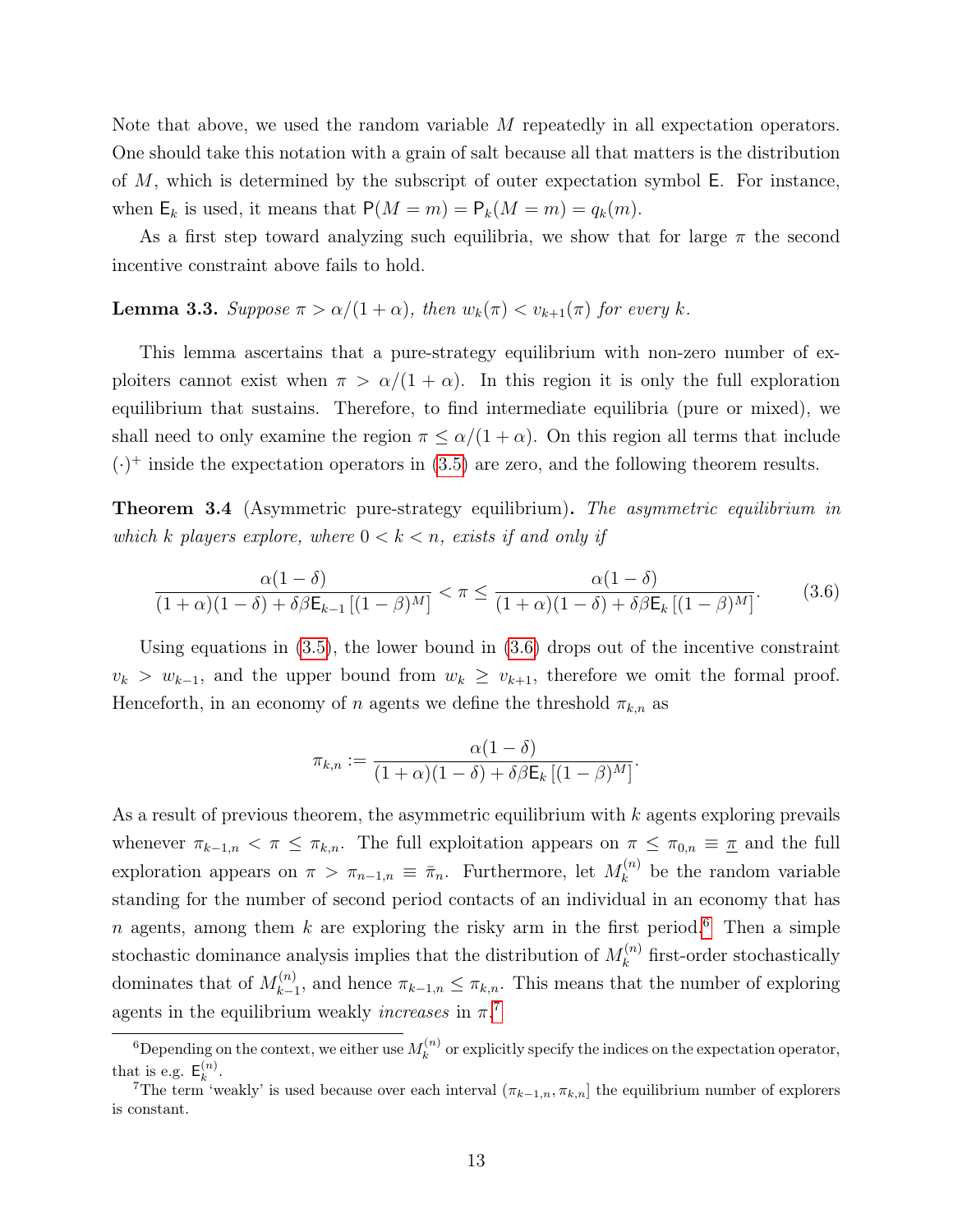Next, we examine the *symmetric* mixed-strategy equilibria in the intermediate region. Suppose each agent explores the risky arm with probability  $\mu$ . This will be a mixed-strategy equilibrium if the expected payoff from exploitation, namely

$$
w(\pi;\mu) = \sum_{k=0}^{n-1} {n-1 \choose k} \mu^k (1-\mu)^{n-1-k} w_k(\pi),
$$

matches the expected payoff from exploration, that is

$$
v(\pi;\mu) = \sum_{k=0}^{n-1} {n-1 \choose k} \mu^k (1-\mu)^{n-1-k} v_{k+1}(\pi).
$$

Lastly, before stating the next result we define what it means for a random graph to be exchangeable, a requirement we need for the next proposition. The random structure of connections is called exchangeable if the probability of any event on the graph does not change with relabeling the vertices.

<span id="page-13-2"></span>Proposition 3.5 (Symmetric mixed-strategy equilibrium). In the intermediate region, i.e.  $\pi \in (\pi, \bar{\pi}],$  with exchangeable connections, there is a unique symmetric mixed-strategy equilibrium. Furthermore, the equilibrium probability of exploration  $\mu$  is increasing in  $\pi$ .

#### <span id="page-13-0"></span>3.3 Limits of Equilibria

For the first time in the paper, we make a particular assumption about the random nature of graph connections. Specifically in this section, we assume every pair of agents are connected with probability  $p = \lambda/n$ . We then study the impact of average degree  $\lambda$  on the exploration threshold  $\bar{\pi}$  expressed in theorem [3.1.](#page-11-1)

**Local connections.** Recall that in the local regime  $M = D$ , the degree of a randomly drawn agent, that has the Binomial distribution  $\text{Bin}(n-1, p)$ . For a constant  $\lambda$ , the Binomial distribution converges weakly to Poisson( $\lambda$ ), and therefore in the local regime the limit of exploration threshold is:

<span id="page-13-1"></span>
$$
\begin{split} \bar{\pi}_{\infty}^{\text{local}} &:= \lim_{n \to \infty} \bar{\pi}_{n}^{\text{local}} = \lim_{n \to \infty} \frac{\alpha(1 - \delta)}{(1 + \alpha)(1 - \delta) + \delta \beta \mathsf{E}\left[(1 - \beta)^{D}\right]} \\ &= \frac{\alpha(1 - \delta)}{(1 + \alpha)(1 - \delta) + \delta \beta e^{-\lambda \beta}}. \end{split} \tag{3.7}
$$

<span id="page-13-3"></span>**Lemma 3.6.** In the local regime, the exploration threshold  $\bar{\pi}_n$  is eventually increasing in n and converges to  $\bar{\pi}_{\infty}^{local}$  in [\(3.7\)](#page-13-1).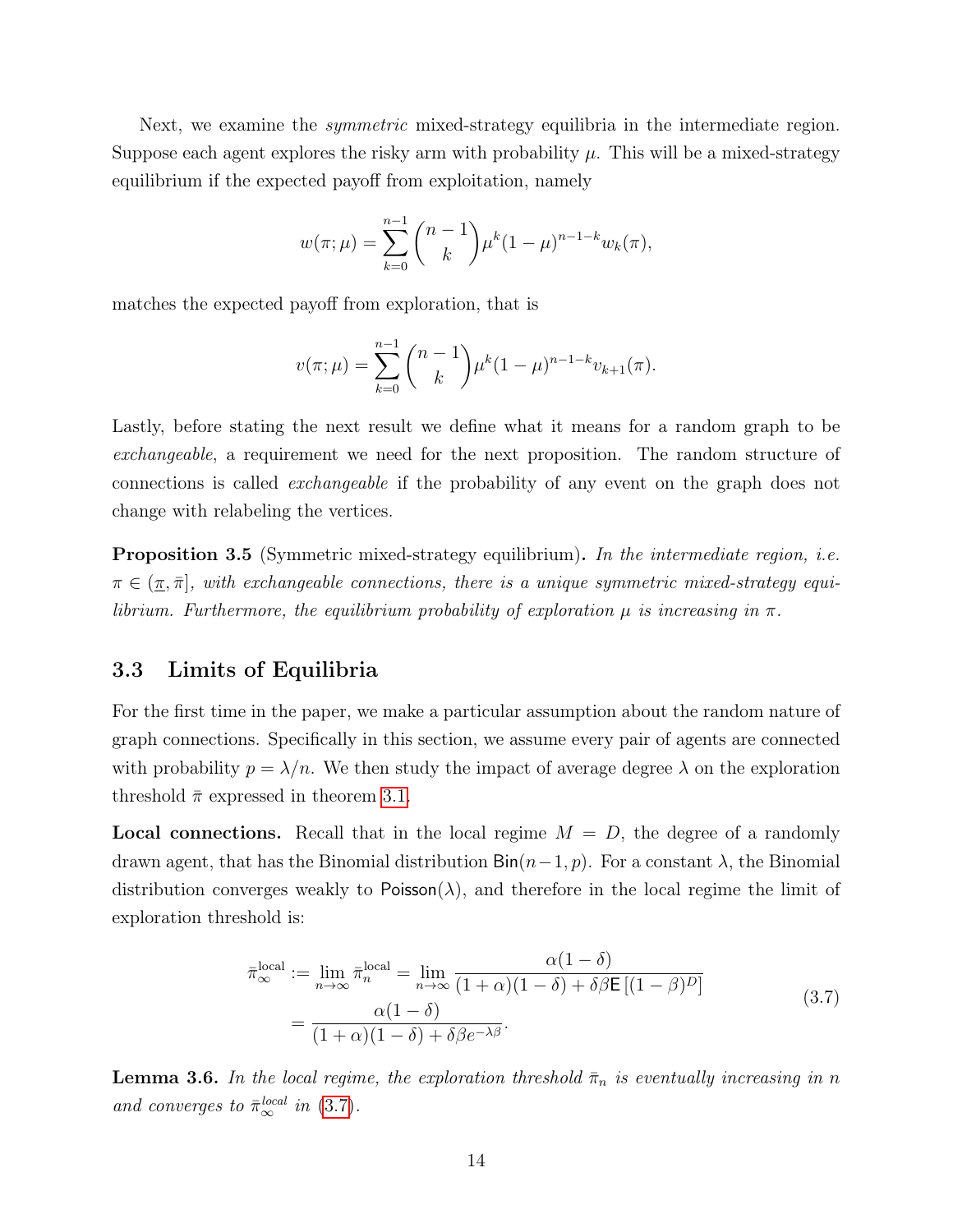*Proof.* To justify  $\bar{\pi}_{n+1} > \bar{\pi}_n$ , we use equation [\(3.4\)](#page-11-2) and show that

$$
\mathsf{E}_{n-1}^{(n)} \left[ (1-\beta)^M \right] > \mathsf{E}_n^{(n+1)} \left[ (1-\beta)^M \right].
$$

 $\left(\frac{\sqrt{\beta}}{n}\right)^{n-1}$  is eventually decreasing in n (as This is indeed true because  $\mathsf{E}_{n-}^{(n)}$  $\binom{n}{n-1}\left[(1-\beta)^M\right] = \left(1-\frac{\lambda\beta}{n}\right)$  $x \mapsto (x - 1) \log(1 - \lambda \beta / x)$  has negative derivative w.r.t x for large x).  $\Box$ 

<span id="page-14-3"></span>**Lemma 3.7.** In the local regime, for a fixed  $k \in \mathbb{N}$ , and large enough n the following ordering holds:  $\pi_{k-1,n} \leq \pi_{k,n+1} \leq \pi_{k,n} \leq \pi_{k+1,n+1}$ .

This lemma explains that for large economies with local connections adding one more individual never leads to fewer exploring agents in equilibrium. That is the previous agents do not change their exploration decisions as a result of newcomers joining the economy.<sup>[8](#page-14-0)</sup>

Let  $k_n$  denote the equilibrium number of exploring agents. Next proposition shows in an economy with local connections  $k_n/n$  converges as n grows. The proof relies on using the incentive condition [\(3.6\)](#page-12-0) to find matching upper and lower bounds for  $k_n$ .

<span id="page-14-1"></span>**Proposition 3.8** (Limiting fraction of explorers). Let  $k_n(\pi)$  be the equilibrium number of exploring agents in an economy of n individuals with local connections, then:

<span id="page-14-2"></span>
$$
\lim_{n \to \infty} \frac{k_n(\pi)}{n} = \kappa(\pi) := \begin{cases} 0 & \pi \leq \pi \\ \frac{1}{\lambda \beta} \log \frac{\delta \pi \beta}{(1 - \delta)(\alpha(1 - \pi) - \pi)} & \pi < \pi < \bar{\pi}_{\infty}^{local} \\ 1 & \pi \geq \bar{\pi}_{\infty}^{local} \end{cases} \tag{3.8}
$$

Figure [4](#page-15-0) depicts the limiting fraction of exploring agents  $\kappa(\pi)$  as a function of the initial belief  $\pi$ . The function exhibits two kinks at  $\underline{\pi}$  and  $\bar{\pi}_{\infty}^{\text{local}}$ , where there are equilibrium regime changes from full exploitation to the intermediate asymmetric region and then to the full exploration.

Global connections. The analysis in the global regime (where  $M = |\mathcal{C}| - 1$ ) is rather intricate. In this regime, an agent meets all members of her connected component in the second period. One can readily see (via a coupling argument, e.g. theorem 2.1 in [Bollobás](#page-40-7) [\(2001\)](#page-40-7)) that the distribution of the size of the connected component  $|\mathcal{C}|$  is first-order stochastically increasing in  $\lambda$ , and since  $x \mapsto (1 - \beta)^x$  is a decreasing function, then  $\bar{\pi}$  becomes increasing in  $\lambda$ , thereby confirming the free-riding force in the *n*-player economy. To study the limiting behavior of the exploration threshold in the global regime, we need an asymptotic result on the limiting distribution of  $|\mathcal{C}|$ . Let T be the random variable indicating the total number of

<span id="page-14-0"></span><sup>&</sup>lt;sup>8</sup>It is noteworthy to mention that this conclusion mainly relies on holding the average degree  $\lambda$  constant while increasing the size of the economy.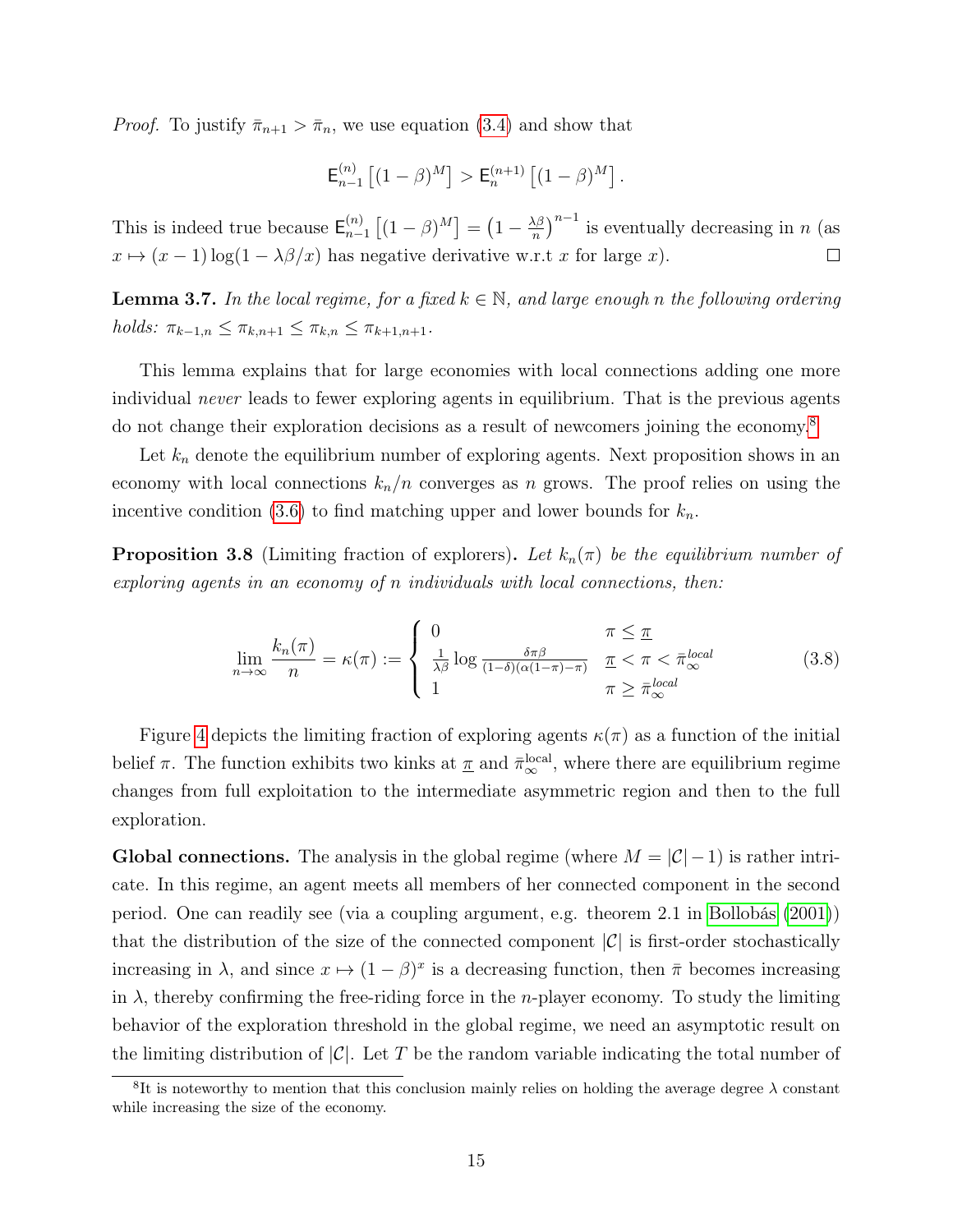<span id="page-15-0"></span>

Figure 4: Limiting fraction of explorers

descendants of a Branching process with  $Poisson(\lambda)$  offspring distribution. With the help of few lemmas from the literature of Erdos-Renyi random graphs, we show  $|\mathcal{C}|$  weakly converges to T, and hence the following asymptotic result follows.

<span id="page-15-2"></span>**Proposition 3.9.** Let  $p = \lambda/n$ , and T be the total progenies of a Branching process with Poisson( $\lambda$ ) offspring distribution, then

- <span id="page-15-3"></span>(i)  $|C|$  converges in distribution to T, where  $P(T = k) = \frac{e^{-\lambda k} (\lambda k)^{k-1}}{k!}$  $\frac{\lambda k^{\alpha}}{k!}$ , and
- <span id="page-15-4"></span>(ii) as  $n \to \infty$ :

<span id="page-15-1"></span>
$$
\bar{\pi}_{\infty}^{global} := \lim_{n \to \infty} \bar{\pi}_n^{global} = \frac{\alpha (1 - \delta)}{(1 + \alpha)(1 - \delta) + \delta \beta \mathsf{E} \left[ (1 - \beta)^{T - 1} \right]}.
$$
\n(3.9)

The moment generating function for the number of descendants of a Poisson Branching process  $(T)$  can be pinned down by the following fixed-point relation – see Section 10.4 of [Alon and Spencer](#page-40-8) [\(2000\)](#page-40-8). Fix  $z \in [0,1]$  and let  $X_1 \sim \text{Poisson}(\lambda)$  denote the number of first-generation offspring, then

$$
\psi(z) := \mathsf{E}\left[z^T\right] = \mathsf{E}\left[\mathsf{E}\left[z^T \mid X_1\right]\right] = \sum_{k=0}^{\infty} \mathsf{P}\left(X_1 = k\right) z \psi(z)^k
$$

$$
= \sum_{k=0}^{\infty} \frac{e^{-\lambda} \lambda^k}{k!} z \psi(z)^k = z e^{\lambda(\psi(z) - 1)}.
$$

The solutions to the equation  $xe^x = y$  are denoted by the Lambert-W function, and based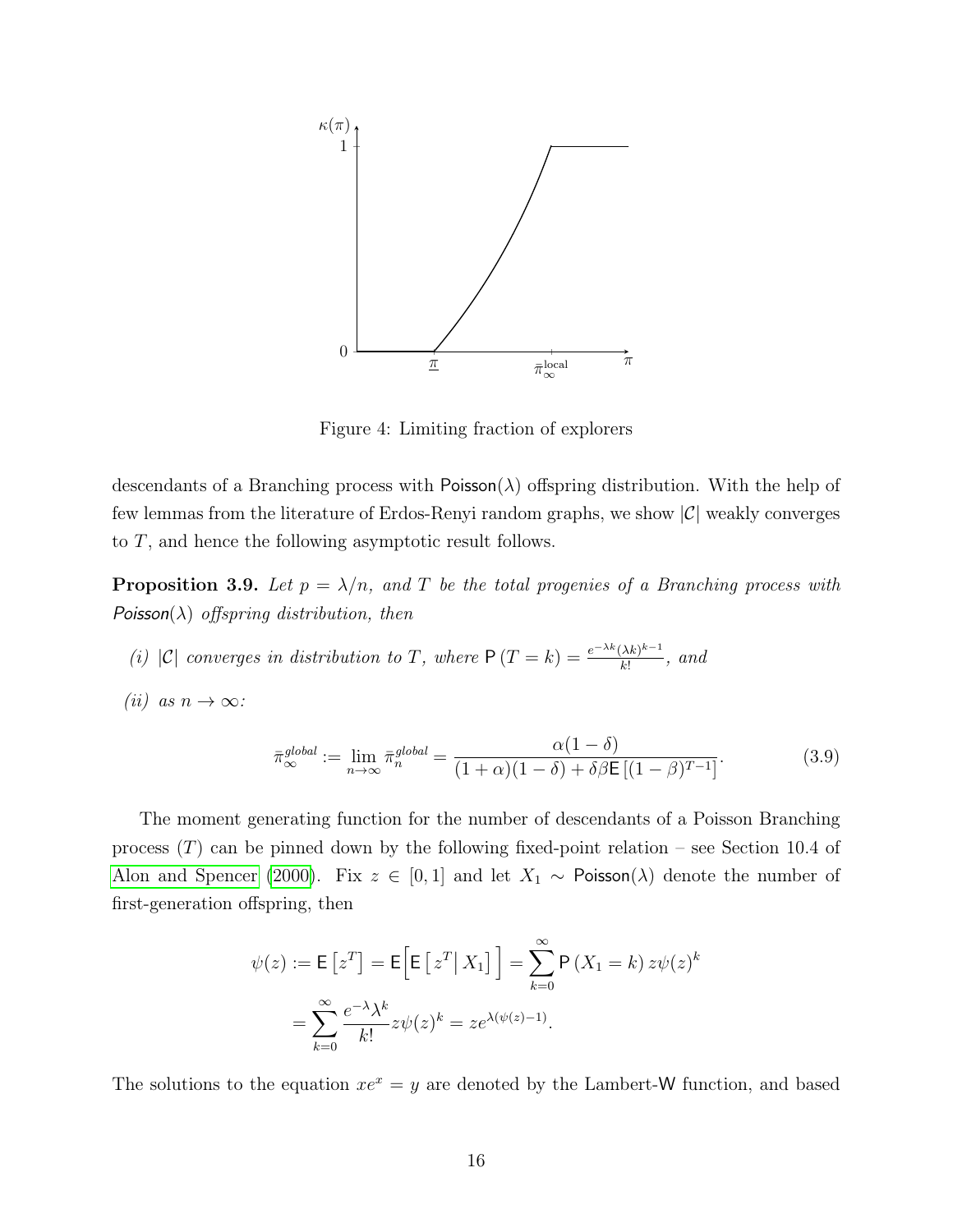on the above expression one obtains,<sup>[9](#page-16-0)</sup>

<span id="page-16-2"></span>
$$
-\lambda \psi(z)e^{-\lambda \psi(z)} = -\lambda z e^{-\lambda} \Rightarrow \psi(z) = -\frac{1}{\lambda} \mathsf{W}(-\lambda z e^{-\lambda}).\tag{3.10}
$$

<span id="page-16-1"></span>Rapid fall of exploration in the global regime (small  $\beta$  and  $\lambda \approx 1$ ). As figure [5](#page-16-1) shows there is a rapid tightening of the exploration region in the global connections, when  $\lambda$ increases from values just below 1 to the ones just above. Specifically, the marginal impact of increasing  $\lambda$  on the exploration threshold  $\overline{\pi}_{\infty}^{\text{global}}$  changes greatly at  $\lambda = 1$ . This effect is more significant when  $\beta$  is close to zero, which is the most relevant region in the innovation and entrepreneurship research, when the probability of success is extremely small.



Figure 5: Rapid tightening of the exploration region  $\delta = 0.15, \alpha = 1, \beta = 0.002$ 

We can mathematically justify this sudden fall of exploration incentives by studying the effect of  $\lambda$  on  $\overline{\pi}_{\infty}^{\text{global}}$  in equation [\(3.9\)](#page-15-1). The only place where  $\lambda$  makes an impact is through  $\mathsf{E}\left[ (1-\beta)^T \right]$  in the denominator. Therefore, we examine the change in the derivative of this component near  $\lambda = 1$ , and specifically its second derivative at this point. Let  $z := 1 - \beta$ , then [\(3.10\)](#page-16-2) implies that  $\mathsf{E}[(1-\beta)^{T}] = \psi_{\lambda}(z)$ . Dropping z from  $\psi$ 's argument, we denote the first and second derivatives of  $\psi$  w.r.t  $\lambda$  by  $\psi'_{\lambda}$  and  $\psi''_{\lambda}$ , respectively:

$$
\psi'_{\lambda} = \psi (\psi - 1 + \lambda \psi'_{\lambda}),
$$
  

$$
\psi''_{\lambda} = \psi'_{\lambda} (3\psi - 1 + \lambda \psi'_{\lambda}).
$$

<span id="page-16-0"></span><sup>&</sup>lt;sup>9</sup>We pick the solution branch of the Lambert-W function that guarantees  $\psi(z) \leq 1$ . For further details about this function see [Corless et al.](#page-40-9) [\(1996\)](#page-40-9).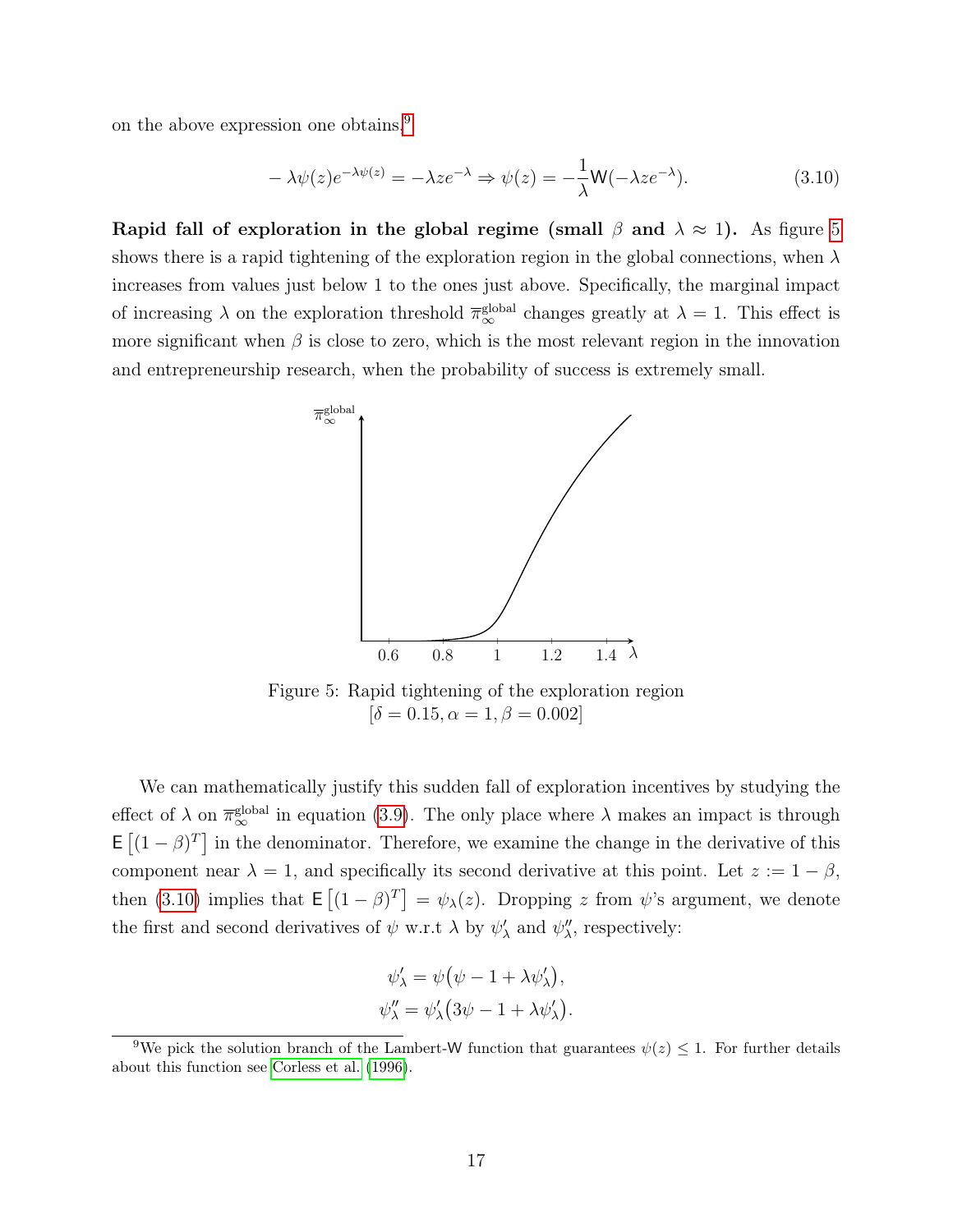At  $\lambda = 1$  the above expressions imply

$$
\psi_1'' = \frac{\psi_1(1 - 2\psi_1)}{1 - \psi_1}.
$$

Since  $\lim_{\beta\to 0}(1-\psi_\lambda)=0$ , then the above ratio explodes as  $\beta\to 0$ , justifying the rapid change in the sensitivity of exploration threshold w.r.t the average connections at  $\lambda = 1$ .

The intuition behind this rapid tightening is that the informational gain appearing in the incentive problem of a potential explorer is tied to the probability of making a breakthrough (individual success) and receiving failure signals from all other contacts (group failure). As  $\lambda$ rises just above 1, the size of the giant connected component (and hence with high probability the size of a randomly drawn component) becomes proportional to the number of agents, and thus rapidly shrinking the probability of group failures. This decreases the informational benefit to private exploration and thus significantly tightens the exploration region.

# <span id="page-17-0"></span>4 Social Surplus

In this section, we study the properties of the social surplus function in the economy with local connections. We start by studying the large-n limit of the equilibrium average social surplus in three equilibrium regions characterized previously. Then, we study the social optimum, and we demonstrate that similar to the two-player case, over-exploitation and under-exploration are robust features of this economy in spite of the large number of players. We further determine the regions where the social surplus is monotone (increasing or decreasing) with respect to the number of exploring agents. Lastly, we establish a sufficient condition for the presence of complementarity between the initial belief  $\pi$  and the size of the exploring group k.

Suppose out of n players k agents choose the risky arm in the first period, and denote the obtained social surplus by  $u_{k,n}(\pi)$ . Further, in the local regime, let  $q_a(b) = \begin{pmatrix} a & b \\ c & d \end{pmatrix}$  $\binom{a}{b} p^b (1-p)^{a-b}$ denote the probability of meeting b agents out of a particular set of a individuals in the second period, then

<span id="page-17-1"></span>
$$
u_{k,n}(\pi) = (1 - \delta)k(\pi - \alpha(1 - \pi))
$$
  
+  $\delta k \sum_{m=0}^{k-1} q_{k-1}(m) [\pi(1 - \beta)^{m+1} - \alpha(1 - \pi)]^+ + \delta k \sum_{m=0}^{k-1} q_{k-1}(m)\pi(1 - \beta) (1 - (1 - \beta)^m)$   
+  $\delta(n - k) \sum_{m=0}^{k} q_k(m) [\pi(1 - \beta)^m - \alpha(1 - \pi)]^+ + \delta(n - k) \sum_{m=0}^{k} q_k(m)\pi (1 - (1 - \beta)^m). \tag{4.1}$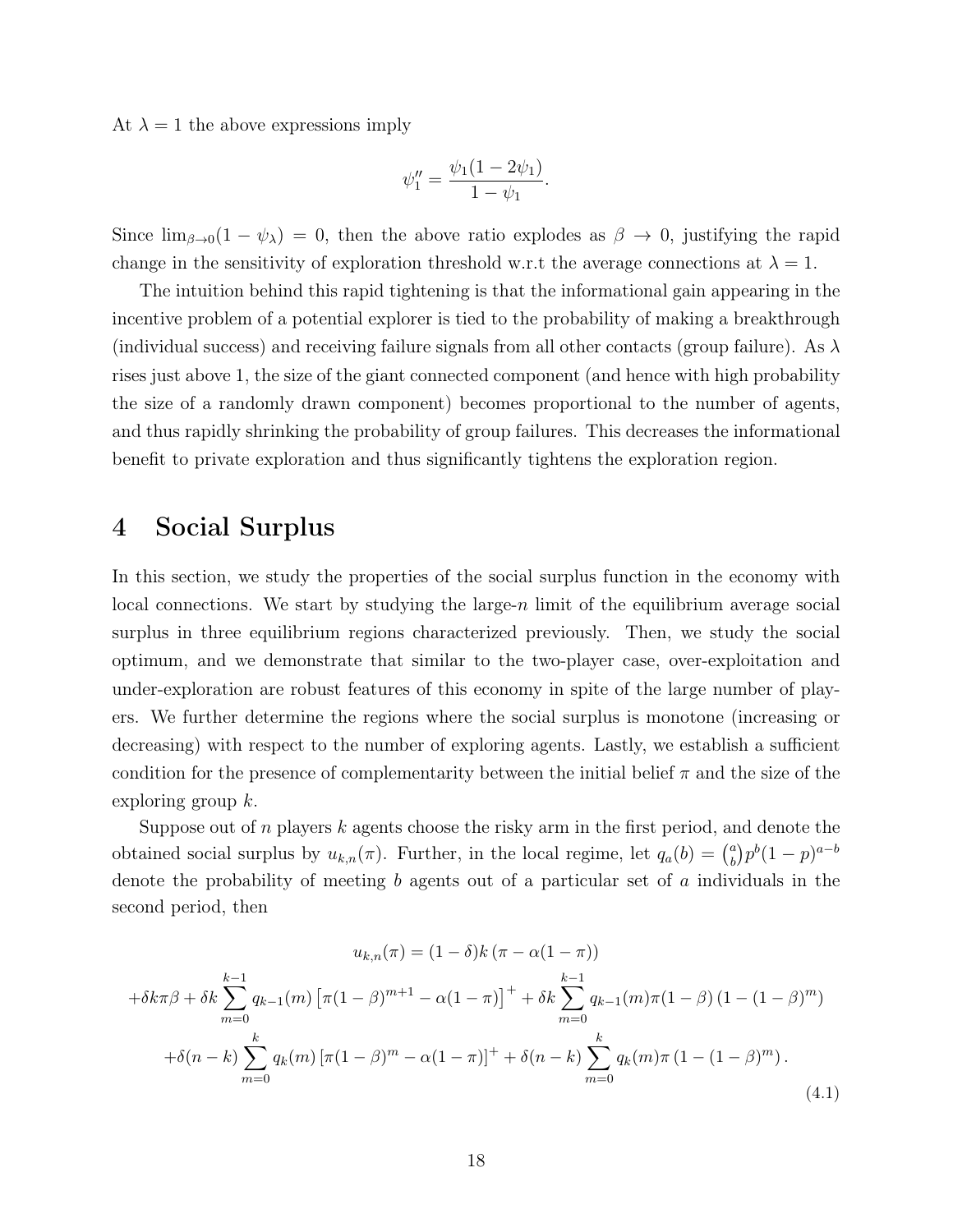The first line in  $u_{k,n}$  denotes the first period payoff of exploration accrued to k exploring agents who chose the risky arm in the first period. The second line is the discounted second period payoff of this group, consisting of three components: discounted expected payoff when each agent received a conclusive signal in the first period (and optimally chooses the risky arm in the second period); discounted expected payoff when neither the agent nor any of her second period's contacts received a conclusive signal, and thirdly is the discounted expected payoff when the individual herself did not receive a high output in the first period but at least one of her second period's contacts did. The third line expresses the discounted second period payoff of the remaining  $n - k$  exploiting agents who chose the safe arm in the first period that is composed of two components: their payoff when none of their contacts in the exploring group received a high output in the first period, and when at least one of them did receive such a conclusive signal.

Leveraging the above representation, the following lemma studies the marginal value of one more explorer in the economy, that is  $\Delta u_k := u_{k+1} - u_k$ . It will be invoked both to investigate the equilibrium social surplus and the social optimum. We further use the notation  $Q_a(b) := \sum_{m \leq b} q_a(m)$  to refer to the cumulative function of  $q_a$ , with the additional definition that  $Q_0(0) = q_0(0) = 1$ .

<span id="page-18-1"></span>Lemma 4.1. The marginal value of one more exploring agent takes the following form:

<span id="page-18-2"></span><span id="page-18-0"></span>(i) On 
$$
\frac{\pi}{1-\pi} \le \alpha
$$
:  
\n
$$
\Delta u_k(\pi) = (1-\delta)\big(\pi - \alpha(1-\pi)\big) + \delta\pi\beta(1-p\beta)^k \left(1 + (n-1)p - \frac{kp(1-p)\beta}{1-p\beta}\right). \tag{4.2}
$$

<span id="page-18-4"></span>(*ii*) On  $\frac{\pi}{1-\pi} \geq \frac{\alpha}{(1-\beta)}$  $\frac{\alpha}{(1-\beta)^r}$  and  $0 \leq k < r$ :

$$
\Delta u_k(\pi) = (1 - \delta)(\pi - \alpha(1 - \pi)).
$$

<span id="page-18-3"></span>(iii) When  $\frac{\alpha}{(1-\beta)^r} \leq \frac{\pi}{1-\pi} \leq \frac{\alpha}{(1-\beta)^r}$  $\frac{\alpha}{(1-\beta)^{r+1}}$  and  $k \geq r \geq 0$ ,

$$
\Delta u_k(\pi) = \pi B_k - \alpha (1 - \pi) A_k,
$$

where

<span id="page-18-5"></span>
$$
A_k(\pi) := (1 - \delta) + \delta(k+1)Q_k(r-1)
$$
  
+ $\delta(n-k-1)Q_{k+1}(r) - \delta k Q_{k-1}(r-1) - \delta(n-k)Q_k(r),$  (4.3)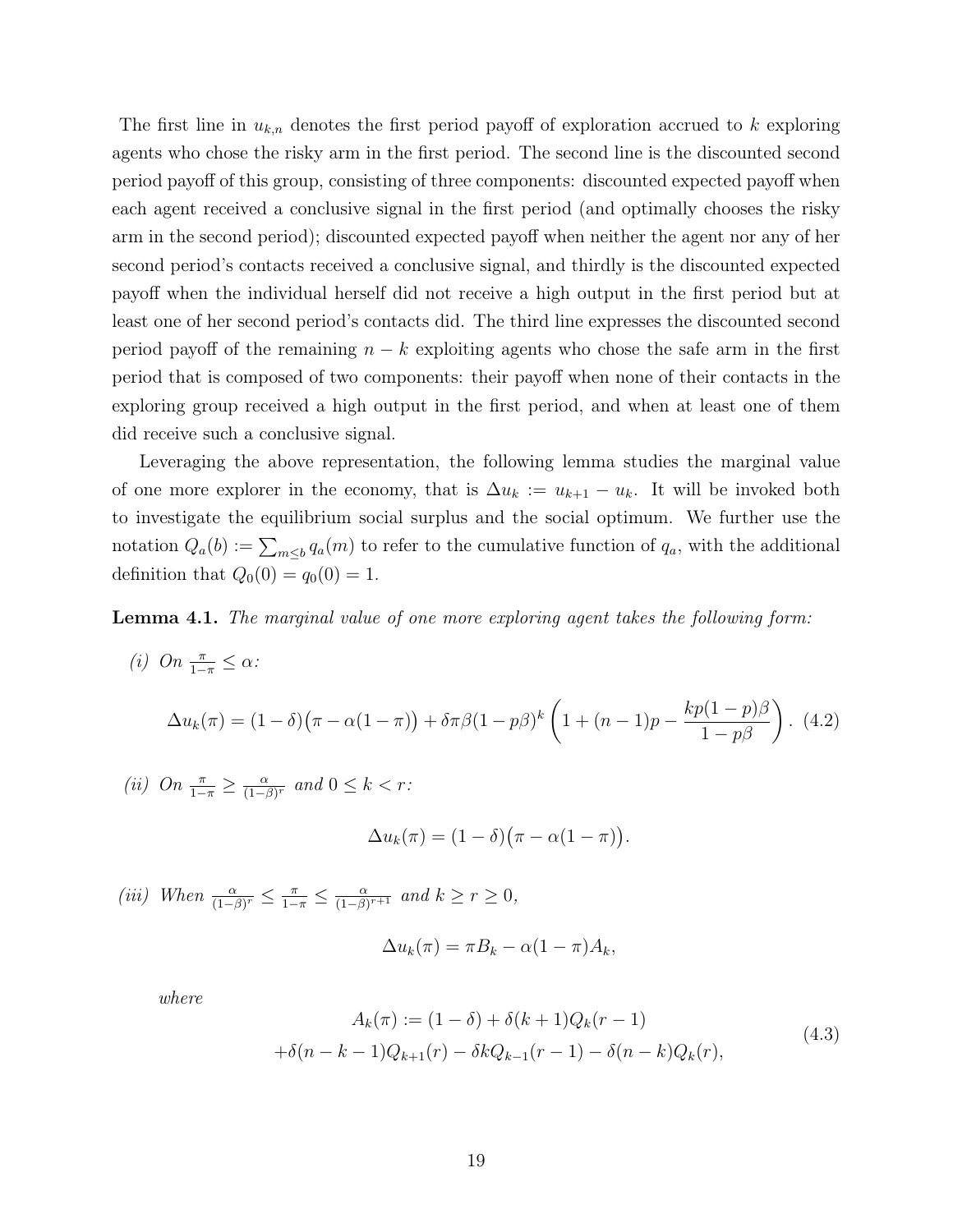$$
B_k(\pi) := (1 - \delta) - \delta(k+1)(1 - \beta) \sum_{m=r}^k q_k(m)(1 - \beta)^m
$$

$$
-\delta(n - k - 1) \sum_{m=r+1}^{k+1} q_{k+1}(m)(1 - \beta)^m
$$

$$
+ \delta k(1 - \beta) \sum_{m=r}^{k-1} q_{k-1}(m)(1 - \beta)^m + \delta(n - k) \sum_{m=r+1}^k q_k(m)(1 - \beta)^m.
$$

The proof readily follows once we note that the piecewise linear components in [\(4.1\)](#page-17-1) are positive so long as  $m+1 \leq r$  in the first one and  $m \leq r$  in the second one, thus we omit the proof.

### <span id="page-19-0"></span>4.1 Equilibrium Social Surplus

For  $\pi \leq \pi$  no agent explores the risky arm, and thus the equilibrium social surplus is zero. On the intermediate region, i.e.  $\pi \in (\pi, \bar{\pi}_{\infty}^{\text{local}})$  $\int_{\infty}^{\text{local}}$ ,  $k_n$  number of individuals choose to explore where  $k_n/n \to \kappa$  characterized in proposition [3.8.](#page-14-1) On this region the average equilibrium social surplus is

<span id="page-19-1"></span>
$$
\frac{u_{k_n,n}(\pi)}{n} = (1 - \delta)\frac{k_n}{n}(\pi - \alpha(1 - \pi)) + \delta\pi
$$
  

$$
-\delta\frac{k_n}{n}\pi(1 - \beta)\mathsf{E}_{k_n-1}^{(n)}[(1 - \beta)^M] - \delta\frac{n - k_n}{n}\pi\mathsf{E}_{k_n}^{(n)}[(1 - \beta)^M].
$$
 (4.4)

Figure [6](#page-20-0) shows the average equilibrium social surplus for a finite  $n$  and some intermediate  $\pi \in (\pi, \alpha/(1+\alpha))$  where the asymmetric equilibrium prevails. On a fixed equilibrium region (namely  $k_n$  remaining constant) increasing  $\lambda$  positively shifts the distribution of M in the sense of first-order stochastic dominance, and therefore based on the above representation raises the equilibrium social surplus. In the next proposition, we prove that on all thresholds, where the economy undergoes an equilibrium regime change, the social surplus falls, thus confirming our intuition from the two-player case.

**Proposition 4.2.** The equilibrium social surplus falls discontinuously on every  $\lambda$  where the economy undergoes an equilibrium regime change.

*Proof.* Suppose initially at  $\lambda = \lambda_0$ , the common belief falls in the interval  $(\pi_{k,n}, \pi_{k+1,n}]$ , and thus there are  $k+1$  agents exploring in the equilibrium. Since, the belief cutoffs (i.e.  $\pi_{k,n}$ 's) are increasing in  $\lambda$ , there will be a point  $\lambda_{k,n}(\pi) > \lambda_0$  at which  $\pi = \pi_{k,n}$  and the prevailing equilibrium will have  $k$  players exploring. Part [\(i\)](#page-18-0) of lemma [4.1](#page-18-1) implies that the change in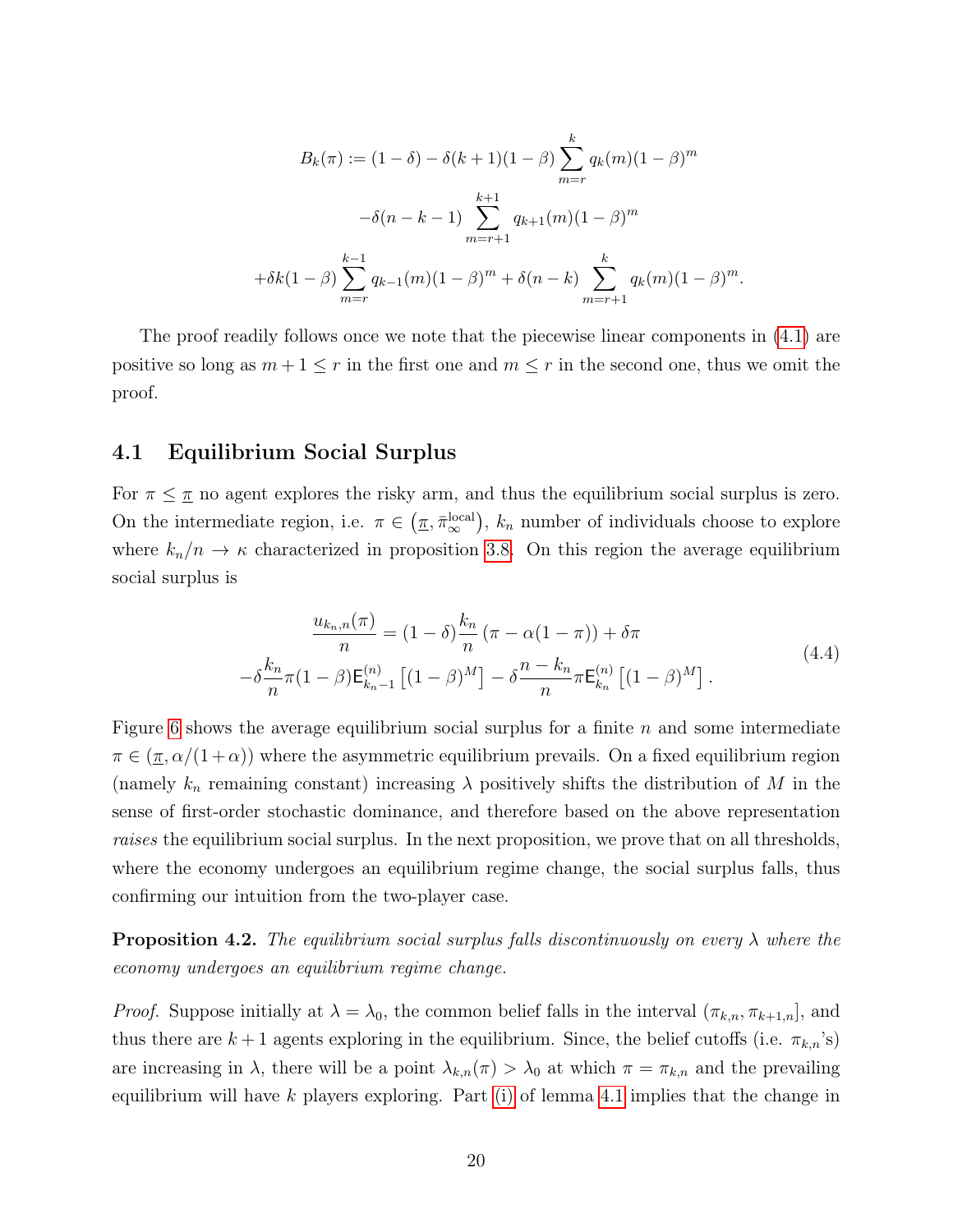the equilibrium social surplus when  $\lambda = \lambda_{k,n}(\pi)$  is  $u_{k,n}(\pi) - u_{k+1,n}(\pi) = -\Delta u_k(\pi)$ . Letting  $\pi = \pi_{k,n}$  in expression [\(4.2\)](#page-18-2) implies that at  $p = \lambda_{k,n}(\pi)/n$ ,

$$
u_{k,n}(\pi_{k,n}) - u_{k+1,n}(\pi_{k,n}) = \frac{-\alpha p \beta \delta (1-\delta)(1-p \beta)^{k-1} ((n-1)(1-p) \beta - k(1-p) \beta)}{(1+\alpha)(1-\delta) + \delta \beta (1-p \beta)^k},
$$

which is always negative. Therefore, the equilibrium social surplus evaluated just above  $\lambda_{k,n}(\pi)$  is smaller than that just below this threshold. That is we have a discontinuous fall  $\Box$ of equilibrium social surplus at  $\lambda_{k,n}(\pi)$ .

The graph in figure [6](#page-20-0) shows the equilibrium social surplus is increasing in  $\lambda$  on each equilibrium region, and features discontinuous jumps at critical  $\lambda$ 's supporting equilibrium regime change. The largest (and the first) one corresponds to the equilibrium regime change from the full exploration (i.e.  $k_n = n$ ) to the intermediate region, that is when  $\pi$  drops below  $\bar{\pi}^{\text{local}}$  as  $\lambda$  increases. One should take this plot as a counterpart of figure [3b,](#page-7-0) except that there are more than one discontinuous jumps because of multiple equilibrium regime changes when  $n > 2$ .

<span id="page-20-0"></span>

Figure 6: Finite-n equilibrium social surplus

As  $n \to \infty$ , the fraction  $k_n/n$  converges to  $\kappa$  and

$$
\lim_{n \to \infty} \mathsf{E}_{k_n-1}^{(n)} \left[ (1-\beta)^M \right] = \lim_{n \to \infty} \mathsf{E}_{k_n}^{(n)} \left[ (1-\beta)^M \right] = e^{-\lambda \beta \kappa(\pi)}.
$$

Therefore, the limit of the average equilibrium social surplus expressed in [\(4.4\)](#page-19-1), henceforth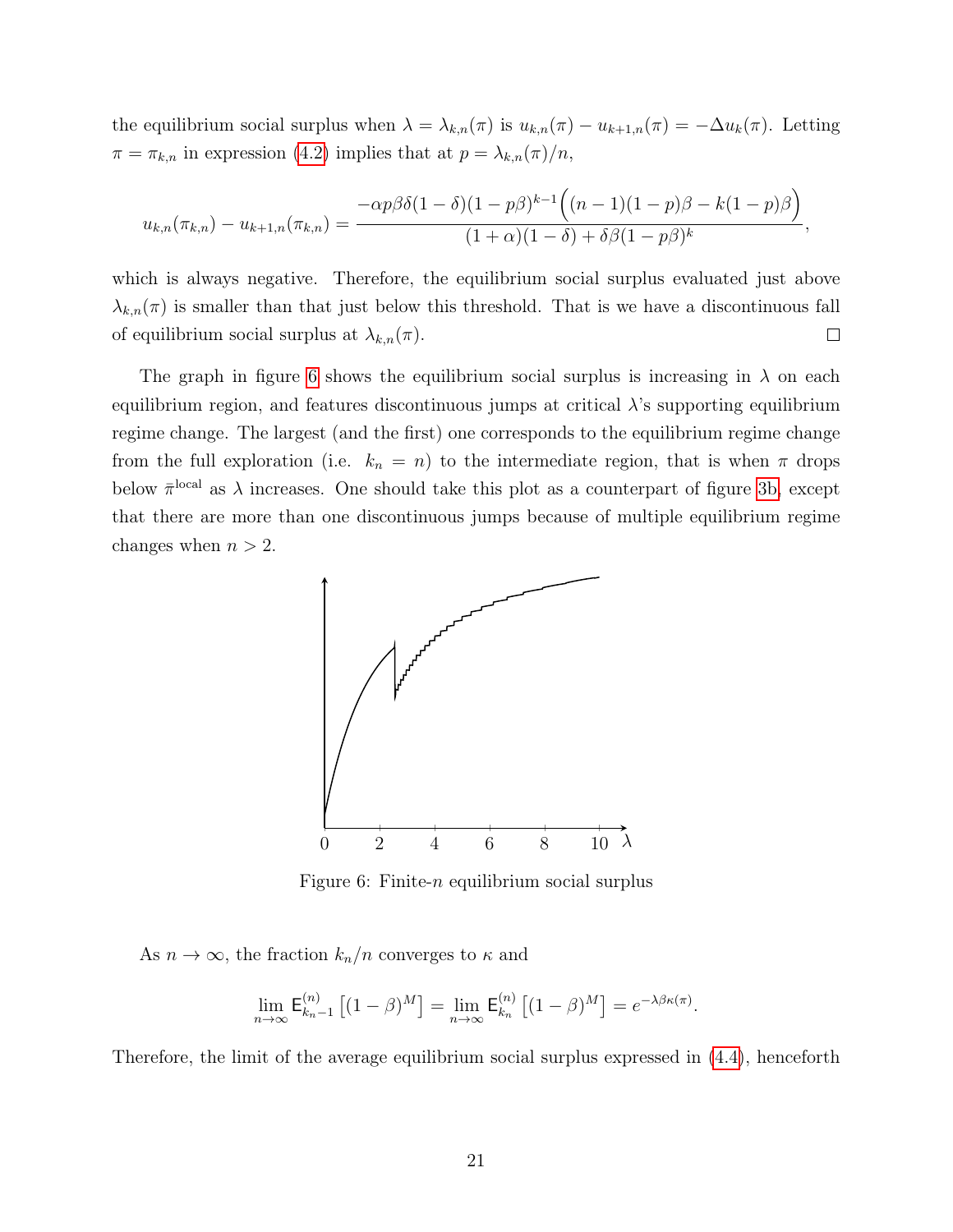denoted by  $\bar{u}_{\infty}$ , is

$$
\lim_{n \to \infty} \frac{u_{k_n,n}(\pi)}{n} = (1 - \delta)\kappa(\pi) (\pi - \alpha(1 - \pi)) + \delta \pi + \delta \pi e^{-\lambda \beta \kappa(\pi)}(\kappa(\pi)\beta - 1),
$$

which after replacing  $\kappa(\pi)$  from equation [\(3.8\)](#page-14-2) simplifies to

$$
\bar{u}_{\infty}(\pi) := \lim_{n \to \infty} \frac{u_{k_n,n}(\pi)}{n} = (1 - \delta)\beta^{-1}(\pi - \alpha(1 - \pi)) + \delta\pi
$$
 for every  $\pi \in (\underline{\pi}, \overline{\pi}_{\infty}^{\text{local}}).$ 

Lastly, for  $\pi \geq \bar{\pi}_{\infty}^{\text{local}}$  all agents explore the risky arm, and it follows from [\(4.1\)](#page-17-1) that

<span id="page-21-0"></span>
$$
\bar{u}_{\infty} = \lim_{n \to \infty} \frac{u_{n,n}(\pi)}{n} = (1 - \delta) (\pi - \alpha(1 - \pi)) + \delta \pi (1 - (1 - \beta)e^{-\lambda \beta})
$$
  
 
$$
+ \delta \mathsf{E}_{M \sim \text{Pois}(\lambda)} \left[ \left( \pi (1 - \beta)^{M+1} - \alpha (1 - \pi) \right)^{+} \right].
$$
 (4.5)

It is worth mentioning that in the full exploration region (where  $k_n = n$ )  $M_{k_n}^{(n)}$  $\binom{n}{k_n-1}$  converges weakly to Poisson( $\lambda$ ), and that is behind the final term in the above expression. Next proposition summarizes the above results on  $\bar{u}_{\infty}$  as a function of both  $\pi$  and  $\lambda$ . Specifically, we are interested in how  $\bar{u}_{\infty}$  changes w.r.t  $\lambda$ .

**Proposition 4.3.** The large-n limit of the average equilibrium social surplus  $\bar{u}_{\infty}$  is weakly increasing in  $\lambda$  for every fixed  $\pi$ . In addition,

- (i) for  $\pi \leq \pi$ ,  $\bar{u}_{\infty}(\pi, \lambda) = 0$ .
- (*ii*) For every  $\pi \in (\pi, \frac{\alpha}{1+r})$  $\frac{\alpha}{1+\alpha}$ ), there exists a threshold  $\lambda(\pi)$  such that  $\bar{u}_{\infty}(\pi, \lambda)$  is constant in  $\lambda$  on  $\lambda \geq \lambda(\pi)$ , and follows [\(4.5\)](#page-21-0) on  $\lambda < \lambda(\pi)$ .
- (*iii*) For all  $\pi \geq \frac{\alpha}{1+}$  $\frac{\alpha}{1+\alpha}$ ,  $\bar{u}_{\infty}$  follows equation [\(4.5\)](#page-21-0).

Notably, for the intermediate values of  $\pi$ , there is a region where the limit of the average equilibrium social surplus is independent of average degree  $\lambda$ . That is as long as  $\pi \in (\underline{\pi}, \bar{\pi}_{\infty}^{\mathrm{local}})$  $\binom{\text{local}}{\infty}$  and  $\lambda \geq \lambda(\pi)$  (thus the prevailing equilibrium is asymmetric) the equilibrium social surplus per-capita does not change by increasing or decreasing the connections. This is because increasing  $\lambda$  is associated with more free-riding and thus fewer exploring agents in equilibrium, that in turn lowers the social cost of first period exploration. On the other hand, fewer explorers corresponds to smaller benefits of second period exchange of information among the agents. In the large-n limit these two effects exactly cancel each other, thus leaving the equilibrium per-capita social surplus unaffected by  $\lambda$ . In particular, this is the region where for finite  $n$ , the equilibrium social surplus features bounded jumps due to the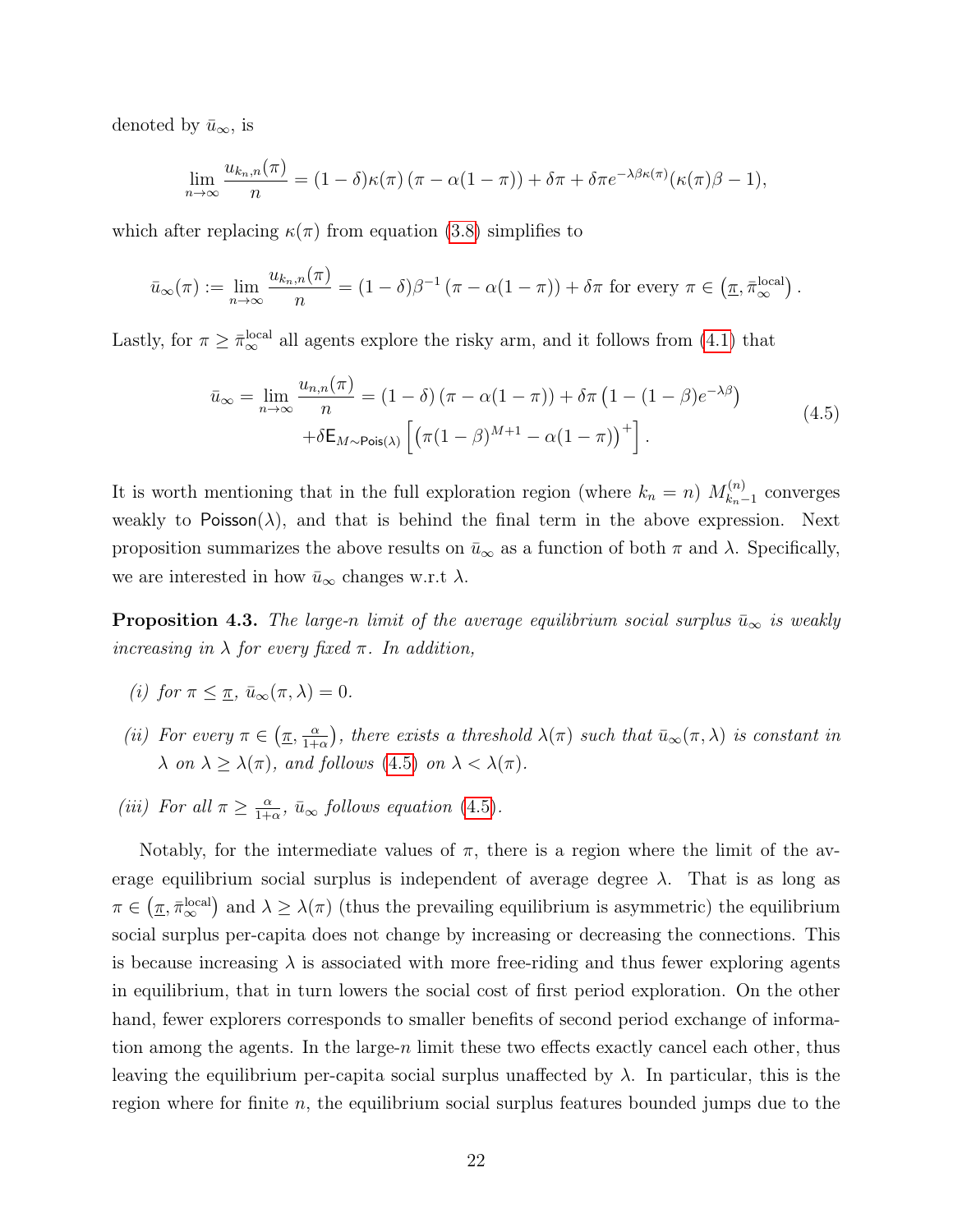

Figure 7: Effect of  $\lambda$  on  $\bar{u}_{\infty}$ 

regime changes in the equilibrium number of explorers (see figure [6\)](#page-20-0). In the limit  $n \to \infty$ , these jumps in the per-capita equilibrium social surplus vanish and it becomes flat in  $\lambda$ .

### <span id="page-22-0"></span>4.2 Social Optimum

One should expect the behavior of the social optimum follows the two-player pattern. That is exploration (resp. exploitation) becomes the social optimum when the initial common belief is larger (resp. smaller) than some threshold. However, the justification of this result in the large economy follows after a long line of analysis.

Firstly, we need to know when the marginal impact of one more exploring agent is positive, that is to examine  $\Delta u_k = u_{k+1} - u_k$ . Lemma [4.1](#page-18-1) decomposed  $\Delta u_k$  into two components A and B. The former captures all terms including  $\alpha$  and the latter accounts for the  $\beta$ -effect. The next lemma is the cornerstone of the social optimum analysis and its proof largely relies on the first-order stochastic dominance relation for Binomial distributions asserting that  $\text{Bin}(k + 1, p) \succeq \text{Bin}(k, p).$ 

<span id="page-22-1"></span>**Lemma 4.4.** For every  $k \geq r \geq 0$ :

<span id="page-22-3"></span>
$$
B_k \ge \max\left\{ (1 - \beta)^r A_k, (1 - \beta)^{r+1} A_k \right\}.
$$
\n(4.6)

The previous lemma gives us a tight grip for  $\Delta u_k$  on  $[\alpha/(1+\alpha),1]$ . For  $\pi \leq \alpha/(1+\alpha)$ we need an additional result.

<span id="page-22-2"></span>**Lemma 4.5.** For every fixed  $\pi \leq \alpha/(1+\alpha)$ , the marginal value  $\Delta u_k(\pi)$  is decreasing in k.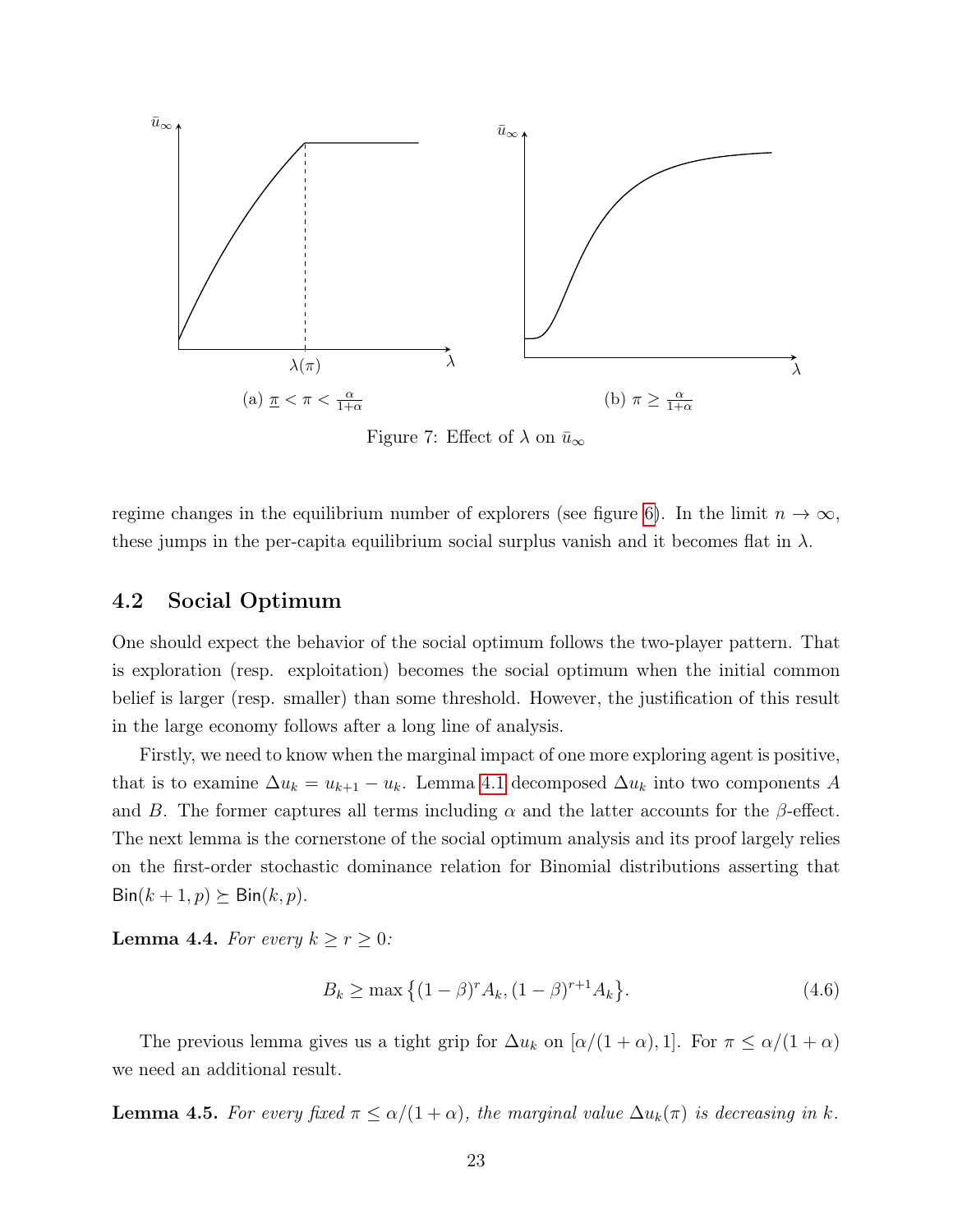This result is an immediate consequence of part [\(i\)](#page-18-0) of lemma [4.1.](#page-18-1) It stops short at claiming diminishing return for the social surplus w.r.t the number of exploring agents, and only claims that on the region where the initial belief is small. However, together with the lemmas [4.1](#page-18-1) and [4.4,](#page-22-1) they characterize the regions where full exploitation and exploration are socially optimal.

**Theorem 4.6** (Social optimum). The socially optimal outcome is full exploitation iff  $\pi \leq \pi^*$ , and full exploration iff  $\pi \geq \overline{\pi}^*$ . Furthermore, on  $[0, \underline{\pi}^*]$  the social surplus is decreasing in k  $(\Delta u_k \leq 0)$ , and on  $[\overline{\pi}^*, 1]$  it is increasing in k  $(\Delta u_k \geq 0)$ . The cutoff points are

$$
\underline{\pi}^* = \frac{\alpha(1-\delta)}{(1+\alpha)(1-\delta)+\delta\beta+\delta(n-1)p\beta},
$$

$$
\overline{\pi}^* = \frac{\alpha(1-\delta)}{(1+\alpha)(1-\delta)+\delta\beta(1-p\beta)^{n-2}(np(1-\beta)+1-p)}.
$$

Proof. First, we justify the lower cutoff rule for the optimality of full exploitation. Part [\(i\)](#page-18-0) of lemma [4.1](#page-18-1) implies  $\Delta u_0 \leq 0$  on  $\pi \leq \pi^*$  and  $\Delta u_0 > 0$  on  $\pi^* < \pi \leq \alpha/(1+\alpha)$ . In addition, since  $\Delta u_k$  is decreasing on  $[0, \alpha/(1+\alpha)]$  (because of lemma [4.5\)](#page-22-2), then  $\Delta u_k \leq \Delta u_0 = u_1 \leq u_0 = 0$ on  $\pi \leq \pi^*$ , implying the optimality of full exploitation on this region. When  $\pi/(1-\pi) \in$  $[\alpha, \alpha/(1-\beta)]$ , part [\(iii\)](#page-18-3) in lemma [4.1](#page-18-1) (with  $r=0$ ) says that  $\Delta u_0(\pi) = \pi B_0 - \alpha(1-\pi)A_0$ . If  $A_0 \geq 0$ , then  $B_0 \geq 0$  due to lemma [4.4](#page-22-1) and hence

$$
\Delta u_0(\pi) = \pi B_0 - \alpha (1 - \pi) A_0 \ge (\pi - \alpha (1 - \pi)) A_0 \ge 0.
$$

Alternatively, if  $A_0 < 0$ , then again because of lemma [4.4,](#page-22-1)

$$
\Delta u_0(\pi) = \pi B_0 - \alpha (1 - \pi) A_0 \ge (\pi (1 - \beta) - \alpha (1 - \pi)) A_0 \ge 0.
$$

Lastly, when  $\pi/(1 - \pi) > \alpha/(1 - \beta)$  part [\(ii\)](#page-18-4) of lemma [4.1](#page-18-1) implies  $\Delta u_0(\pi) > 0$ . We can now conclude that  $u_1(\pi) > u_0(\pi)$  for all  $\pi > \pi^*$ , and therefore full exploitation becomes optimal iff  $\pi \leq \pi^*$ .

Next, we establish the optimality of full exploration above  $\overline{\pi}^*$ . On the region  $\pi/(1-\pi) \leq$  $\alpha$ , part [\(i\)](#page-18-0) of lemma [4.1](#page-18-1) shows that  $\Delta u_{n-1}(\pi) < 0$  on  $\pi < \overline{\pi}^*$  and  $\Delta u_{n-1}(\pi) \geq 0$  on  $[\bar{\pi}^*, \alpha/(1+\alpha)]$ . Also, lemma [4.5](#page-22-2) results in  $\Delta u_k(\pi) \geq \Delta u_{n-1}(\pi) \geq 0$  for  $\pi \in [\bar{\pi}^*, \alpha/(1+\alpha)]$ . Therefore, establishing that the social surplus is increasing in k, i.e.  $\Delta u_k(\pi) \geq 0$  for every  $\pi > \alpha/(1+\alpha)$ , concludes the proof of the theorem. For every  $\pi > \alpha/(1+\alpha)$ , there exists r such that  $\alpha/(1-\beta)^r \leq \pi/(1-\pi) \leq \alpha/(1-\beta)^{r+1}$ . If  $k < r$ , then part [\(ii\)](#page-18-4) states that  $\Delta u_k$  is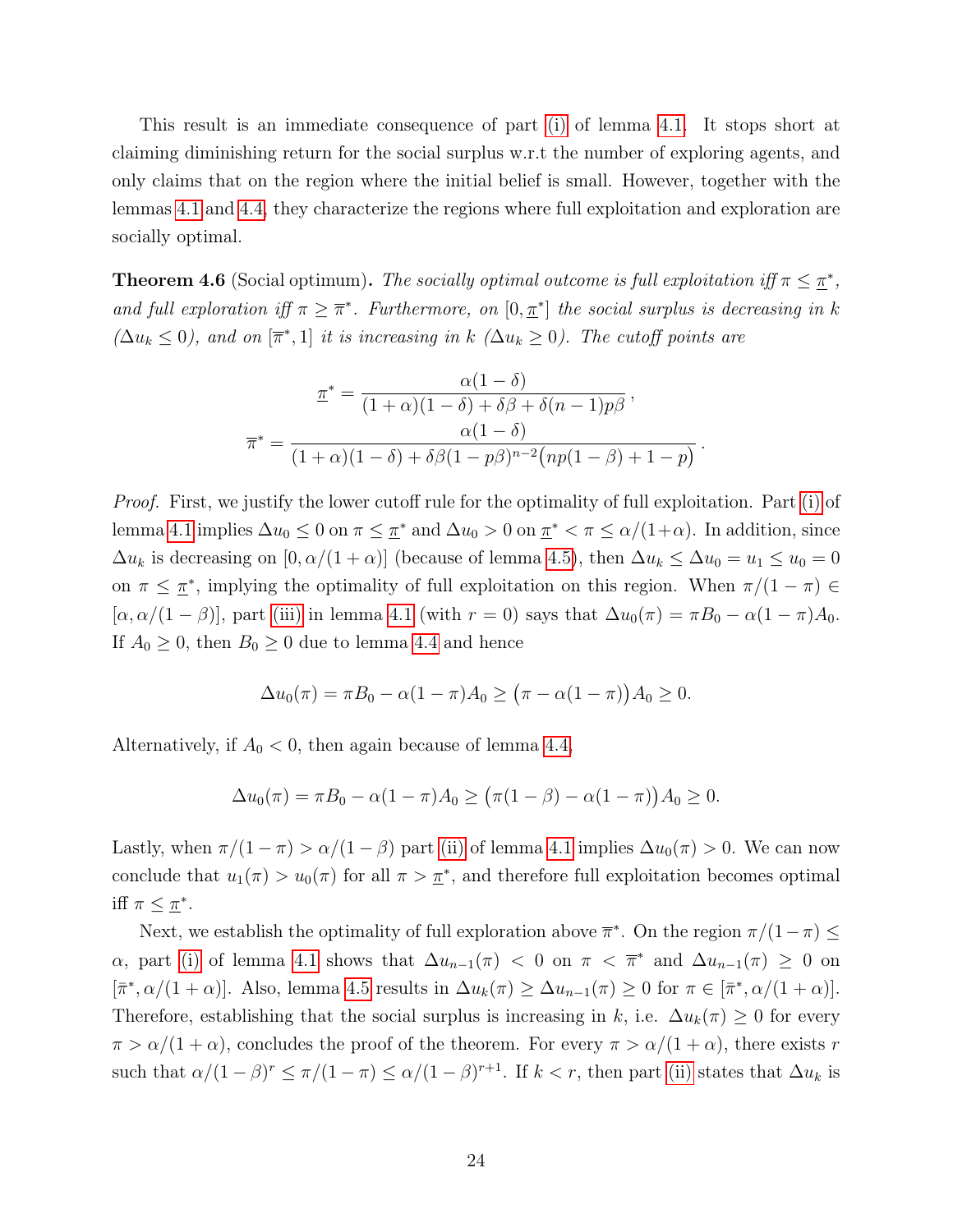positive. Alternatively, suppose  $k \geq r$ . Then, if  $A_k \geq 0$ , from lemma [4.4](#page-22-1) it falls out that

$$
\Delta u_k(\pi) = \pi B_k - \alpha (1 - \pi) A_k \ge (\pi (1 - \beta)^r - \alpha (1 - \pi)) A_k \ge 0,
$$

and if  $A_k < 0$ , then again from lemma [4.4](#page-22-1) one obtains

$$
\Delta u_k(\pi) = \pi B_k - \alpha (1 - \pi) A_k \ge (\pi (1 - \beta)^{r+1} - \alpha (1 - \pi)) A_k \ge 0.
$$

This justifies that  $u_k$  is increasing on  $[\overline{\pi}^*, 1]$ , and hence concludes the proof.

Recall that  $p = \lambda/n$ . Thus, one can find the limit of the lower (resp. upper) cutoff point for optimality of full exploitation (resp. full exploration) as  $n \to \infty$ :

$$
\underline{\pi}_{\infty}^* := \lim_{n \to \infty} \underline{\pi}^* = \frac{\alpha(1 - \delta)}{(1 + \alpha)(1 - \delta) + \delta\beta(\lambda + 1)},
$$

$$
\overline{\pi}_{\infty}^* := \lim_{n \to \infty} \overline{\pi}^* = \frac{\alpha(1 - \delta)}{(1 + \alpha)(1 - \delta) + \delta\beta e^{-\lambda\beta}(\lambda(1 - \beta) + 1)}.
$$

Effect of  $\lambda$  on the optimal exploration cutoff. The optimal exploration cutoff  $\bar{\pi}_{\infty}^*$ initially decreases in  $\lambda$  and then increases. To better understand the reason behind this fall and the subsequent rise, we examine the marginal impact of the n-th exploring agent on the social surplus (that is  $\Delta u_{n-1}$ ), and specifically its contribution in the positive externality of community exploration on an agent whose exploration failed in the first period, which is the marginal of the last term in the second line of the surplus function [\(4.1\)](#page-17-1), namely

<span id="page-24-0"></span>
$$
\delta\pi(1-\beta)\left[n\sum_{m=0}^{n-1}q_{n-1}(m)\left(1-(1-\beta)^m\right)-(n-1)\sum_{m=0}^{n-2}q_{n-2}(m)\left(1-(1-\beta)^m\right)\right].\tag{4.7}
$$

We employ an intuitive coupling argument to further highlight the above difference and its reaction to  $\lambda$ . Suppose in the high state of the world an agent who had picked the risky arm failed in the first period, that happens with probability  $\pi(1-\beta)$ . Let  $X \sim Bin(n-2,\lambda/n)$ be the number of his contacts in the second period (excluding himself and the candidate n-th individual). Then, setting the base event probability  $\pi(1-\beta)$  aside, the difference in the bracket in [\(4.7\)](#page-24-0) is approximately equal to

$$
n\Big(\mathsf{E}_{X,Z}\left[1-(1-\beta)^{X+Z}\right]-\mathsf{E}_X\left[1-(1-\beta)^{X}\right]\Big),\,
$$

where Z is a Bernoulli $(\lambda/n)$  random variable representing the exploration outcome of the

 $\Box$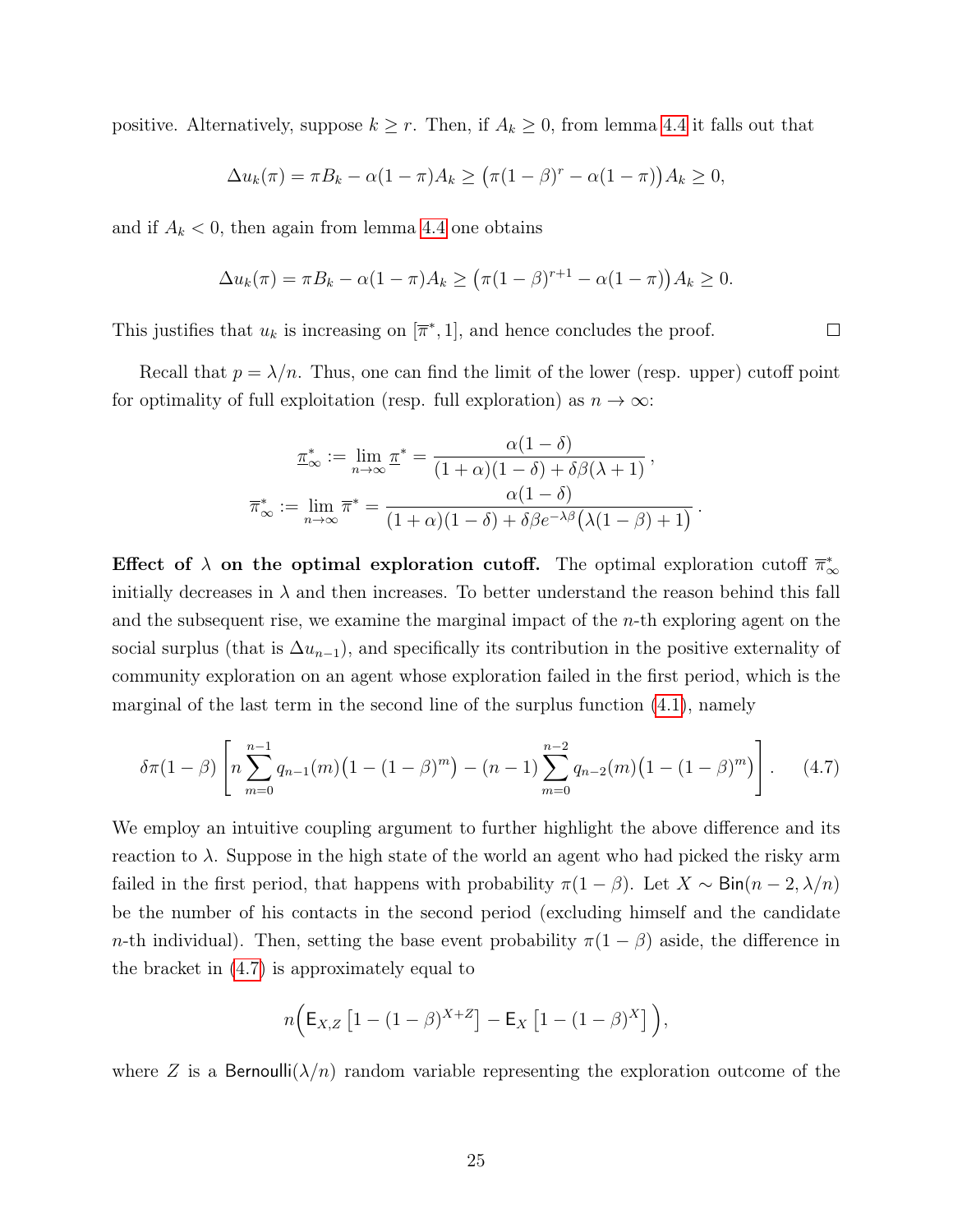$n$ -th agent in the first period. The above expression thus simplifies to

$$
n \mathsf{E}_Z \left[ 1 - (1 - \beta)^Z \right] \mathsf{E}_X \left[ (1 - \beta)^X \right] = n \frac{\lambda}{n} \beta \ (1 - \lambda \beta/n)^{n-2} \to \lambda \beta e^{-\lambda \beta}.
$$

This representation tells us that the positive externality of the n-th agent's exploration is proportional to the average number of her meetings with her immediate neighbors when she had experienced a success, i.e.  $\lambda\beta$ , and the expected probability of group failure among the remaining  $n-2$  exploring agents, i.e.  $(1-\lambda\beta/n)^{n-2}$ . Therefore, for every fixed  $\pi \le \alpha/(1+\alpha)$ the marginal impact of the exploration of the *n*-th individual  $(\Delta u_{n-1})$  is initially increasing in  $\lambda$  and then decreasing. This translates to an opposite response for the full exploration optimal cutoff. Figure [8a](#page-25-0) draws the large-n limits of the equilibrium and optimum exploration cutoffs as a function of  $\lambda$  in the local economy.

<span id="page-25-0"></span>

Figure 8: Equilibrium and optimum full exploration threshold  $[\delta = 0.15, \alpha = 1]$ 

In figure [8b,](#page-25-0) we draw the equilibrium and optimum exploration thresholds as a function of  $\beta$ . Both graphs highlight the idea that higher levels of uncertainty about the risky arm (meaning intermediate values of  $\beta$ ) are associated with more exploration. However, this effect is relatively dampened in the equilibrium compared to the optimum.

### 4.3 Asymptotic Complementarity

A natural question one might have is to know under what circumstances the number of exploring agents (k) and the initial belief  $(\pi)$  act as complements in the social surplus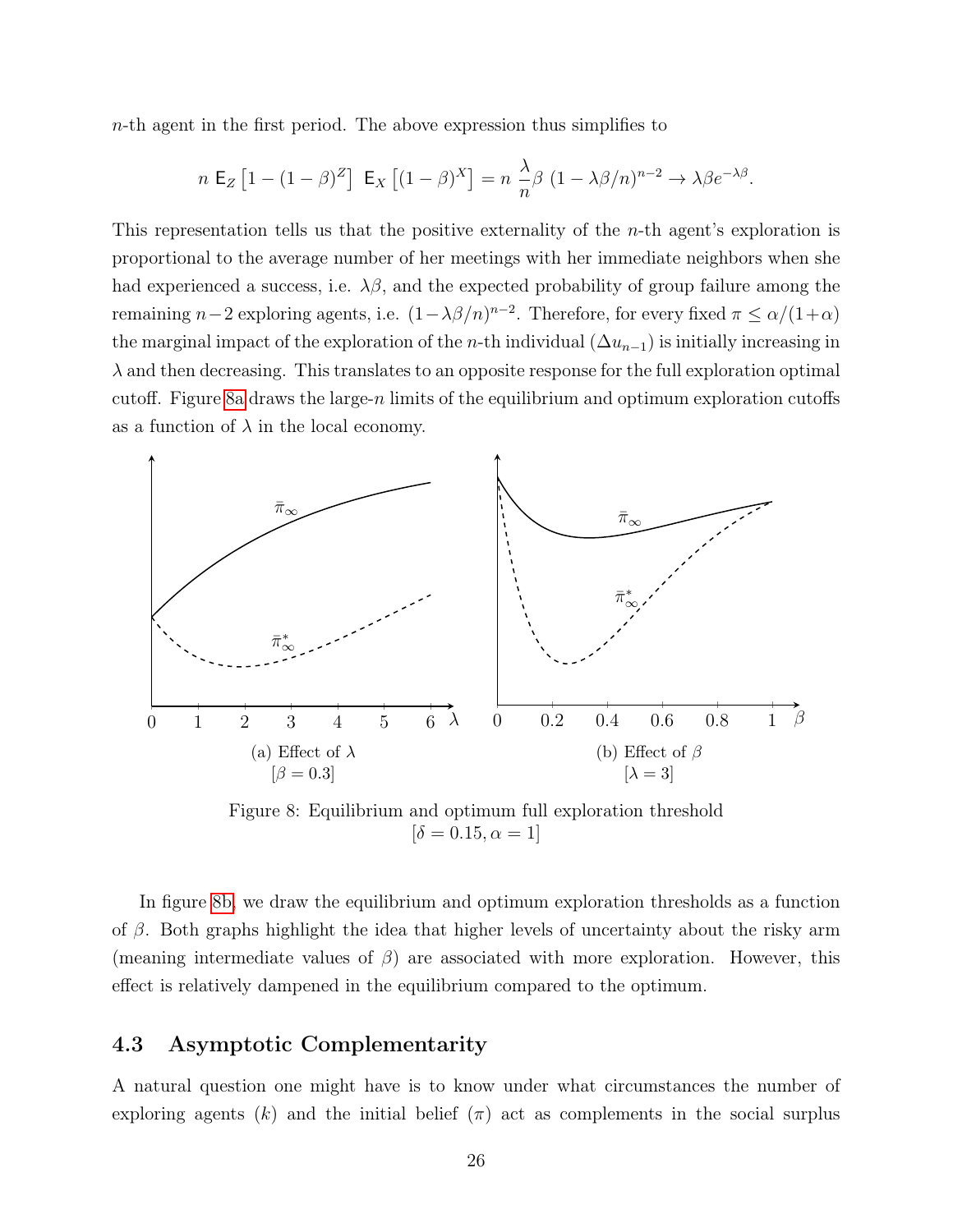function. Here we define and further establish the notion of *asymptotic complementarity* between these two variables.

**Definition 4.7.** The social surplus function features asymptotic complementarity between k and  $\pi$ , when for every  $k \in \mathbb{N}$  and  $\pi' < \pi''$  in [0, 1]:

<span id="page-26-0"></span>
$$
\liminf_{n \to \infty} \min_{0 \le k < n} \left\{ \left( u_{k+1}(\pi'') - u_k(\pi'') \right) - \left( u_{k+1}(\pi') - u_k(\pi') \right) \right\} \ge 0. \tag{4.8}
$$

Next proposition establishes that when it comes to the complementarity between  $k$  and  $\pi$  the discount factor  $\delta$  and the average connections  $\lambda$  play a substitutable role.

**Proposition 4.8.** For sufficiently small  $\delta$  (specifically  $\delta \leq \frac{1}{\lambda+2}$ ), or equivalently sufficiently sparse connections, the social surplus function features asymptotic complementarity.

*Proof.* Since  $\Delta u_k(\pi)$  is continuous in  $\pi$  and differentiable except at finitely many (kink) points, then condition [\(4.8\)](#page-26-0) is equivalent to

$$
\liminf_{n \to \infty} \min_{k < n} \frac{\mathrm{d}}{\mathrm{d}\pi} \Delta u_k(\pi) \ge 0.
$$

Using lemma [4.1](#page-18-1) we verify that for large  $n$  the above condition holds. For the region [\(i\)](#page-18-0) in lemma [4.1](#page-18-1) we have,

$$
\frac{\mathrm{d}}{\mathrm{d}\pi}\Delta u_k(\pi) = (1-\delta)(1+\alpha) + \delta\beta(1-p\beta)^k \left(1 + (n-1)p - \frac{kp(1-p)\beta}{1-p\beta}\right)
$$
  
\n
$$
\geq (1-\delta)(1+\alpha) + \delta(1-\lambda\beta/n)^{n-2} \left(\lambda(1-\beta) + 1 - \lambda/n\right),
$$

and consequently,

$$
\liminf_{n\to\infty}\frac{\mathrm{d}}{\mathrm{d}\pi}\Delta u_k(\pi)\geq (1-\delta)(1+\alpha)+\delta e^{-\lambda\beta}\big(\lambda(1-\beta)+1\big)>0.
$$

On the region [\(ii\),](#page-18-4)  $d\Delta u_k(\pi)/d\pi = (1 - \delta)(1 + \alpha) > 0$ . Lastly on the region [\(iii\),](#page-18-3) due to the lemma [4.4](#page-22-1)

<span id="page-26-1"></span>
$$
\frac{\mathrm{d}}{\mathrm{d}\pi}\Delta u_k(\pi) = B_k + \alpha A_k \ge \left( (1 - \beta)^r + \alpha \right) A_k. \tag{4.9}
$$

Given the definition of  $A_k$  in [\(4.3\)](#page-18-5), and using the the fact that  $\forall a \geq b$ ,  $Q_{a+1}(b+1)$  $pQ_a(b) + (1-p)Q_a(b+1)$ , one obtains the following equivalent expression for  $A_k$ :

$$
A_k = 1 - \delta - \delta k p q_{k-1}(r-1) - \delta(n-k) p q_k(r) - \delta(1-p) q_k(r).
$$

Since  $q_{k-1}(r-1)$  and  $q_k(r)$  are less than or equal to 1, then  $A_k \geq 1 - \delta(\lambda + 2)$  which is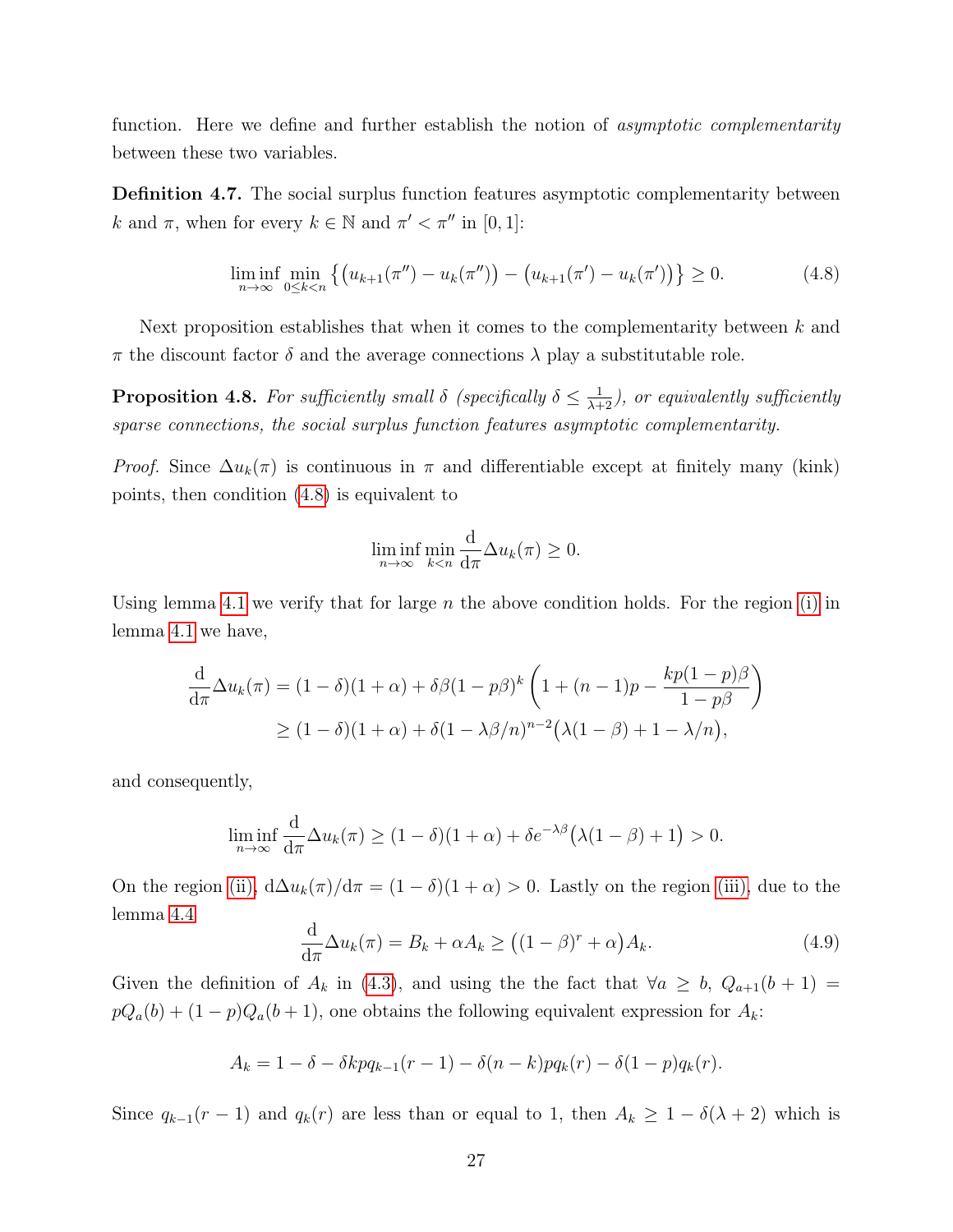nonnegative, and hence [\(4.9\)](#page-26-1) implies  $\min_k d\Delta u_k(\pi)/d\pi \geq 0$ , thereby concluding the proof.  $\Box$ 

The characterization of complementarity in the previous result is rather sharp as depicted in the simulation of figure [9.](#page-27-0) Essentially the main obstacle behind the positivity of  $d\Delta u_k(\pi)/d\pi$ , as can be verified in the above proof, is related to the region where  $k \geq r$  and  $\pi/(1-\pi) \in [\alpha/(1-\beta)^r, \alpha/(1-\beta)^{r+1}]$ . To simulate the graph shown in figure [9,](#page-27-0) we picked  $r = \lfloor k\lambda/n \rfloor$ , that is closest to the peak of the Binomial probabilities  $q_k(r)$  and  $q_{k-1}(r-1)$ , and hence minimizes  $A_k$  the most. Then, for each  $\lambda \in (\delta^{-1} - 3, \delta^{-1} - 1)$  we find  $\min_k d\Delta u_k(\pi)/d\pi$ with the above informed guess for  $r$  to ease and speed up the computation.

<span id="page-27-0"></span>

# 5 Conclusion and Additional Discussion

We highlighted the tension between information diffusion and production in societies and organizations. Connectivity naturally enhances knowledge diffusion but may induce free riding and homogenization, undermining knowledge production and social welfare.

Our model is stylized and some of its aspects may exacerbate results. For example, all an agent needs in order to mimic other agents is knowledge. In practice, however, resources, which are unevenly distributed, may play a key role. Due to resource constraints an agent may not be able to mimic another agent even if they have the same knowledge. In addition, our agents have homogeneous preference, increasing the incentives for free riding and homogenization. Relaxing these and other assumptions are fruitful avenues for further research.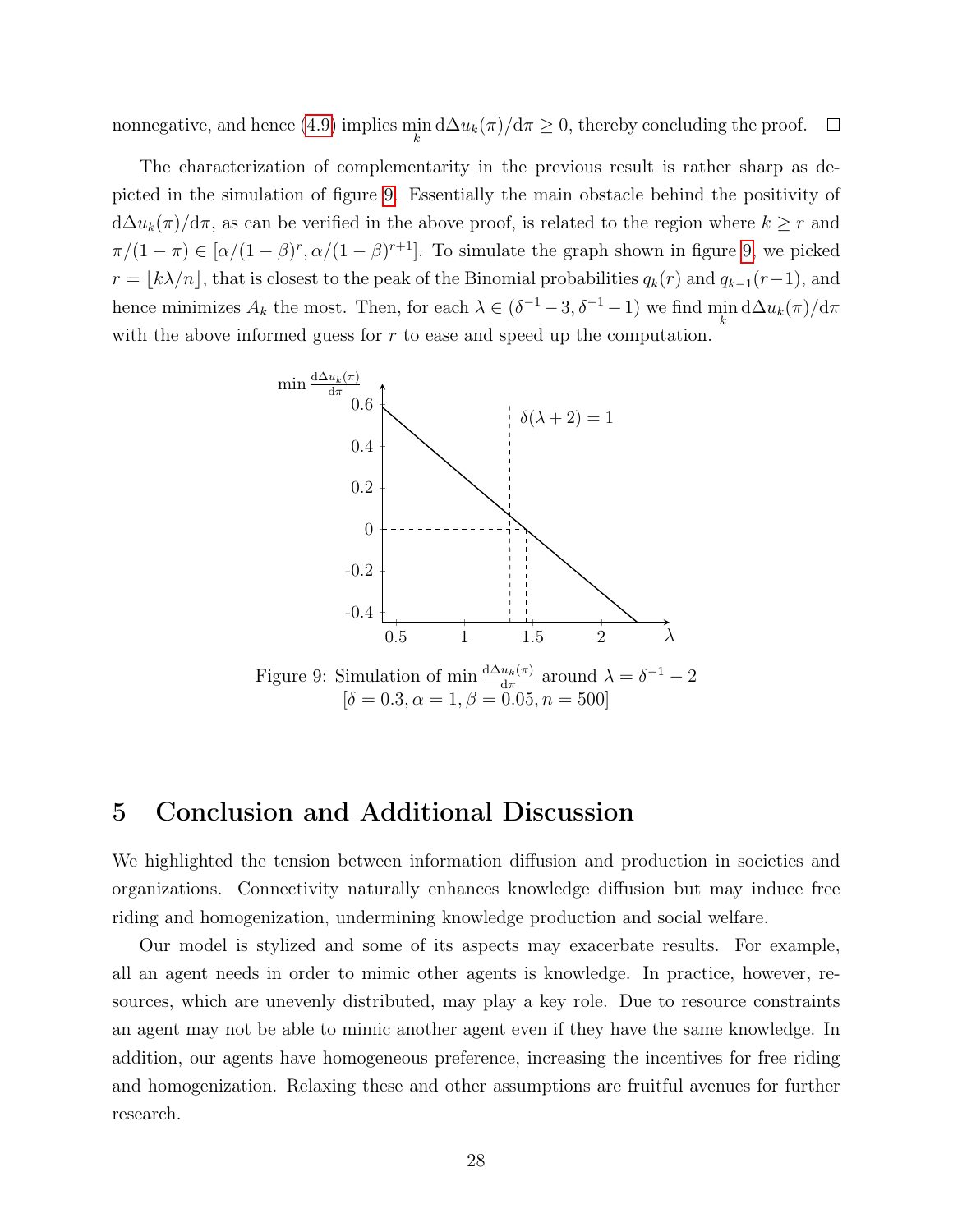Finally, we only considered connectivity in terms of a basic random matching structure in which all agents are equally likely to meet other agents. In practice, however, societies and organizations have network structures with differently connected agents. Investigating the effects of such particular structures on knowledge production and diffusion seems promising.

# A Proofs

### A.1 Proof of Proposition [2.1](#page-5-3)

Let M and L be the random variables encoding the total number of signals each agent observes in the second period (other than herself) and the number of successful high signals among them, with respective realizations of m and  $\ell$ .

Exploitation equilibrium. We first show that the exploitation equilibrium prevails only when  $\pi \leq \pi$ . Suppose agent j decides to choose the safe arm in the first period. Then agent i's expected payoff from exploration is

$$
v_1(\pi) := (1 - \delta) (\pi - \alpha(1 - \pi)) + \delta \sum_{\ell=0}^1 P(L = \ell | M = 1) \mathsf{E} [\theta - \alpha(1 - \theta) | L = \ell, M = 1]^+
$$
  
=  $(1 - \delta) (\pi - \alpha(1 - \pi)) + \delta \sum_{\ell=0}^1 \mathsf{E} [\theta - \alpha(1 - \theta) 1_{\{L = \ell\}} | M = 1]^+$   
=  $(1 - \delta) (\pi - \alpha(1 - \pi)) + \delta \{ [\pi(1 - \beta) - \alpha(1 - \pi)]^+ + \pi \beta \}.$ 

The above expression coined as  $v_1(\pi)$  is the exploration payoff when only one agent is exploring and the other agent is inactive. This function has to be weighed against  $w_0(\tau)$ . namely the expected payoff of agent  $i$  when neither of the agents are exploring, where  $w_0(\pi) = \delta [\pi - \alpha(1 - \pi)]^+$ . Exploitation equilibrium thus prevails whenever  $v_1(\pi) \leq w_0(\pi)$ :

$$
v_1(\pi) \le w_0(\pi) \Leftrightarrow \overbrace{(1-\delta)(\pi-\alpha(1-\pi))}^{\text{current risky payoff}} + \overbrace{\delta\pi\beta}^{\text{exploration gain}}
$$
  

$$
\le \delta [\pi-\alpha(1-\pi)]^+ - \delta [\pi(1-\beta)-\alpha(1-\pi)]^+
$$
  
= opportunity cost absent of conclusive signals

Denote the lhs of the above inequality, which is the benefit of exploration, by  $B(\pi)$  and the rhs, which is the opportunity cost of exploration, by  $C(\pi)$ . The cost component features two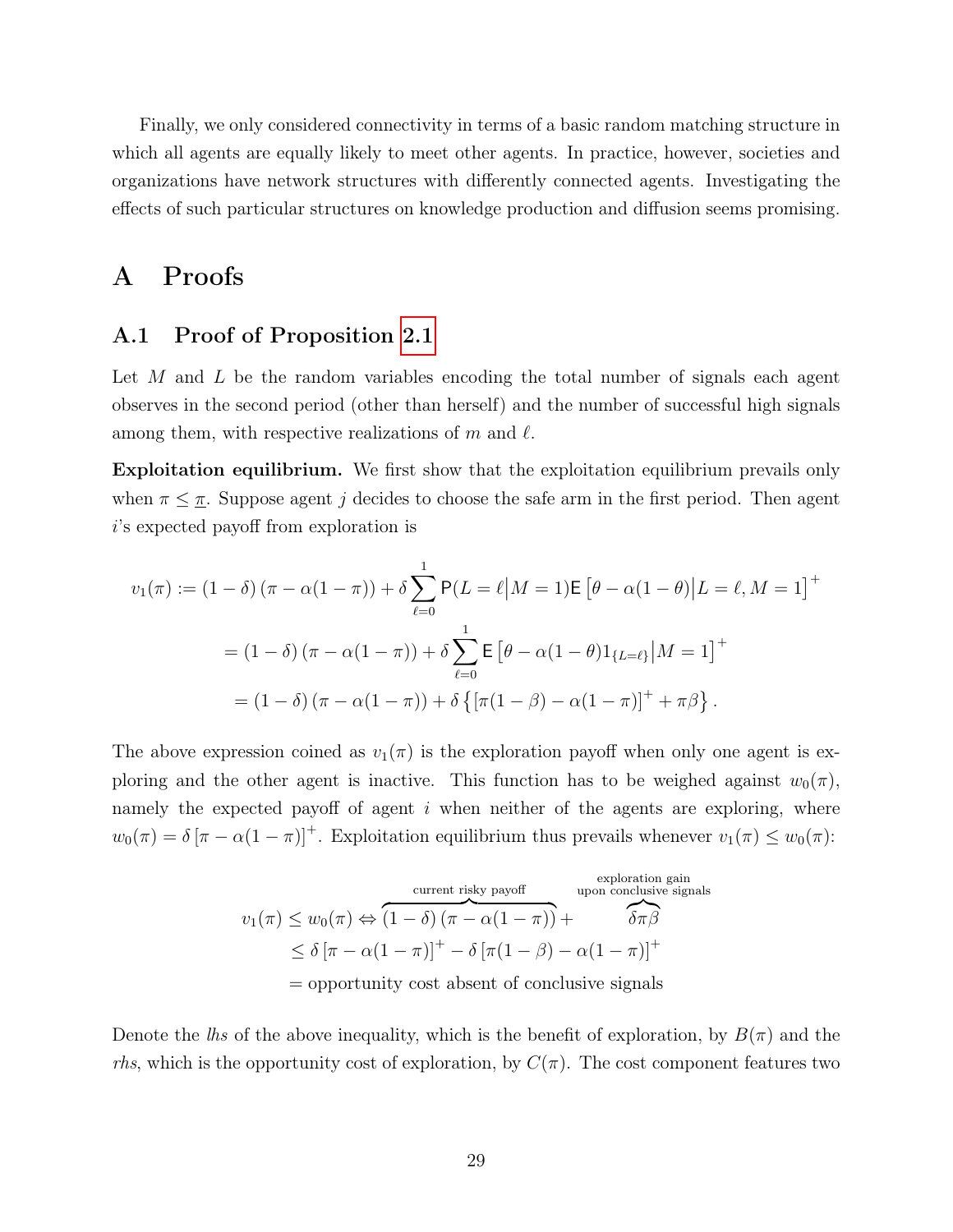kinks at  $\xi_0$  and  $\xi_1$ , that are respectively:

$$
\frac{\xi_0}{1-\xi_0} = \alpha, \quad \frac{\xi_1}{1-\xi_1} = \frac{\alpha}{1-\beta}.
$$

We next show  $B(\pi) > C(\pi)$  at three corner points  $\pi \in \{\xi_0, \xi_1, 1\}$ , and further  $C(0) > B(0)$ . These together will prove that there exists  $\pi < \xi_0$  (expressed in the proposition), below which the exploitation equilibrium prevails.

$$
\pi = 0 : B(0) = -(1 - \delta)\alpha < 0 = C(0)
$$

$$
\pi = \xi_0 : B(\xi_0) = \delta \xi_0 \beta > 0 = C(\xi_0)
$$

$$
\pi = 1 : B(1) = 1 - \delta + \delta \beta > \delta \beta = C(1)
$$

Lastly, with some minor algebraic work, one can show for any combination of parameters at  $\pi = \xi_1$ ,

$$
B(\xi_1) > C(\xi_1) \Leftrightarrow \frac{(1-\delta)\alpha\beta}{\alpha+1-\beta} > 0,
$$

which always holds. Therefore, there exists  $\pi \in (0, \xi_0)$ , only below which the exploitation equilibrium prevails. At  $\pi$ ,  $B(\pi) = C(\pi)$ , that yields the expression in the proposition for  $\underline{\pi}$ .

**Exploration equilibrium.** Now we assume agent  $i$  believes agent  $j$  explores the risky arm in the first period, and then we study her incentive to explore as well. Let  $w_1(\pi)$  be her payoff when she chooses to exploit, that is when only one agent is exploring (in this case the opponent  $j$ :

$$
w_1(\pi) := \delta \sum_{\ell=0}^1 P(L = \ell | M = 1) \mathsf{E} \left[ \theta - \alpha (1 - \theta) | L = \ell, M = 1 \right]^+
$$

$$
= \delta \left\{ \left[ \pi (1 - \beta) - \alpha (1 - \pi) \right]^+ + \pi \beta \right\}.
$$

Alternatively, if agent i explores, that is when two agents are exploring, then her expected payoff would be

$$
v_2(\pi) := (1 - \delta) (\pi - \alpha(1 - \pi)) + \delta \sum_{\ell=0}^2 P(L = \ell | M = 2) E [\theta - \alpha(1 - \theta) | L = \ell, M = 2]^+
$$
  
=  $(1 - \delta) (\pi - \alpha(1 - \pi)) + \delta \{ [\pi(1 - \beta)^2 - \alpha(1 - \pi)]^+ + 2\pi\beta(1 - \beta) + \pi\beta^2 \}.$ 

Agent *i* selects the risky arm and the exploration equilibrium prevails if  $v_2(\pi) > w_1(\pi)$ . Let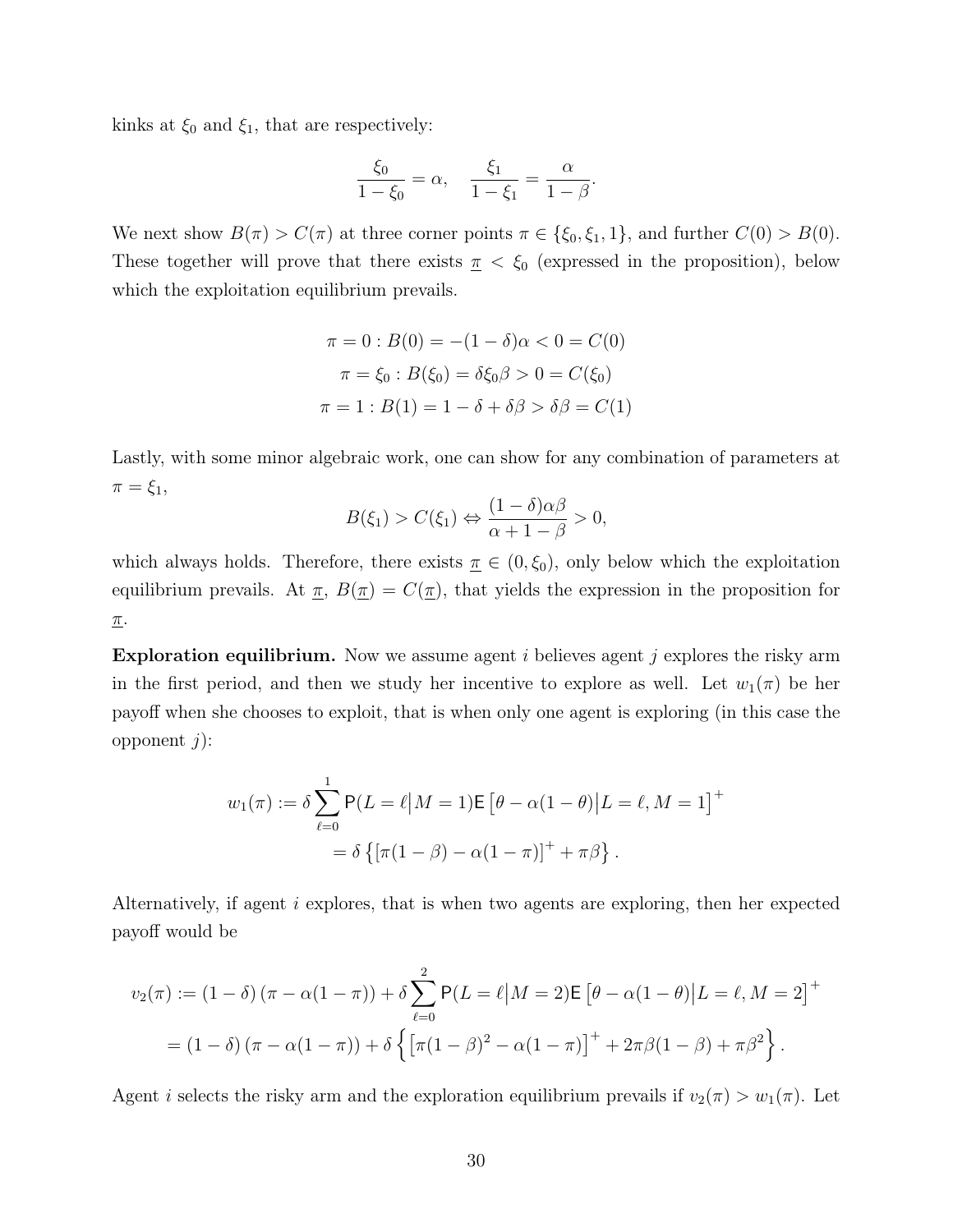$\xi_1$  and  $\xi_2$  be the respective kink points of  $w_1$  and  $v_2$ :

$$
\frac{\xi_1}{1-\xi_1} = \frac{\alpha}{1-\beta}, \quad \frac{\xi_2}{1-\xi_2} = \frac{\alpha}{(1-\beta)^2}.
$$

Then, the exploration incentive condition is expressed by

$$
v_2(\pi) > w_1(\pi) \Leftrightarrow \overbrace{(1-\delta) (\pi - \alpha(1-\pi))}^{\text{current risky payoff}} + \overbrace{\delta \pi \beta(1-\beta)}^{\text{exploration gain}}
$$
  
> 
$$
\delta \left\{ [\pi(1-\beta) - \alpha(1-\pi)]^+ - [\pi(1-\beta)^2 - \alpha(1-\pi)]^+ \right\}
$$
  
= opportunity cost absent of conclusive signals.

Analogous to the previous case, denote the lhs by  $B(\pi)$  and the rhs by  $C(\pi)$ . We show at three corner points  $\pi \in \{\xi_1, \xi_2, 1\}, B(\pi) > C(\pi)$ , and  $B(0) < C(0)$ , therefore, there exists a unique  $\bar{\pi}$  above which  $v_2(\pi) > w_1(\pi)$  and the exploration equilibrium prevails.

$$
\pi = 0 : B(0) = -(1 - \delta)\alpha < 0 = C(0)
$$
  

$$
\pi = \xi_1 : B(\xi_1) = (1 - \delta) (\xi_1 - \alpha(1 - \xi_1)) + \delta \xi_1 \beta (1 - \beta)
$$
  

$$
= \frac{\alpha \beta (1 - \delta \beta)}{\alpha + 1 - \beta} > 0 = C(0)
$$
  

$$
\pi = 1 : B(1) = (1 - \delta) + \delta \beta (1 - \beta) > \delta \beta (1 - \beta) = C(1)
$$

With some algebraic work, one can also show at  $\pi = \xi_2$ ,

$$
B(\xi_2) > C(\xi_2) \Leftrightarrow 1 - \delta - \delta(1 - \beta)^2 > (1 - 2\delta)(1 - \beta)^2,
$$

which is always true. Therefore, there exists a unique  $\bar{\pi}$  at which  $B(\bar{\pi}) = C(\bar{\pi})$ , and for all  $\pi > \bar{\pi}$  the exploration equilibrium prevails. Solving the previous equality leads to the expression for  $\bar{\pi}$  in the proposition.

Asymmetric equilibrium. This is the pure-strategy equilibrium in which only one agent explores. Suppose agent  $i$  exploits and agent  $j$  explores. From the previous analysis (for exploration equilibrium) agent i is best-responding by exploitation if  $\pi \leq \bar{\pi}$ . And from the analysis for exploitation equilibrium agent j is best-responding by exploration if  $\pi > \underline{\pi}$ .  $\Box$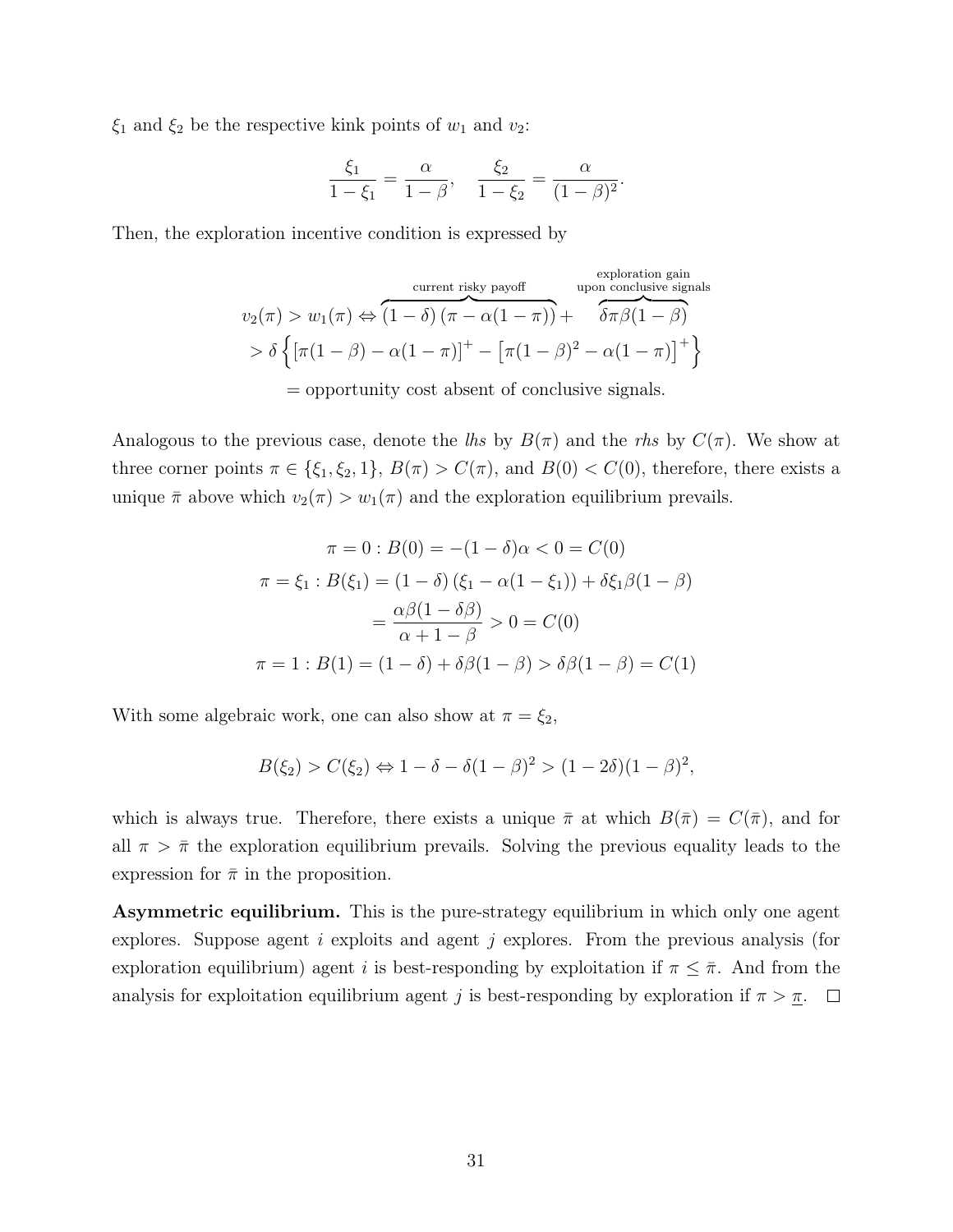### A.2 Proof of Proposition [2.2](#page-6-0)

The imperfect connection does not impact the determination of the exploitation equilibrium, because the other player is not exploring, thus having a perfect or imperfect access to her experimentation outcome will not change the incentive problem of the current player. Therefore, we only study the conditions for the existence of the exploration equilibrium. Assume player  $j$  is choosing the risky arm in the first period. Recall that M and L are random variables respectively representing the number of signals agent i observes in the second period (other than herself) and the number of successful ones among them. Then, agent i's expected payoff from choosing the safe arm is

$$
w_1(\pi) = \delta \sum_{m=0}^{n} \sum_{\ell=0}^{m} \mathsf{P}\left(M = m, L = \ell\right) \mathsf{E}\left[\theta - \alpha(1-\theta)|M = m, L = \ell\right]^+
$$

$$
= \delta \sum_{m=0}^{n} \sum_{\ell=0}^{m} \mathsf{P}(M = m) \mathsf{E}\left[\theta - \alpha(1-\theta)1_{\{L = \ell\}}|M = m\right].
$$

Next, we express agent  $i$ 's expected payoff from exploration. In this case, agent  $i$  can benefit from the outcome of her first period experimentation as well, while evaluating her choice in the second period. Therefore, we further condition her second period expected payoff on the y value she observed in the first period:

$$
v_2(\pi) = (1 - \delta) (\pi - \alpha(1 - \pi)) +
$$
  
\n
$$
\delta \sum_{m=0}^{1} \sum_{\ell=0}^{1} \sum_{y \in \{-\alpha,1\}} P(M = m, L = \ell, y_0 = y) \mathbf{E} [\theta - \alpha(1 - \theta) | M = m, L = \ell, y_0 = y]^+
$$
  
\n
$$
= (1 - \delta) (\pi - \alpha(1 - \pi)) +
$$
  
\n
$$
\delta \sum_{m=0}^{1} \sum_{\ell=0}^{1} \sum_{y \in \{-\alpha,1\}} P(M = m) \mathbf{E} [\theta - \alpha(1 - \theta) 1_{\{L = \ell\}} 1_{\{y_0 = y\}} | M = m]^+.
$$

The exploration equilibrium prevails when  $v_2(\pi) > w_1(\pi)$ , that is equivalent to

<span id="page-31-0"></span>current risky payoff  
\n
$$
(1 - \delta) (\pi - \alpha(1 - \pi)) + \delta \pi \beta [(1 - p) + p(1 - \beta)] >
$$
\n
$$
\delta (1 - p) \{ [\pi - \alpha(1 - \pi)]^+ - [\pi(1 - \beta) - \alpha(1 - \pi)]^+ \}
$$
\n
$$
+ \delta p \{ [\pi(1 - \beta) - \alpha(1 - \pi)]^+ - [\pi(1 - \beta)^2 - \alpha(1 - \pi)]^+ \}
$$
\n(A.1)  
\n= opportunity cost absent of conclusive signals.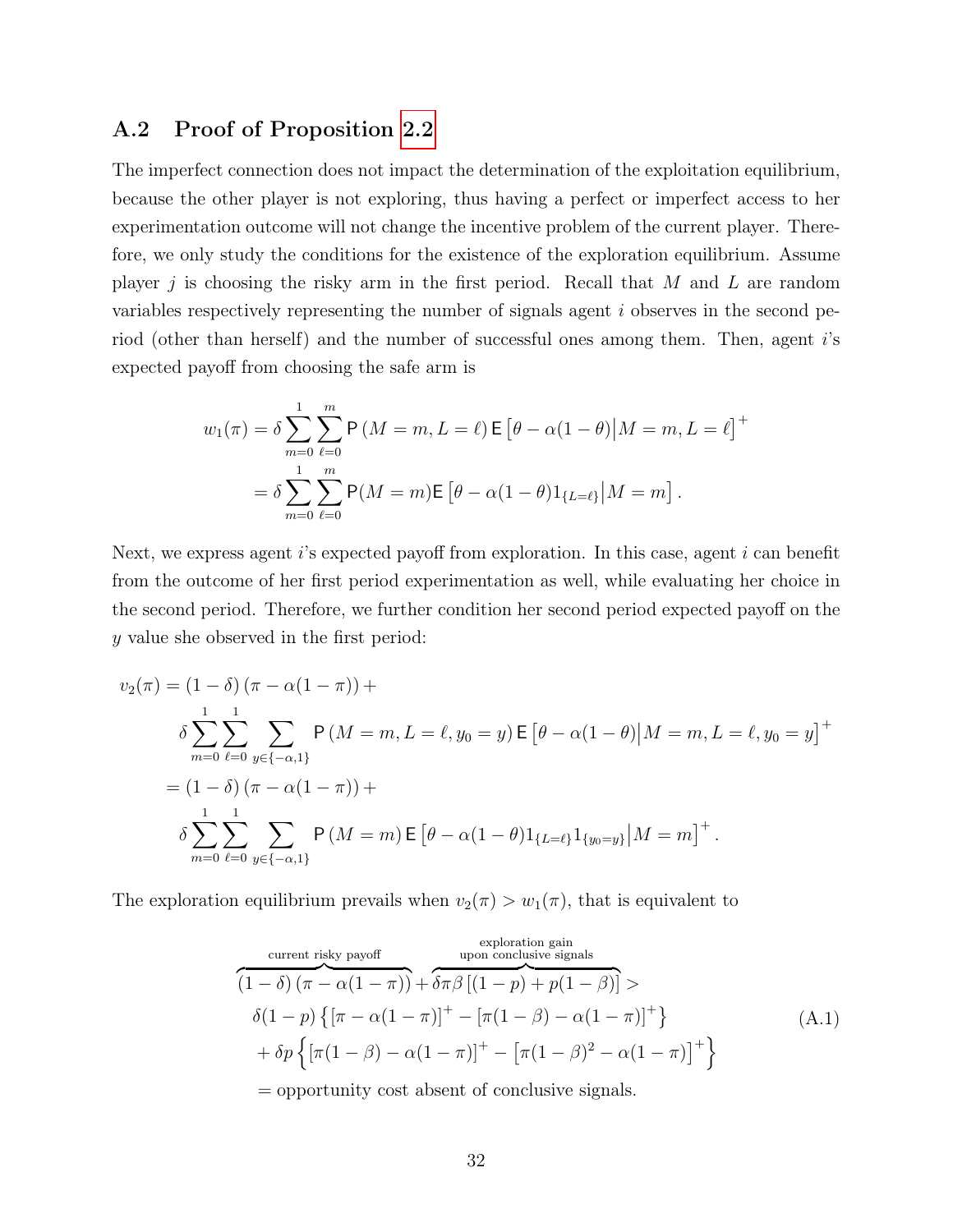The opportunity cost function is piecewise linear and increasing in  $\pi$ , with three breaking points at  $\{\xi_r : r = 0, 1, 2\}$ , where  $\frac{\xi_r}{1 - \xi_r} = \frac{\alpha}{(1 - \beta)^2}$  $\frac{\alpha}{(1-\beta)^r}$ . In what follows we examine [\(A.1\)](#page-31-0) over four intervals of initial beliefs:

(i)  $\pi \leq \xi_0$ : on this region the opportunity cost is zero and [\(A.1\)](#page-31-0) reduces to

<span id="page-32-1"></span>
$$
\frac{\alpha(1-\delta)}{(1+\alpha)(1-\delta)+\delta\beta(1-p\beta)} < \pi. \tag{A.2}
$$

Note that the above lower bound is always less than  $\alpha/(1 + \alpha)$ , leaving us with a non-empty region for exploration equilibrium.

(ii)  $\xi_0 \leq \pi \leq \xi_1$ : on this region only the first component of the opportunity cost is nonzero, and [\(A.1\)](#page-31-0) simplifies to

<span id="page-32-0"></span>
$$
(1 - 2\delta + \delta p + \delta\beta(1 - p\beta))\pi > (1 - 2\delta + \delta p)\alpha(1 - \pi).
$$
 (A.3)

If the coefficient of  $\pi$  in the above inequality is nonnegative, then it reduces to

$$
\frac{\pi}{1-\pi} > \frac{\alpha(1-2\delta+\delta p)}{1-2\delta+\delta p+\delta\beta(1-p\beta)},
$$

which always holds on  $\pi \in [\xi_0, \xi_1]$ , as the *rhs* above is smaller than  $\alpha = \xi_0/(1 - \xi_0)$ . Alternatively, if the coefficient of  $\pi$  is negative, then  $(A.3)$  becomes equivalent to

$$
\frac{\pi}{1-\pi} < \frac{\alpha(1-2\delta+\delta p)}{1-2\delta+\delta p+\delta\beta(1-p\beta)},
$$

which again always holds on  $\pi \in [\xi_0, \xi_1]$ , because in this case the *rhs* above is larger than  $\frac{\alpha}{1-\beta} = \frac{\xi_1}{1-\xi}$  $\frac{\xi_1}{1-\xi_1}$ . Therefore, exploration equilibrium appears entirely on this region.

(iii)  $\xi_1 \leq \pi \leq \xi_2$ : on this region the first three components of the opportunity cost term in [\(A.1\)](#page-31-0) become active, and the inequality reduces to

$$
(1 - \delta - \delta p(1 - \beta)^2) \pi > (1 - \delta - \delta p)\alpha(1 - \pi).
$$

With similar reasoning as in the previous region, one can show regardless of the sign of the coefficient of  $\pi$  in the above inequality, it always holds on the region  $\pi \in [\xi_1, \xi_2]$ , therefore exploration equilibrium appears entirely on this set as well.

(iv)  $\xi_2 \leq \pi$ : all four components of the opportunity cost are active on this region, hence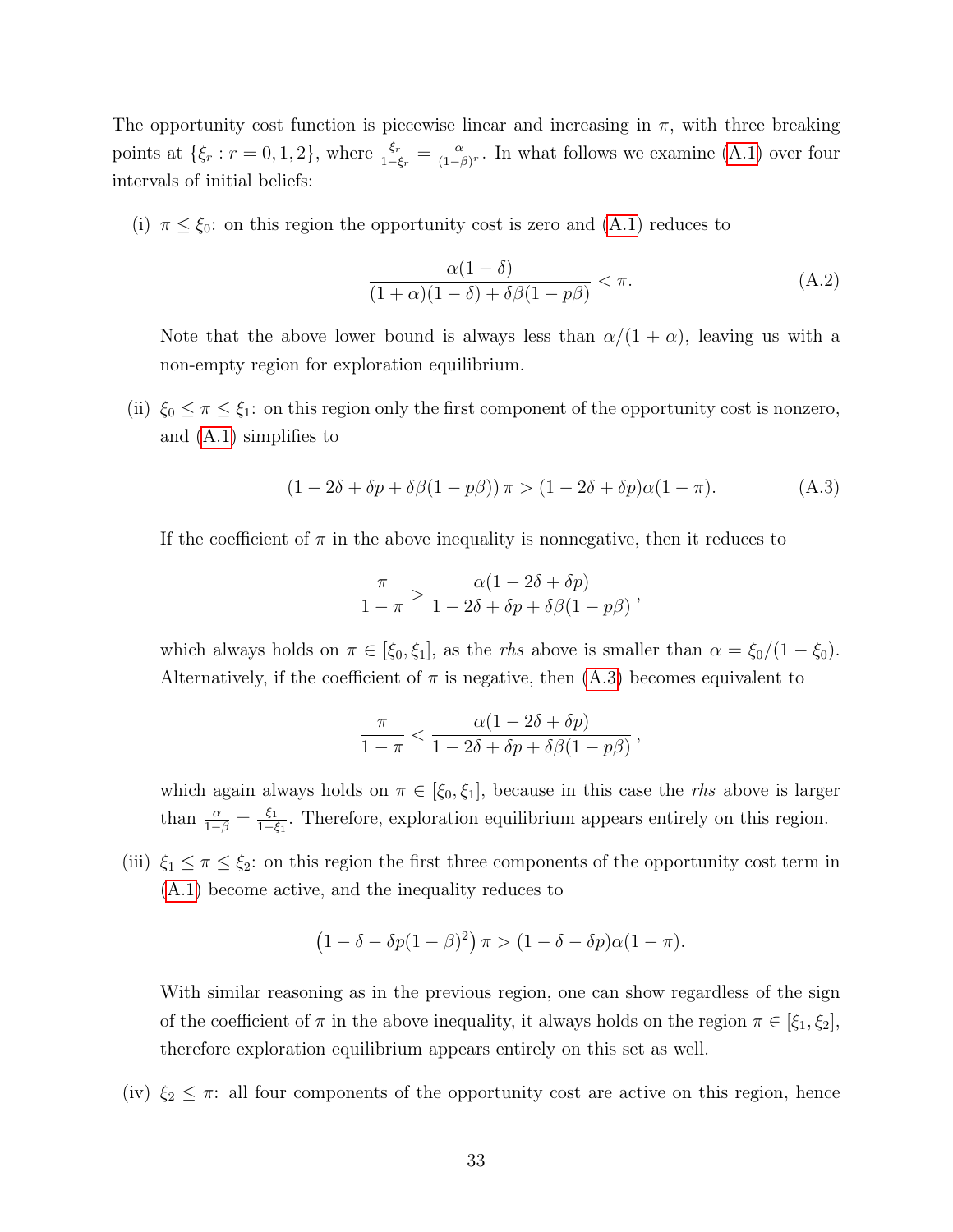the incentive inequality [\(A.1\)](#page-31-0) boils down to

$$
(1 - \delta) (\pi - \alpha(1 - \pi)) + \delta \pi \beta - \delta p \pi \beta^2 > \delta (1 - p) \pi \beta + \delta p \pi (1 - \beta) \beta,
$$

which always holds.

Therefore, the only restriction for the existence of the exploration equilibrium is [\(A.2\)](#page-32-1), above that threshold, such equilibrium always exists.

Lastly, the previous analysis for exploitation and exploration equilibria implies that when  $\pi \in (\pi, \bar{\pi}]$  the only equilibrium that survives is the asymmetric one, in which only one player explores.  $\Box$ 

### A.3 Proof of Proposition [2.3](#page-7-1)

Let  $u_k(\pi)$  be the social surplus function when k players are exploring in the first period, then:

$$
u_0(\pi) = 2\delta \left[ \pi - \alpha (1 - \pi) \right]^+,
$$
  
\n
$$
u_1(\pi) = (1 - \delta) \left( \pi - \alpha (1 - \pi) \right) + \delta \left\{ \pi \beta + \left[ \pi (1 - \beta) - \alpha (1 - \pi) \right]^+ \right\}
$$
  
\n
$$
+ \delta p \left\{ \pi \beta + \left[ \pi (1 - \beta) - \alpha (1 - \pi) \right]^+ \right\} + \delta (1 - p) \left[ \pi - \alpha (1 - \pi) \right]^+,
$$
  
\n
$$
u_2(\pi) = 2(1 - \delta) \left( \pi - \alpha (1 - \pi) \right) + 2\delta p \left\{ \pi \beta^2 + 2\pi \beta (1 - \beta) + \left[ \pi (1 - \beta)^2 - \alpha (1 - \pi) \right]^+ \right\},
$$
  
\n
$$
+ 2\delta (1 - p) \left\{ \pi \beta + \left[ \pi (1 - \beta) - \alpha (1 - \pi) \right]^+ \right\}.
$$

Some straightforward analysis shows that  $u_0(\pi) \geq u_1(\pi) \Leftrightarrow \pi \leq \pi^*$  and  $u_2(\pi) \geq u_1(\pi) \Leftrightarrow$  $\pi \geq \bar{\pi}^*$ , thereby establishing the proof.  $\Box$ 

### A.4 Proof of Theorem [3.1](#page-11-1)

If  $\alpha(1-\pi)/\pi \leq 1$ , define  $\bar{m} := \max\left\{0 \leq m \leq n : (1-\beta)^m \geq \frac{\alpha(1-\pi)}{\pi}\right\}$  $\},$  otherwise let  $\bar{m}=0$ . Then, after few steps of algebraic manipulations, the condition for  $v_n(\pi) > w_{n-1}(\pi)$  laid out in [\(3.3\)](#page-10-1) reduces to

<span id="page-33-0"></span>
$$
(1 - \delta) (\pi - \alpha(1 - \pi)) + \delta \pi \beta \sum_{m=0}^{n-1} q(m)(1 - \beta)^m
$$
  
> 
$$
\delta \pi \beta \sum_{0 \le m < \bar{m}} q(m)(1 - \beta)^m + \delta q_{\bar{m}} [\pi (1 - \beta)^{\bar{m}} - \alpha (1 - \pi)]^+,
$$
 (A.4)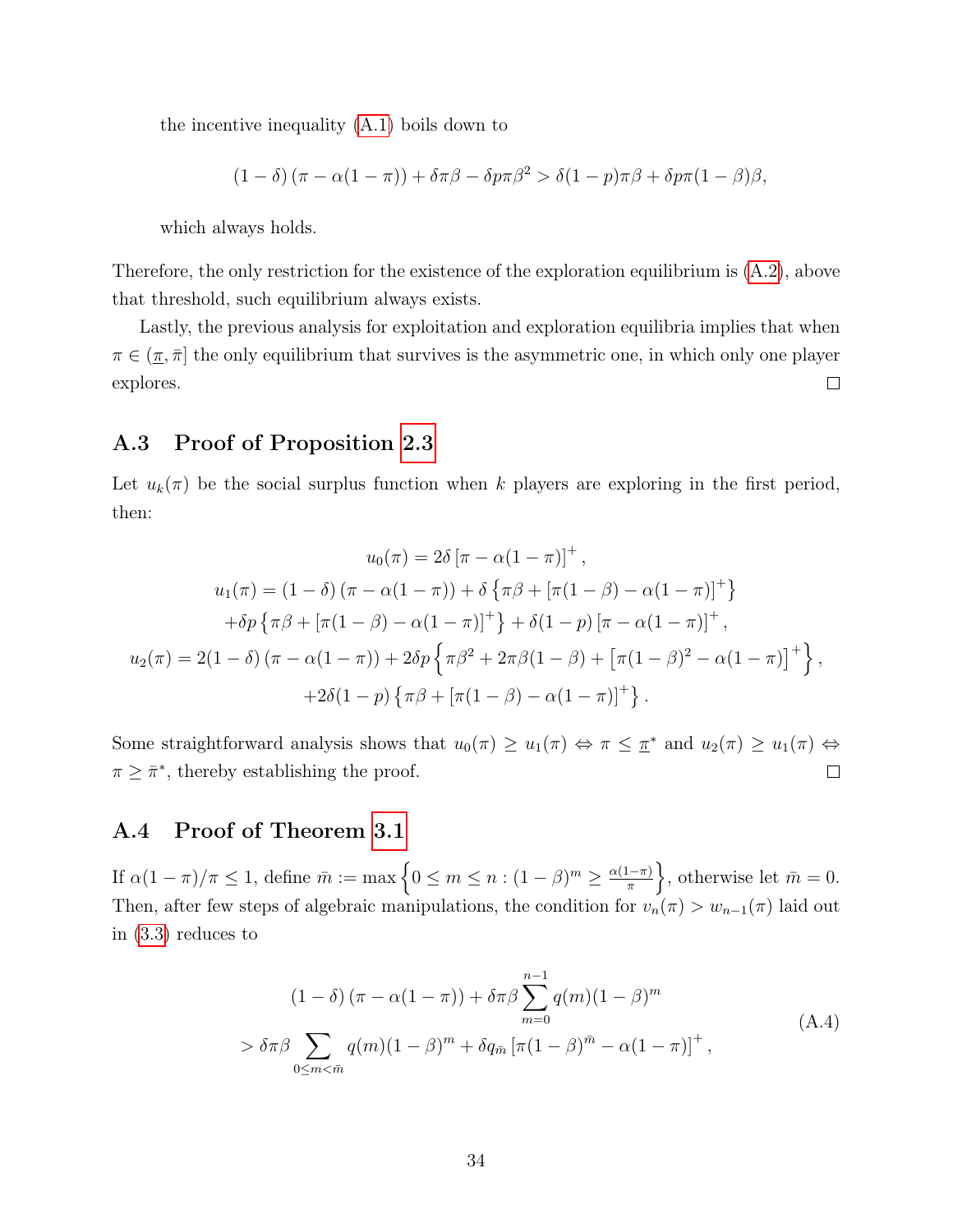with the interpretation of each component given in [\(3.3\)](#page-10-1). If  $\bar{m}=0$  the rhs in the above inequality is zero, which will be the case when  $\pi/(1 - \pi) \leq \alpha$ . In this case equation [\(A.4\)](#page-33-0) is equivalent to  $\pi > \bar{\pi}$ , which as it will turn out is the only restricting condition for the existence of the exploration equilibrium.

Next, we show for every  $\bar{m} > 0$  and for every

<span id="page-34-1"></span>
$$
\frac{\pi}{1-\pi} \in \left[\frac{\alpha}{(1-\beta)^{\bar{m}}}, \frac{\alpha}{(1-\beta)^{\bar{m}+1}}\right],\tag{A.5}
$$

equation  $(A.4)$  holds consistently. On the above region,  $(A.4)$  is equivalent to

<span id="page-34-0"></span>
$$
\pi \left\{ 1 - \delta - \delta (1 - \beta)^{\bar{m}} q_{\bar{m}} + \delta \beta \mathsf{E} \left[ (1 - \beta)^M ; M \geq \bar{m} \right] \right\} > \alpha (1 - \pi) \left( 1 - \delta - \delta q_{\bar{m}} \right). \tag{A.6}
$$

If the coefficient of  $\pi$  in [\(A.6\)](#page-34-0) is positive, then it becomes equivalent to

$$
\frac{\pi}{1-\pi} > \frac{\alpha (1-\delta - \delta q_{\bar{m}})}{1-\delta - \delta (1-\beta)^{\bar{m}} q_{\bar{m}} + \delta \beta \mathsf{E} \left[ (1-\beta)^M; M \geq \bar{m} \right]},
$$

which always holds on [\(A.5\)](#page-34-1) because  $\frac{\alpha}{(1-\beta)^{\overline{m}}}$  is greater than the *rhs* above. Alternatively, if the coefficient of  $\pi$  in [\(A.6\)](#page-34-0) is negative, then it becomes equivalent to

$$
\frac{\pi}{1-\pi} < \frac{\alpha \left(1-\delta-\delta q_{\bar{m}}\right)}{1-\delta-\delta(1-\beta)^{\bar{m}}q_{\bar{m}}+\delta\beta \mathsf{E}\left[(1-\beta)^M;M\geq\bar{m}\right]},
$$

which again always holds on  $(A.5)$ , because it can be readily shown that the rhs above is smaller than  $\frac{\alpha}{(1-\beta)^{\bar{m}+1}}$ . Therefore, the exploration equilibrium appears on every region of type [\(A.5\)](#page-34-1), and the only constraint restricting the existence of such equilibrium appears on the region  $\pi \in [0, \frac{\alpha}{1+\alpha}]$  $\left[\frac{\alpha}{1+\alpha}\right]$ , which is nothing but  $\pi > \bar{\pi}$ .  $\Box$ 

### A.5 Proof of Lemma [3.3](#page-12-3)

Let us look at the difference

$$
v_{k+1}(\pi) - w_k(\pi) = (1 - \delta)(\pi - \alpha(1 - \pi)) + \delta \pi \beta \mathsf{E}_k \left[ (1 - \beta)^M \right] + \delta \mathsf{E}_k \left[ \left( \pi(1 - \beta)^{M+1} - \alpha(1 - \pi) \right)^+ \right] - \delta \mathsf{E}_k \left[ \left( \pi(1 - \beta)^M - \alpha(1 - \pi) \right)^+ \right].
$$

Since  $\pi/(1-\pi) > \alpha$ , then  $\bar{m} := \max\left\{0 \leq m \leq n : (1-\beta)^m \geq \frac{\alpha(1-\pi)}{\pi}\right\}$ } exists and  $\bar{m} \geq 0$ . Thus the above difference can be reduced to

$$
v_{k+1}(\pi) - w_k(\pi) = (1 - \delta)(\pi - \alpha(1 - \pi)) + \delta\alpha(1 - \pi)q_k(\bar{m}) + \delta\pi\beta\mathsf{E}_k\left[(1 - \beta)^M; M \geq \bar{m}\right],
$$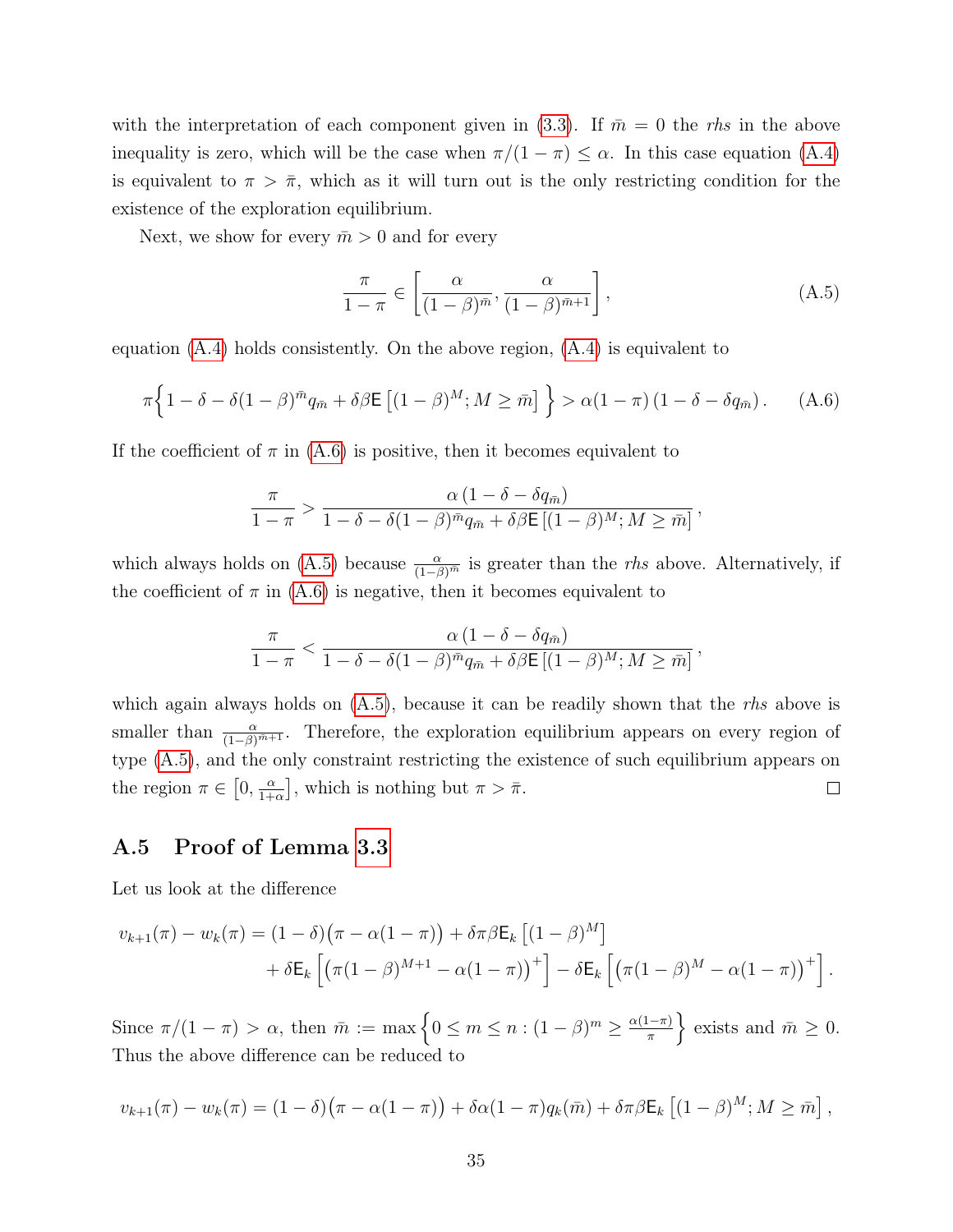which is always positive.

#### A.6 Proof of Proposition [3.5](#page-13-2)

We need the next lemma to prove the proposition.

**Lemma A.1.** In exchangeable random graphs, the mapping  $k \mapsto \Gamma_k := \mathsf{E}_{k-1} \left[ (1-\beta)^{M+1} \right] \mathsf{E}_k\left[ (1-\beta)^M \right]$  is increasing.

*Proof.* Let us pick a vertex i uniformly at random and label the other vertices by  $j \in \mathbb{Z}$  $\{1, \ldots, n-1\}$ . Let  $X_j$  be the indicator random variable which is one when i is connected via a path to j. Then, when k agents are exploring  $M \stackrel{d}{=} X_1 + \ldots + X_k$ . Using this coupling approach one can write the increment of  $\Gamma$  as

$$
\Gamma_{k+1} - \Gamma_k = \mathbf{E} \left[ (1 - \beta)^{X_1 + \dots + X_{k-1}} \mathbf{E} \left[ (1 - \beta)^{X_k + 1} - (1 - \beta)^{X_k + X_{k+1}} - (1 - \beta) + (1 - \beta)^{X_k} \right] X_1^{k-1} \right],
$$

in that we use the notation  $X_1^{k-1} := \{X_1, \ldots, X_{k-1}\}.$  The inner expectation above is equal to

$$
\beta \left\{ \mathsf{P}\left(X_k=0, X_{k+1}=1 | X_1^{k-1}\right) - (1-\beta) \mathsf{P}\left(X_k=1, X_{k+1}=0 | X_1^{k-1}\right) \right\}.
$$

The two probabilities above are equal to each other because of exchangeability. Hence, Γ has positive increments, and is therefore increasing in  $k.\|$ 

Proving the proposition, we first show in the intermediate region there exists a unique  $\mu$ satisfying  $v(\pi;\mu) = w(\pi;\mu)$ . This constraint is equivalent to

$$
w(\pi; \mu) = \delta \pi \sum_{k=0}^{n-1} {n-1 \choose k} \mu^k (1-\mu)^{n-1-k} \mathsf{E}_k \left[ 1 - (1-\beta)^M \right]
$$
  
=  $v(\pi; \mu) = (1-\delta) (\pi - \alpha(1-\pi)) + \delta \pi \beta$   
+  $\delta \pi (1-\beta) \sum_{k=0}^{n-1} {n-1 \choose k} \mu^k (1-\mu)^{n-k} \mathsf{E}_{k-1} \left[ 1 - (1-\beta)^M \right],$ 

that in turn holds iff

<span id="page-35-0"></span>
$$
\frac{(1-\delta)(\pi-\alpha(1-\pi))}{\delta\pi} = \sum_{k=0}^{n-1} \binom{n-1}{k} \mu^k (1-\mu)^{n-1-k} \Gamma_k = \mathsf{E}_{k \sim \text{Bin}(n-1,\mu)} \Gamma_k. \tag{A.7}
$$

Since  $v(\pi; 0) = v_1(\pi) > w(\pi) = w(\pi; 0)$  and  $v(\pi; 1) = v_n(\pi) \leq w_{n-1}(\pi) = w(\pi; 1)$  on the intermediate region, then there exists  $\mu^* \in (0,1]$  satisfying  $(A.7)$ . In addition,  $\text{Bin}(n-1,\mu)$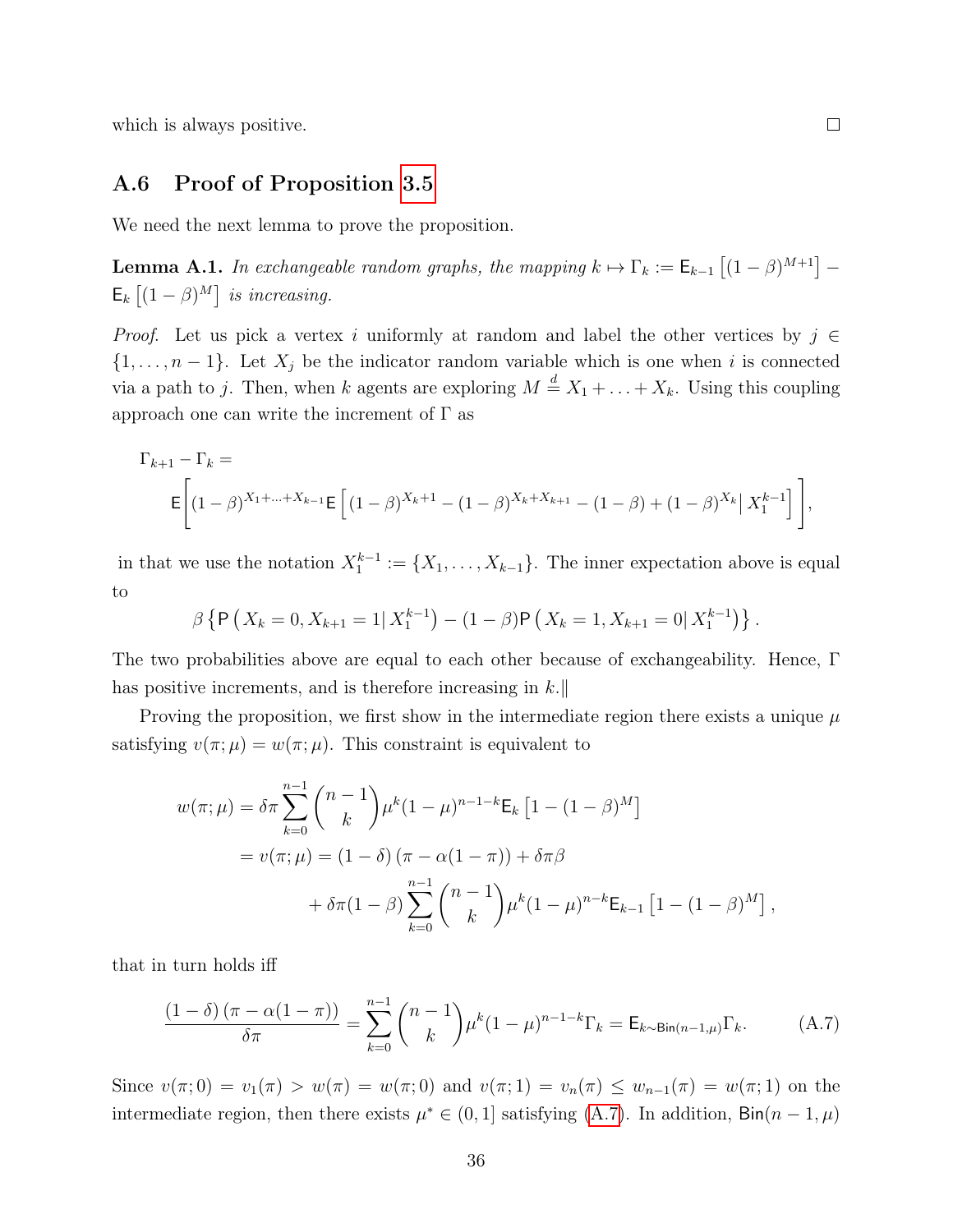increases in the FOSD sense w.r.t  $\mu$ . Due to the previous lemma,  $\Gamma$  is increasing in k, therefore, the rhs of  $(A.7)$  becomes increasing in  $\mu$ , and this establishes the uniqueness of  $\mu^*$  satisfying [\(A.7\)](#page-35-0). Lastly, since the lhs is increasing  $\pi$ , the equilibrium point  $\mu^*$  increases in  $\pi$ .  $\Box$ 

### A.7 Proof of Lemma [3.7](#page-14-3)

Since  $p_n = \frac{\lambda}{n} \geq \frac{\lambda}{n+1} = p_{n+1}$ , then a coupling argument shows that on a same probability space  $M_k^{(n)} \geq M_k^{(n+1)}$  $\left[ (k+1) \atop k \right]$ , therefore  $\mathsf{E}\left[ (1-\beta)^{M_k^{(n)}} \right] \leq \mathsf{E}\left[ (1-\beta)^{M_k^{(n+1)}} \right]$ , that in turn implies  $\pi_{k,n+1} \leq \pi_{k,n}$ . Next, note that with local connections,

$$
\mathsf{E}_{k+1}^{(n+1)} \left[ (1-\beta)^M \right] = \left( 1 - \frac{\lambda \beta}{n+1} \right)^{k+1} \le \left( 1 - \frac{\lambda \beta}{n+1} \right) \left( 1 + \frac{\lambda \beta}{n+1} \right)^{-k}
$$

$$
\le \left( 1 - \frac{\lambda \beta}{n+1} \right) \left( 1 + \frac{k \lambda \beta}{n+1} \right)^{-1}.
$$

Additionally,

$$
\mathsf{E}_k^{(n)}\left[ (1-\beta)^M \right] = \left( 1 - \frac{\lambda \beta}{n} \right)^k \ge 1 - \frac{k \lambda \beta}{n}.
$$

Since for large  $n$ , one can readily show

$$
\left(1 - \frac{\lambda \beta}{n+1}\right) \le \left(1 - \frac{k \lambda \beta}{n}\right)\left(1 + \frac{k \lambda \beta}{n+1}\right),\,
$$

then it holds that

$$
\mathsf{E}_{k+1}^{(n+1)} \left[ (1-\beta)^M \right] \le \mathsf{E}_k^{(n)} \left[ (1-\beta)^M \right],
$$

and  $\pi_{k+1,n+1} \geq \pi_{k,n}$  for large enough n. Similarly,  $\pi_{k,n+1} \geq \pi_{k-1,n}$ , thus concluding the proof.  $\Box$ 

### A.8 Proof of Proposition [3.8](#page-14-1)

For every  $\pi \leq \pi$ , the full exploitation equilibrium prevails, thus  $k_n(\pi) = 0$ . Also, for every  $\pi \geq \bar{\pi}_{\infty}^{\text{local}}$ , due to lemma [3.6,](#page-13-3) it follows that  $\pi > \bar{\pi}_n$  for large enough n, hence  $k_n(\pi) = n$ . Thus, it remains to examine the limiting behavior of  $k_n(\pi)/n$  on the intermediate region  $(\underline{\pi}, \overline{\pi}_{\infty}^{\text{local}})$ , where asymmetric equilibria prevail. According to equation [\(3.6\)](#page-12-0) there will be  $k_n$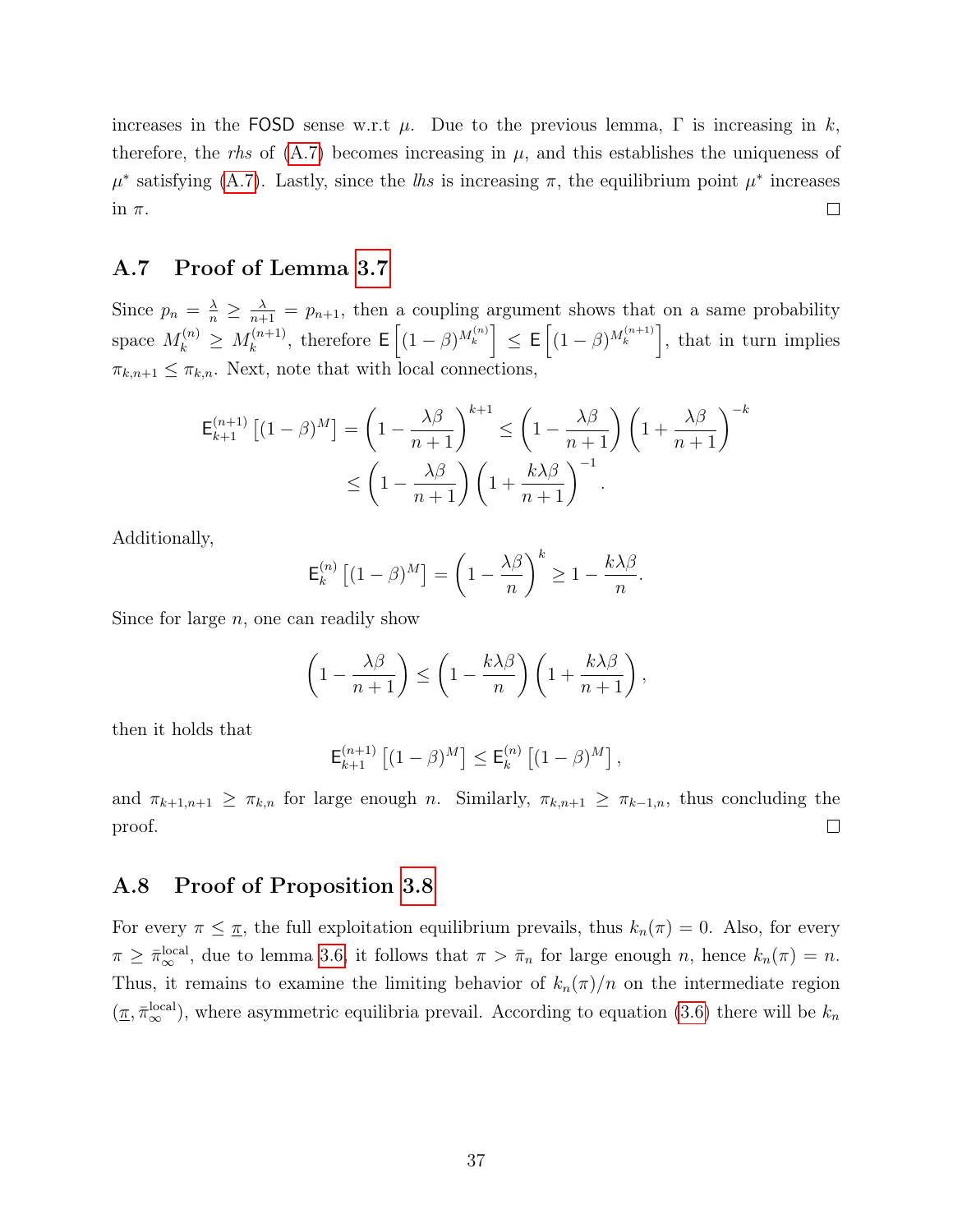agents exploring in the equilibrium iff

$$
\mathsf{E}_{k_n-1}^{(n)} \left[ (1-\beta)^M \right] < \frac{\left( 1-\delta \right) \left( \alpha (1-\pi) - \pi \right)}{\delta \beta} \le \mathsf{E}_{k_n}^{(n)} \left[ (1-\beta)^M \right] \\
\Leftrightarrow (k_n-1) < \frac{\log \left( \left( 1-\delta \right) \left( \alpha (1-\pi) - \pi \right) / \delta \pi \beta \right)}{\log \left( 1 - \lambda \beta / n \right)} \le k_n.
$$

Therefore,

$$
\lim_{n \to \infty} \frac{k_n}{n} = \frac{\log ((1 - \delta) (\alpha (1 - \pi) - \pi) / \delta \pi \beta)}{\lim_{n \to \infty} n \log (1 - \lambda \beta / n)} = \frac{1}{\lambda \beta} \log \frac{\delta \pi \beta}{(1 - \delta) (\alpha (1 - \pi) - \pi)}.
$$

 $\Box$ 

### A.9 Proof of Proposition [3.9](#page-15-2)

First, we show how the size of the connected component in a random Erdos-Renyi graph with parameters  $(n, p = \lambda/n)$  can be approximated with the descendants of a Branching process with  $\text{Bin}(n, p)$  offspring distribution, denoted by B. We use  $\mathsf{P}_{n,p}$  to refer to the distribution of B. Theorem 4.2 and 4.3 of [Van Der Hofstad](#page-41-13) [\(2016\)](#page-41-13) jointly state that:

$$
\mathsf{P}_{n-k,p} (B \geq k) \leq \mathsf{P} (|\mathcal{C}| \geq k) \leq \mathsf{P}_{n,p} (B \geq k).
$$

Next, we see how the total number of the progenies of a Binomial Branching process with parameters  $(n, p)$  can be approximated by the Branching process with Poisson $(np)$  offspring distribution, denoted by T. We use  $P_{\lambda}$  to refer to the distribution of the Branching process with Poisson( $\lambda$ ) offspring distribution. Let  $\lambda = np$  and fix  $k \in \mathbb{N}$ . Then, theorem 3.20 in [Van Der Hofstad](#page-41-13) [\(2016\)](#page-41-13) implies

$$
\left|\mathsf{P}_{n,p}(B \ge k) - \mathsf{P}_{\lambda}(T \ge k)\right| \le \frac{\lambda^2 k}{n}.
$$

Subsequently, the last two relations give us

$$
\mathsf{P}_{\lambda(1-kn^{-1})}(T \geq \ell) - \frac{\lambda^2(n-k)\ell}{n^2} \leq \mathsf{P}\left(|\mathcal{C}| \geq k\right) \leq \mathsf{P}_{\lambda}(T \geq k) + \frac{\lambda^2 k}{n}.
$$

For a fixed  $k \in \mathbb{N}$ , let  $\lambda_n := \lambda(1 - kn^{-1})$ . Then, using the method of characteristic functions, one can show  $P_{\lambda_n}$  weakly converges to  $P_{\lambda}$  as  $n \to \infty$  (see theorem 5.3 in [Kallenberg](#page-41-14) [\(2002\)](#page-41-14)). This in turn means,  $P_{\lambda_n}(T < k) \to P_{\lambda}(T < k)$ , and hence  $P_{\lambda_n}(T \ge k) \to P_{\lambda}(T \ge k)$ . Using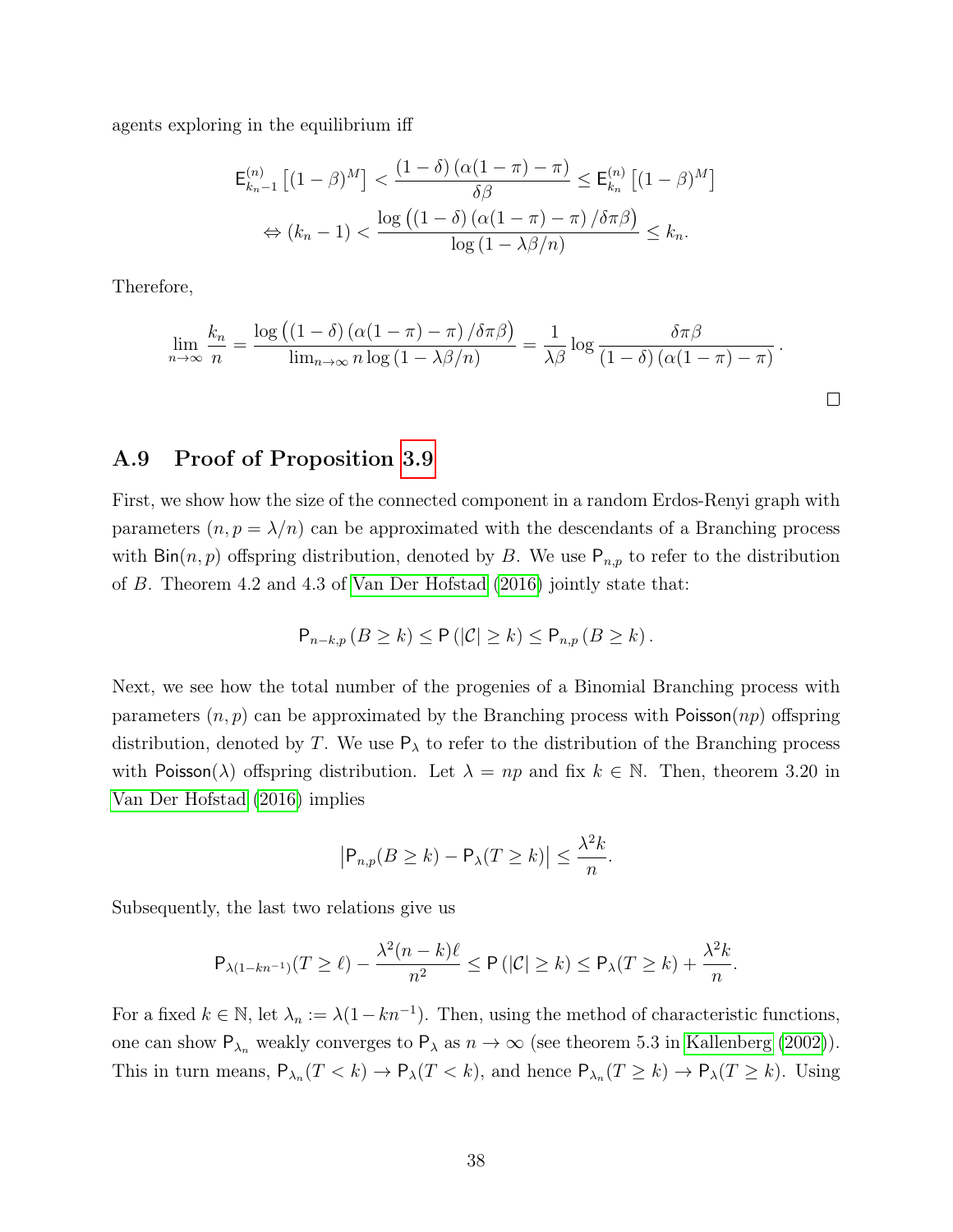this and the above inequality one reaches the conclusion that for every  $k \in \mathbb{N}$ ,

<span id="page-38-0"></span>
$$
\lim_{n \to \infty} \mathsf{P}(|\mathcal{C}| \ge k) = \mathsf{P}_{\lambda}(T \ge k). \tag{A.8}
$$

Let  $\bar{\mathbb{N}} = \mathbb{N} \cup \{\infty\}$ , then |C| and T are  $\bar{\mathbb{N}}$ -valued random variables, which is a discrete metric space. Therefore, the limiting result in  $(A.8)$  implies the weak convergence of  $|\mathcal{C}|$  to T. Lastly, the distribution of the descendants of a Poisson Branching process is known to follow the Borel distribution (see theorem 3.16 of [Van Der Hofstad](#page-41-13) [\(2016\)](#page-41-13)). This concludes the justification of part [\(i\)](#page-15-3) of proposition [3.9.](#page-15-2) Part [\(ii\)](#page-15-4) immediately follows because every function on  $\bar{N}$  is continuous. In particular,  $x \mapsto (1-\beta)^{x-1}$  is bounded and continuous, therefore because of the weak convergence established in the previous part

$$
\lim_{n \to \infty} \mathsf{E}\left[ (1-\beta)^{|\mathcal{C}|-1} \right] = \mathsf{E}\left[ (1-\beta)^{T-1} \right],
$$

supporting equation [\(3.9\)](#page-15-1).

## A.10 Proof of Lemma [4.4](#page-22-1)

We separately show  $B_k$  is larger than both of the arguments of the max operator. First,  $B_k \geq (1 - \beta)^r A_k$  if and only if

<span id="page-38-1"></span>
$$
(1 - \delta)\left(1 - (1 - \beta)^r\right) \geq -\delta k \Big[Q_{k-1}(r-1)(1 - \beta)^r + \sum_{m=r}^{k-1} q_{k-1}(m)(1 - \beta)^{m+1}\Big] - \delta(n-k) \Big[Q_k(r)(1 - \beta)^r + \sum_{m=r+1}^k q_k(m)(1 - \beta)^m\Big] + \delta(k+1) \Big[Q_k(r-1)(1 - \beta)^r + \sum_{m=r}^k q_k(m)(1 - \beta)^{m+1}\Big] + \delta(n-k-1) \Big[Q_{k+1}(r)(1 - \beta)^r + \sum_{m=r+1}^{k+1} q_{k+1}(m)(1 - \beta)^m\Big].
$$
\n(A.9)

The lhs of the above inequality is nonnegative, thus to justify that  $B_k \geq (1 - \beta)^r A_k$  it is enough to show that the following equivalent representation for the rhs is negative. In that, we use the notation  $\mathsf{E}_k$  to express the expectation w.r.t to the distribution  $\mathsf{Bin}(k, p)$ , and the

 $\Box$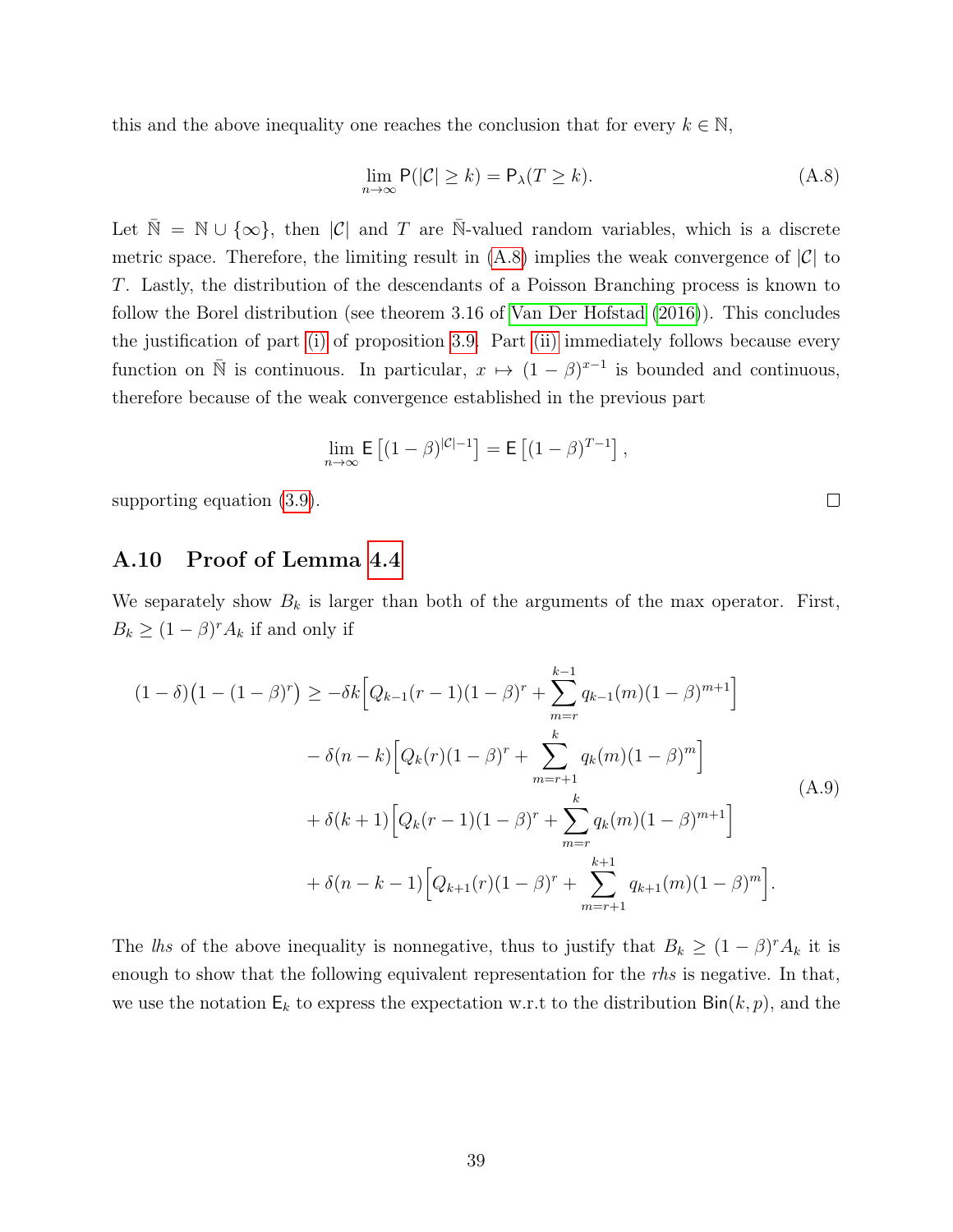random variable M follows the corresponding distribution in the subscript of  $E^{10}$  $E^{10}$  $E^{10}$ .

*rhs* of (A.9) = 
$$
-\delta k E_{k-1} [(1 - \beta)^{(M+1)\vee r}] + \delta(k+1) E_k [(1 - \beta)^{(M+1)\vee r}]
$$
  
 $-\delta(n-k) E_k [(1 - \beta)^{M\vee r}] + \delta(n-k-1) E_{k+1} [(1 - \beta)^{M\vee r}]$ 

Note that each of the functions inside the expectation operators is decreasing in  $M$ , therefore, using the first-order stochastic dominance for the first and second lines, respectively  $\text{Bin}(k, p) \succeq \text{Bin}(k - 1, p)$  and  $\text{Bin}(k + 1, p) \succeq \text{Bin}(k, p)$ , yields the following upper bound:

$$
r\hbar s \text{ of } (A.9) \le \delta E_k \left[ (1 - \beta)^{(M+1)\vee r} \right] - \delta E_{k+1} \left[ (1 - \beta)^{M\vee r} \right]
$$
  
=  $\delta E_k \left[ (1 - \beta)^{(M+1)\vee r} \right] - \delta p E_k \left[ (1 - \beta)^{(M+1)\vee r} \right] - \delta (1 - p) E_k \left[ (1 - \beta)^{M\vee r} \right]$   
=  $\delta (1 - p) E_k \left[ (1 - \beta)^{(M+1)\vee r} - (1 - \beta)^{M\vee r} \right] \le 0.$ 

For the second part of the inequality, namely  $B_k \geq (1-\beta)^{r+1}A_k$ , one arrives to the following equivalent condition:

<span id="page-39-1"></span>
$$
(1 - \delta)\left(1 - (1 - \beta)^{r+1}\right) \ge \delta(1 - \beta)\left\{-k\left[Q_{k-1}(r-1)(1-\beta)^r + \sum_{m=r}^{k-1} q_{k-1}(m)(1-\beta)^m\right]\right\}
$$

$$
- (n - k)\left[Q_k(r)(1-\beta)^r + \sum_{m=r+1}^k q_k(m)(1-\beta)^{m-1}\right]
$$

$$
+ (k+1)\left[Q_k(r-1)(1-\beta)^r + \sum_{m=r}^k q_k(m)(1-\beta)^m\right]
$$

$$
+ (n - k - 1)\left[Q_{k+1}(r)(1-\beta)^r + \sum_{m=r+1}^{k+1} q_{k+1}(m)(1-\beta)^{m-1}\right]\left\}.
$$
(A.10)

The  $\ell$ hs to  $(A.10)$  is nonneagtive, thus it is enough to show the *rhs* is negative to justify  $B_k \geq (1-\beta)^{r+1}A_k$ . For that, we appeal to the following equivalent representation:

*rhs* of (A.10) = 
$$
\delta(1 - \beta)\left\{-k \mathsf{E}_{k-1} \left[ (1 - \beta)^{M \vee r} \right] + (k+1) \mathsf{E}_k \left[ (1 - \beta)^{M \vee r} \right] - (n-k) \mathsf{E}_k \left[ (1 - \beta)^{(M-1)\vee r} \right] + (n-k-1) \mathsf{E}_{k+1} \left[ (1 - \beta)^{(M-1)\vee r} \right] \right\}.
$$

<span id="page-39-0"></span> $10$ This means the distribution of  $\overline{M}$  varies across terms.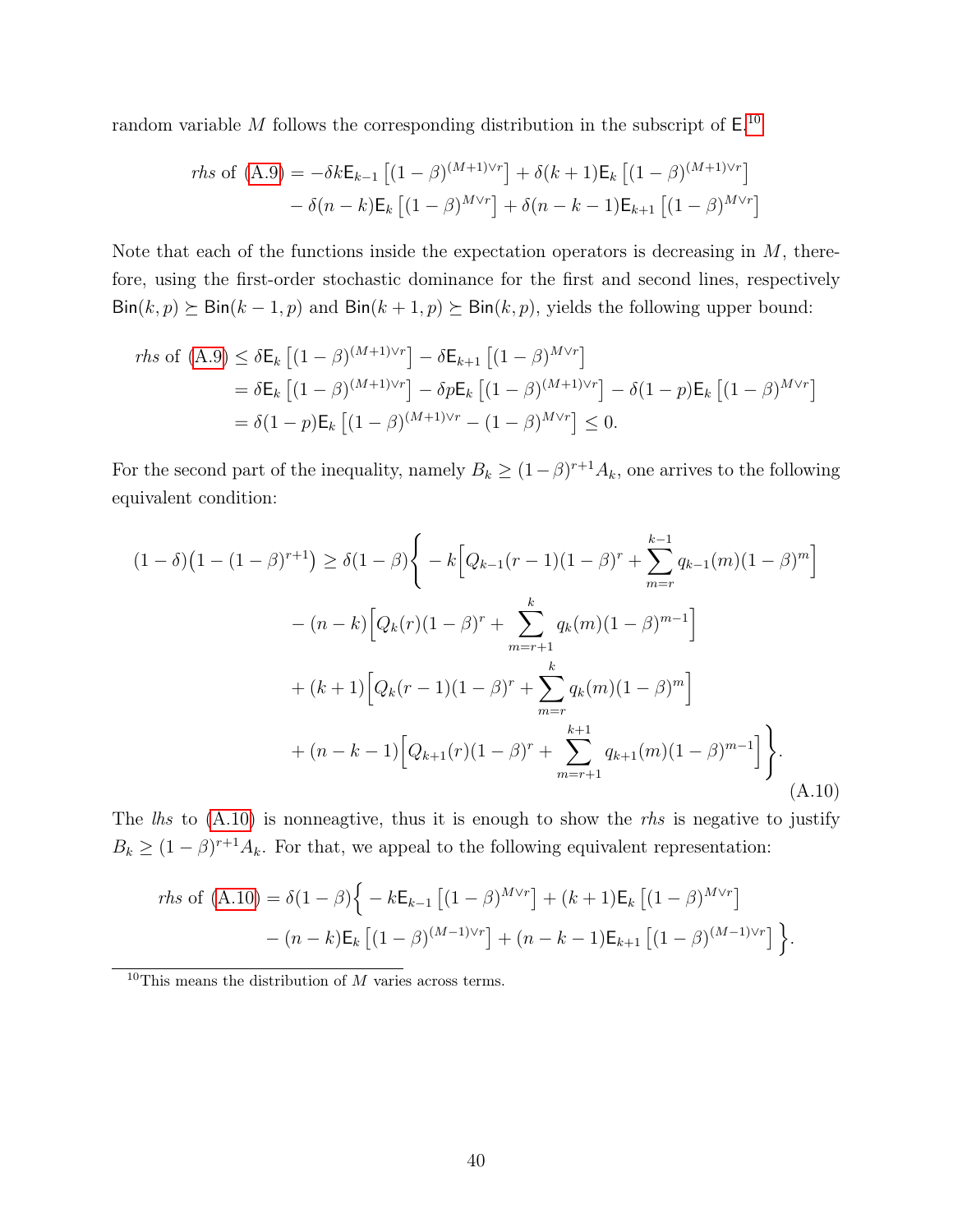Using the first-order stochastic dominance once again yields the following upper bound:

$$
r\hbar s \text{ of } (\mathbf{A}.\mathbf{10}) \le \delta(1-\beta) \Big( \mathsf{E}_{k} \left[ (1-\beta)^{M \vee r} \right] - \mathsf{E}_{k+1} \left[ (1-\beta)^{(M-1)\vee r} \right] \Big)
$$
  
=  $\delta(1-\beta) \Big( \mathsf{E}_{k} \left[ (1-\beta)^{M \vee r} \right] - p \mathsf{E}_{k} \left[ (1-\beta)^{M \vee r} \right] - (1-p) \mathsf{E}_{k} \left[ (1-\beta)^{(M-1)\vee r} \right] \Big)$   
=  $\delta(1-\beta)(1-p) \mathsf{E}_{k} \left[ (1-\beta)^{M \vee r} - (1-\beta)^{(M-1)\vee r} \right] \le 0.$ 

Therefore, both inequalities were proved, and thus the claim [\(4.6\)](#page-22-3) in the lemma is established.

 $\Box$ 

# References

- <span id="page-40-8"></span>[1] Noga Alon and Joel H. Spencer (2000). The Probabilistic Method, Wiley, 2nd edition.
- <span id="page-40-4"></span>[2] Masaki Aoyagi (1998). "Mutual Observability and the Convergence of Actions in a Multi-Person Two-Armed Bandit Model," Journal of Economic Theory, 82(2): 405–424.
- <span id="page-40-2"></span>[3] Venkatesh Bala and Sanjeev Goyal (1998). "Learning from Neighbours," The Review of Economic Studies, 65(3): 595–621.
- <span id="page-40-7"></span>[4] Béla Bollobás (2001). Random Graphs, Cambridge University Press.
- <span id="page-40-0"></span>[5] Patrick Bolton and Christopher Harris (1999). "Strategic Experimentation," Economet $rica, 67(2): 349-374.$
- <span id="page-40-1"></span>[6] Alessandro Bonatti and Johannes Hörner (2017). "Learning to Disagree in a Game of Experimentation," Journal of Economic Theory, 169: 234–269.
- <span id="page-40-5"></span>[7] Braz Camargo (2014). "Learning in Society," Games and Economic Behavior, 87: 381– 396.
- <span id="page-40-3"></span>[8] Christophe Chamley and Douglas Gale (1994). "Information Revelation and Strategic Delay in a Model of Investment," Econometrica, 62(5): 1065–1085.
- <span id="page-40-9"></span>[9] Robert M. Corless, Gaston H. Gonnet, David EG. Hare, David J. Jeffrey, and Donald E. Knuth (1996). "On the Lambert W function," Advances in Computational Mathematics, 5(1): 329–359.
- <span id="page-40-6"></span>[10] Darrell Duffie, Semyon Malamud, and Gustavo Manso (2009). "Information Percolation with Equilibrium Search Dynamics," *Econometrica*, 77(5): 1513–1574.